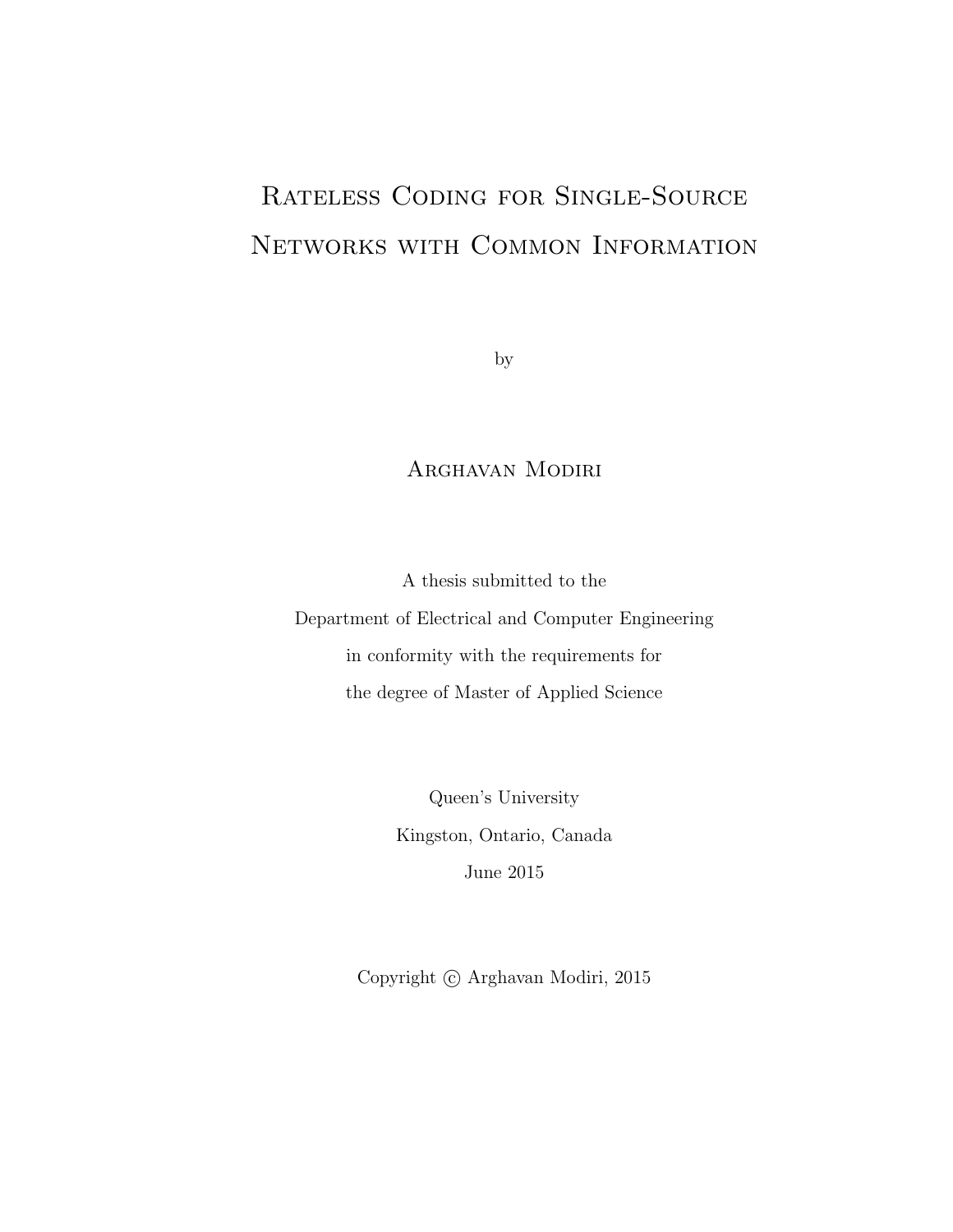### Abstract

In this thesis, we consider the communication problem of a single source simultaneously transmitting to multiple receivers whose sets of requested messages overlap. For decades, one of the challenges in this broadcast setting has been decreasing the number of transmissions from the source to the terminals without increasing the system complexity. The multicast and broadcast problems with 'common' information have been mostly studied 'existentially': information-theoretical bounds on rates and capacities have been discussed in a number of previous works.

In this work, we take the contrasted 'constructive' viewpoint and attempt to design practical transmission protocols with low encoding and decoding complexities. Our approach is based on rateless fountain coding equipped with efficient belief propagation (BP) decoders. While previous network coding solutions require high-complexity Gaussian elimination decoding for optimality, fountain codes allow for much better performance-complexity trade-offs with BP decoders due to their sparse decoding Tanner graphs.

We provide insights and solutions for the 2-terminal setting as an example that show the extraordinary power and flexibility of fountain codes to address the conflicting challenges in the design of efficient transmission protocols. Our ideas can be extended to larger number of receivers and though we have focused on Luby-Transform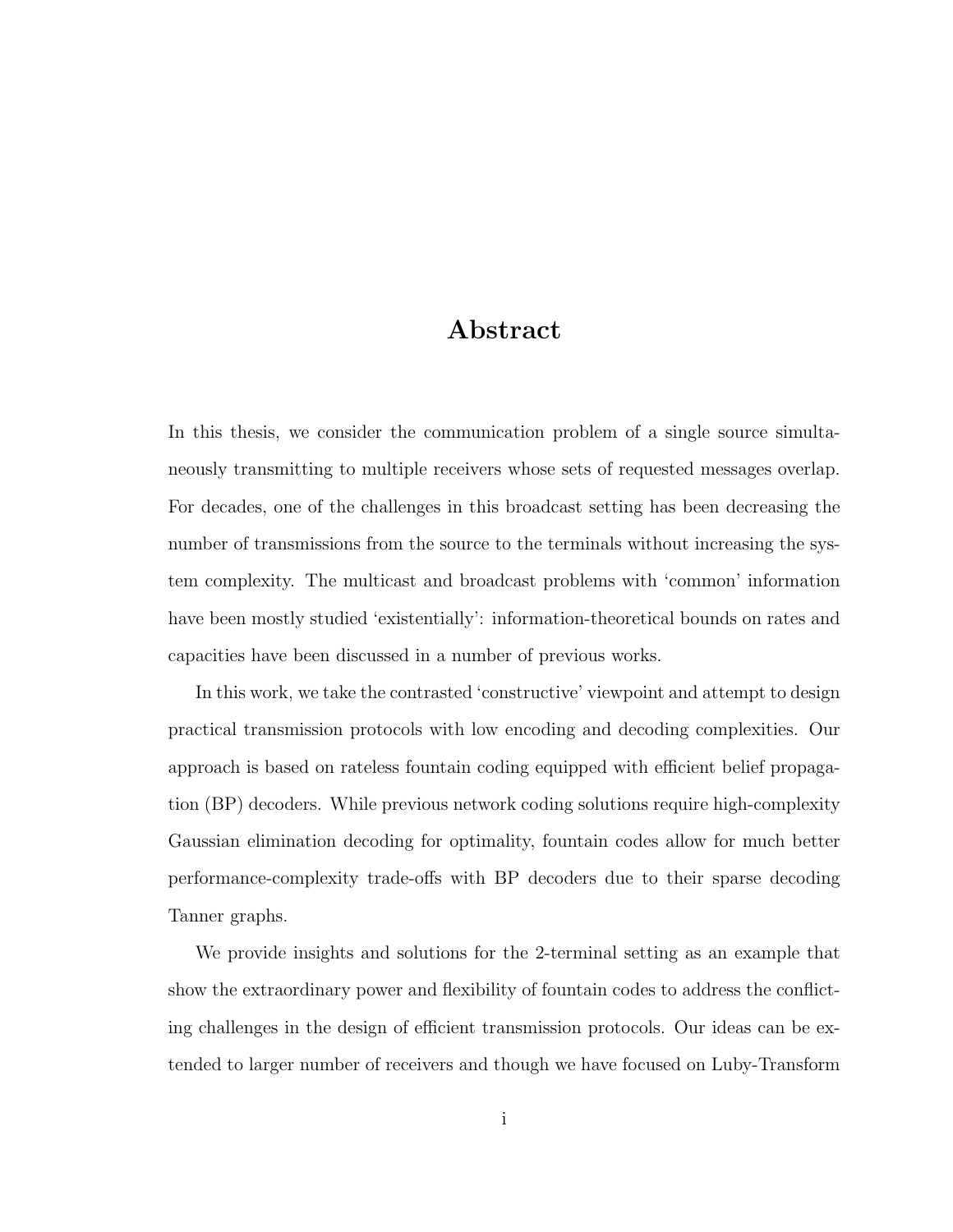(LT) codes, other fountain coding distributions can be equally useful.

The proposed coding methods in this thesis can be applied to many practical systems such as wireless sensor networks (WSN) that have limited power, memory, and processing capabilities.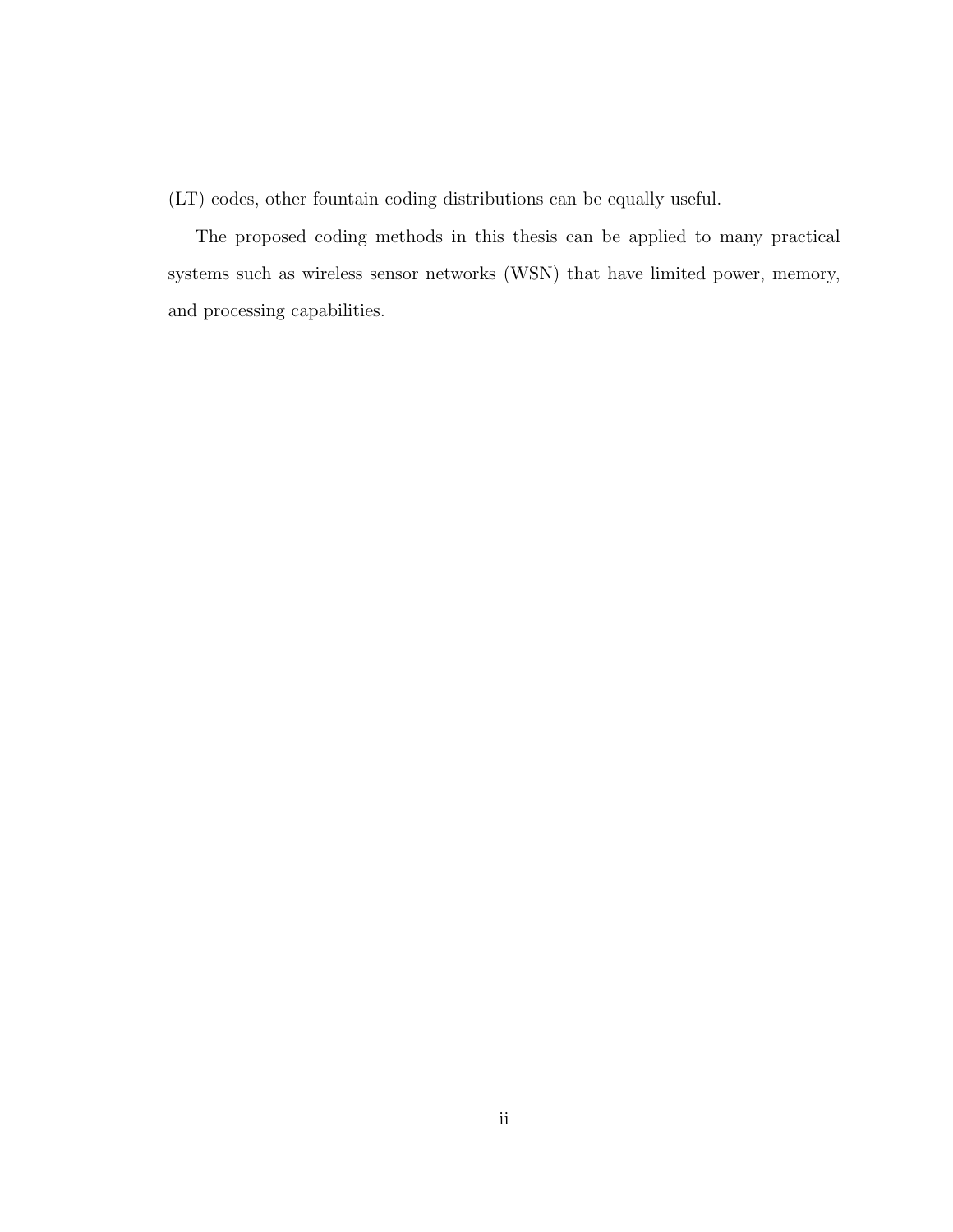### Acknowledgments

This thesis would not have been finished successfully without the help and support of many people around me.

I would like to begin by thanking my supervisor, Prof Shahram Yousefi, but I cannot find words to express my sincere gratitude toward him who patiently helped me to take the first steps of my research journey confidently. Master's program is the beginning of a long journey and Dr.Yousefi's valuable advice, support, and encouragement enlightened me on the enigmas of this starting point, along with allowing me the room for creativity.

I also wish to thank all of my colleagues and dear friends for always being there when I needed help. During this time, I was surrounded by their love and companionship that makes this period of time unforgettable for me.

I would like to thank the Electrical and Computer Department and School of Graduate Studies at Queen's University for their financial and academic supports during this time.

Last but not least, I would like to thank my parents, Lida and Hassan, and my beloved sister, Solmaz, to whom I will always be indebted. Their constant love, support, and belief in my abilities have always encouraged me to go forward in the face of every opposition. My today's achievements are all caused by their love and support.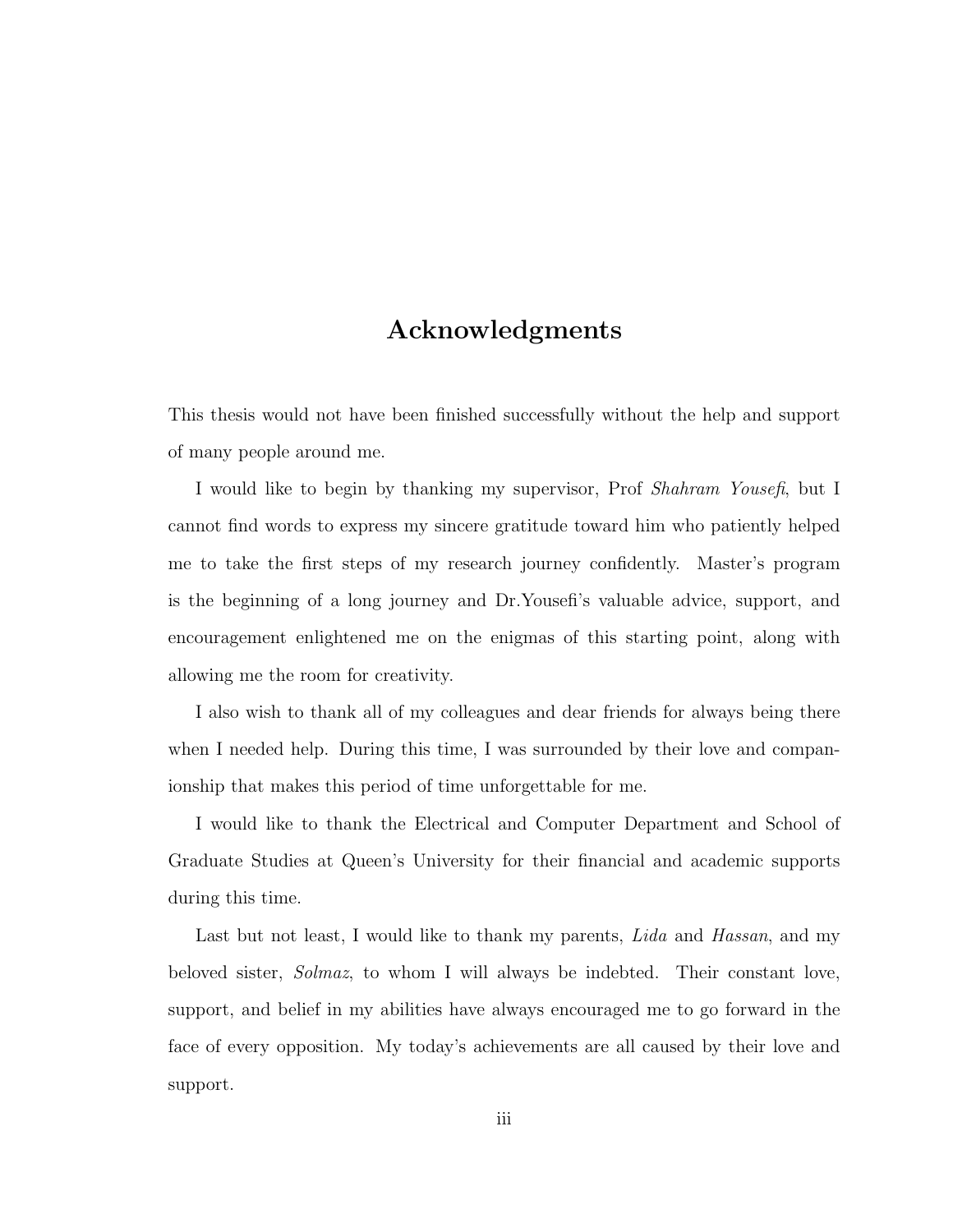## **Contents**

| Abstract                                      |                                              |                                                                             | $\mathbf{i}$                                                  |
|-----------------------------------------------|----------------------------------------------|-----------------------------------------------------------------------------|---------------------------------------------------------------|
| Acknowledgments                               |                                              |                                                                             | iii                                                           |
| Contents                                      |                                              |                                                                             | iv                                                            |
| List of Tables                                |                                              |                                                                             | vi                                                            |
| List of Figures                               |                                              |                                                                             | vii                                                           |
| Glossary                                      |                                              |                                                                             | viii                                                          |
| List of Symbols                               |                                              |                                                                             | $\mathbf x$                                                   |
| Chapter 1:<br>1.1<br>1.2<br>1.3<br>1.4<br>1.5 | 1.2.1<br>1.2.2                               | Introduction                                                                | 1<br>3<br>$\overline{4}$<br>$\mathbf 5$<br>6<br>8<br>10<br>12 |
| Chapter 2:<br>2.1<br>2.2                      | LT Codes<br>2.2.1<br>2.2.2<br>2.2.3<br>2.2.4 | <b>Fundamentals and Prior Art</b><br>Decoding<br>Degree Distribution Design | 13<br>15<br>16<br>16<br>17<br>18<br>20                        |
| Chapter 3:                                    |                                              | Coding for Single-Source Networks                                           | 22                                                            |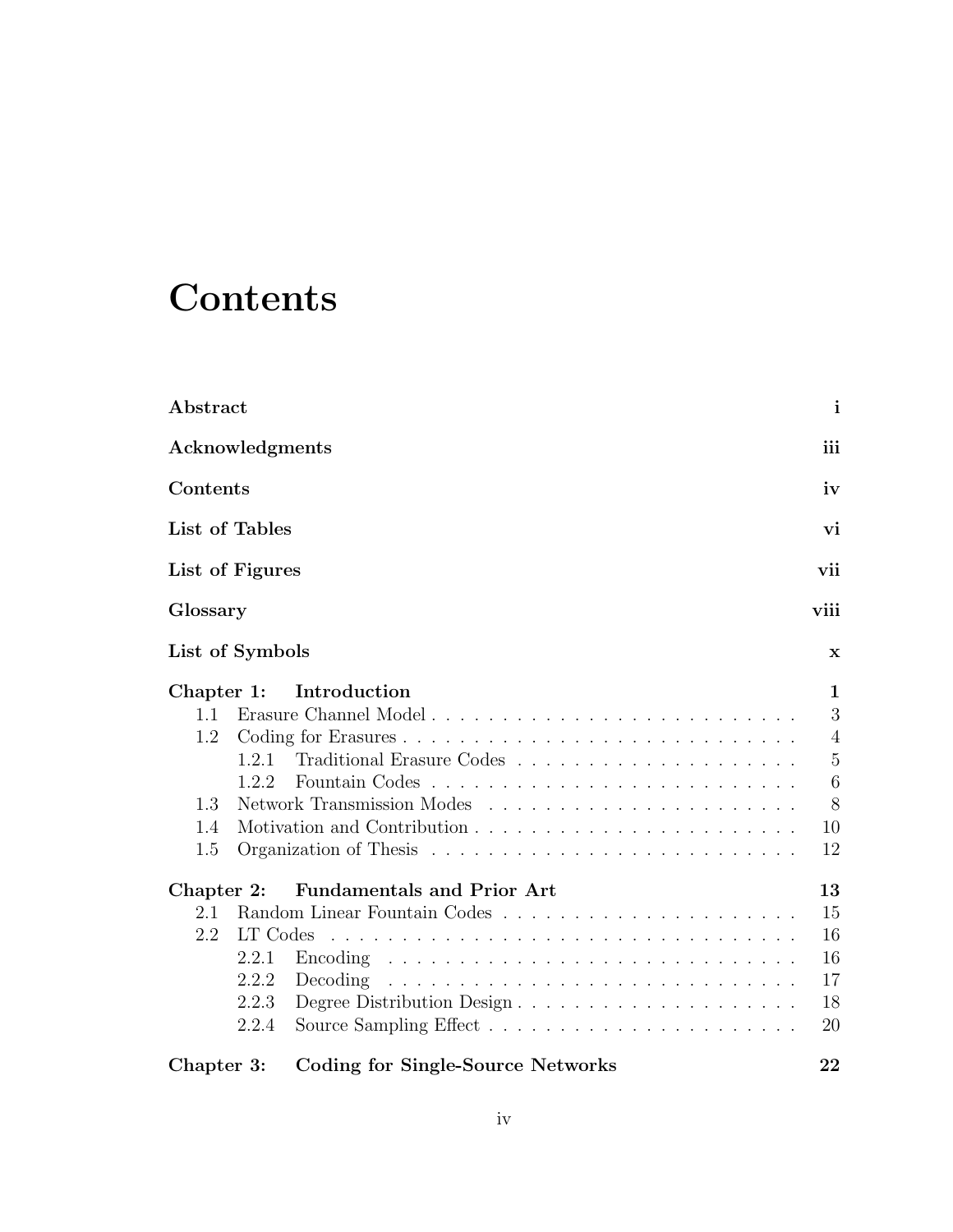| 3.4 Simulation Results and Conclusion 40 |    |
|------------------------------------------|----|
| Chapter 4: Summary and Conclusions       | 48 |
|                                          |    |
|                                          |    |
|                                          |    |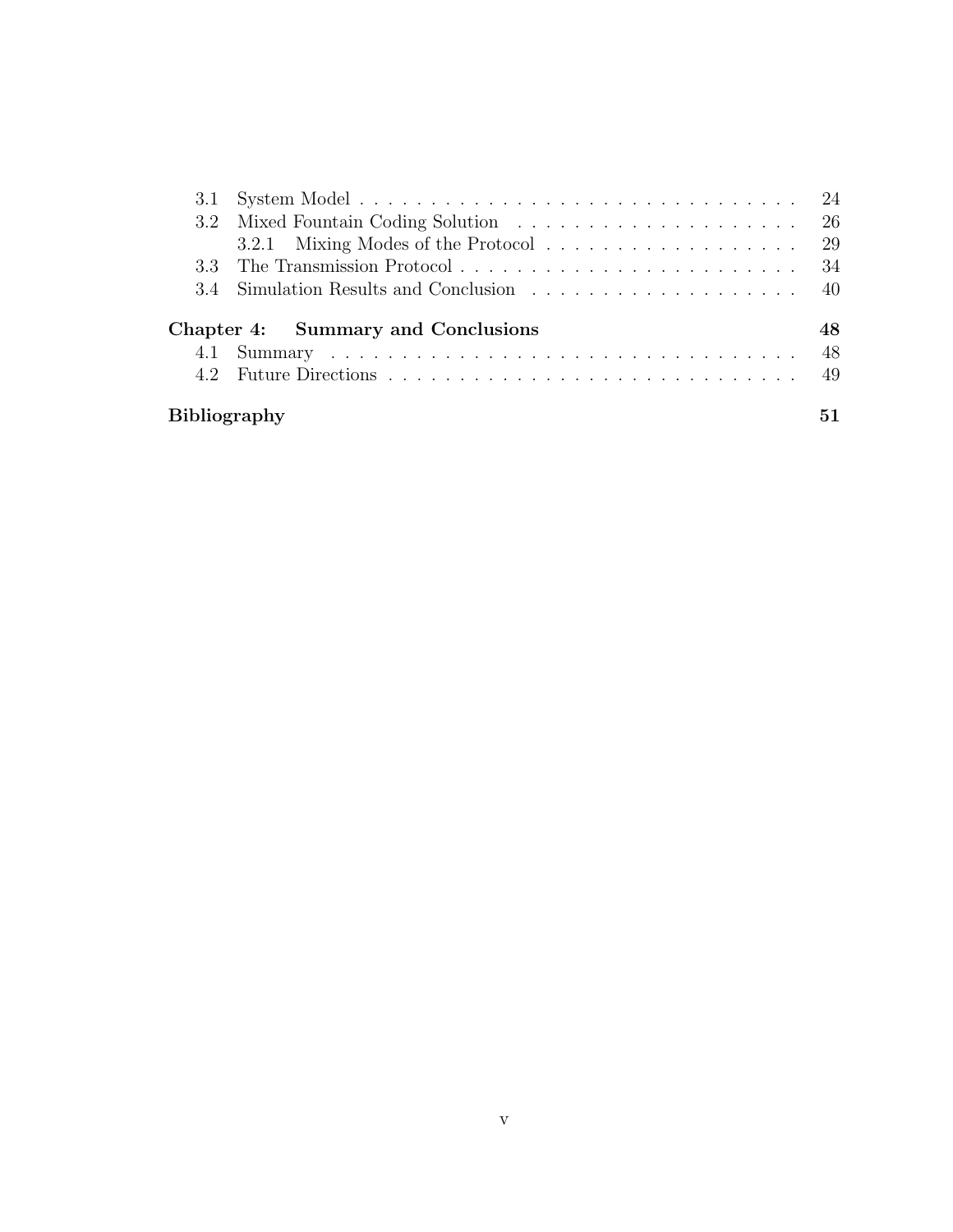## List of Tables

|--|--|--|--|--|--|--|--|--|--|--|--|--|--|--|--|--|--|--|--|--|--|--|--|--|--|--|--|--|--|--|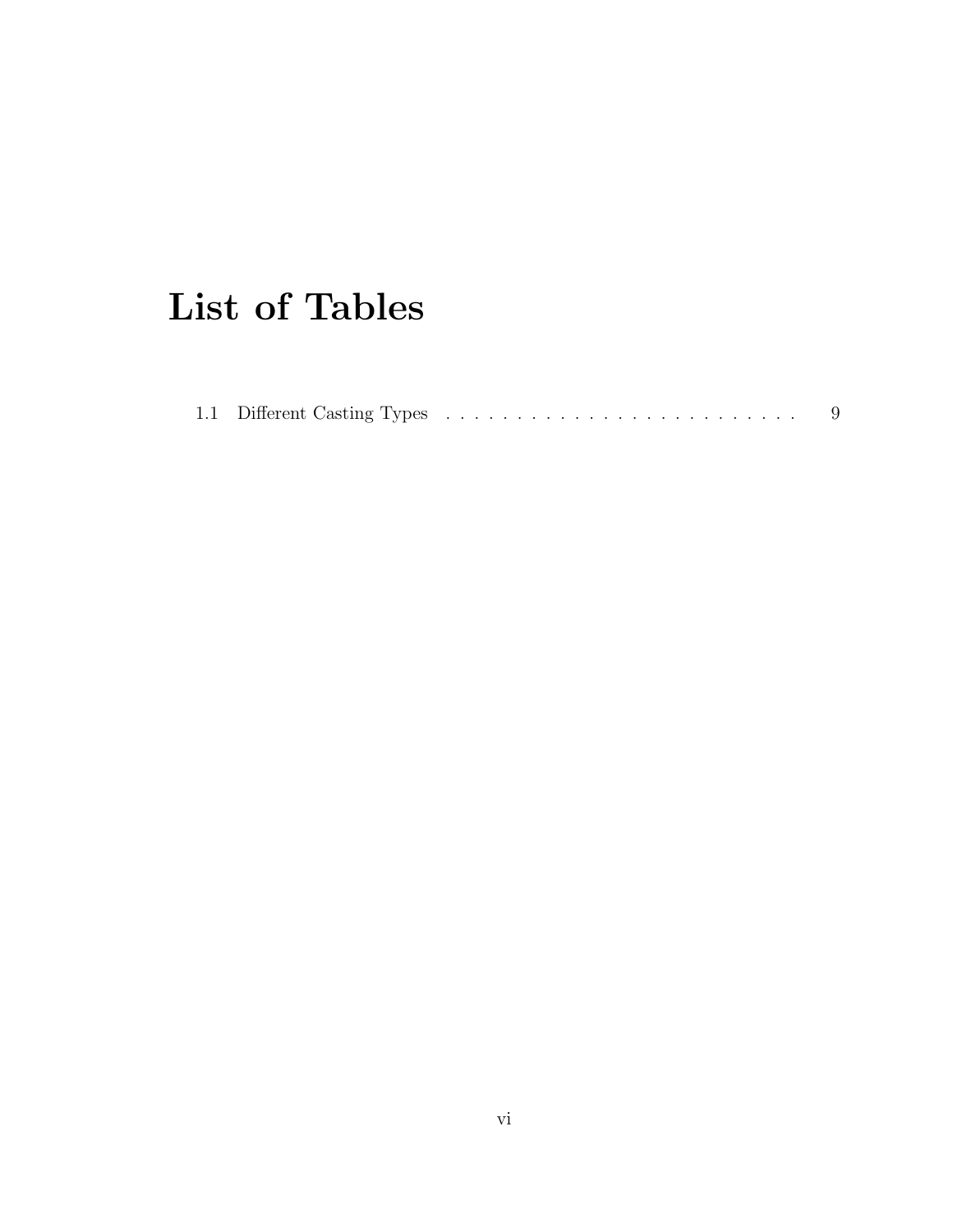# List of Figures

| 1.1 | Transition diagram of binary erasure channel.                                | $\overline{4}$ |
|-----|------------------------------------------------------------------------------|----------------|
| 3.1 | System model of a single-source two-terminal broadcast system                | 25             |
| 3.2 | The classified outcomes of the source with different messages                | 30             |
| 3.3 | Ratio of the number of transmissions (N bits) to the total number            |                |
|     | of information bits (3k bits) versus message length for scenarios with       |                |
|     |                                                                              | 42             |
| 3.4 | Ratio of the number of transmissions (N bits) to the total number of         |                |
|     | information bits (3k bits) versus channel erasure rate for scenarios with    |                |
|     |                                                                              | 43             |
| 3.5 | Bit rate versus overhead percentage when $m_0 = m_1 = m_2 = 150$ bits.       | 44             |
| 3.6 | Success rate versus overhead percentage when $m_0 = m_1 = m_2 = 150$ bits 45 |                |
| 3.7 | Ratio of the number of transmissions (N bits) to the total number            |                |
|     | of information bits (4k bits) versus message length for scenarios with       |                |
|     |                                                                              | 46             |
| 3.8 | Ratio of the number of transmissions (N bits) to the total number            |                |
|     | of information bits (6k bits) versus message length for scenarios with       |                |
|     |                                                                              | 47             |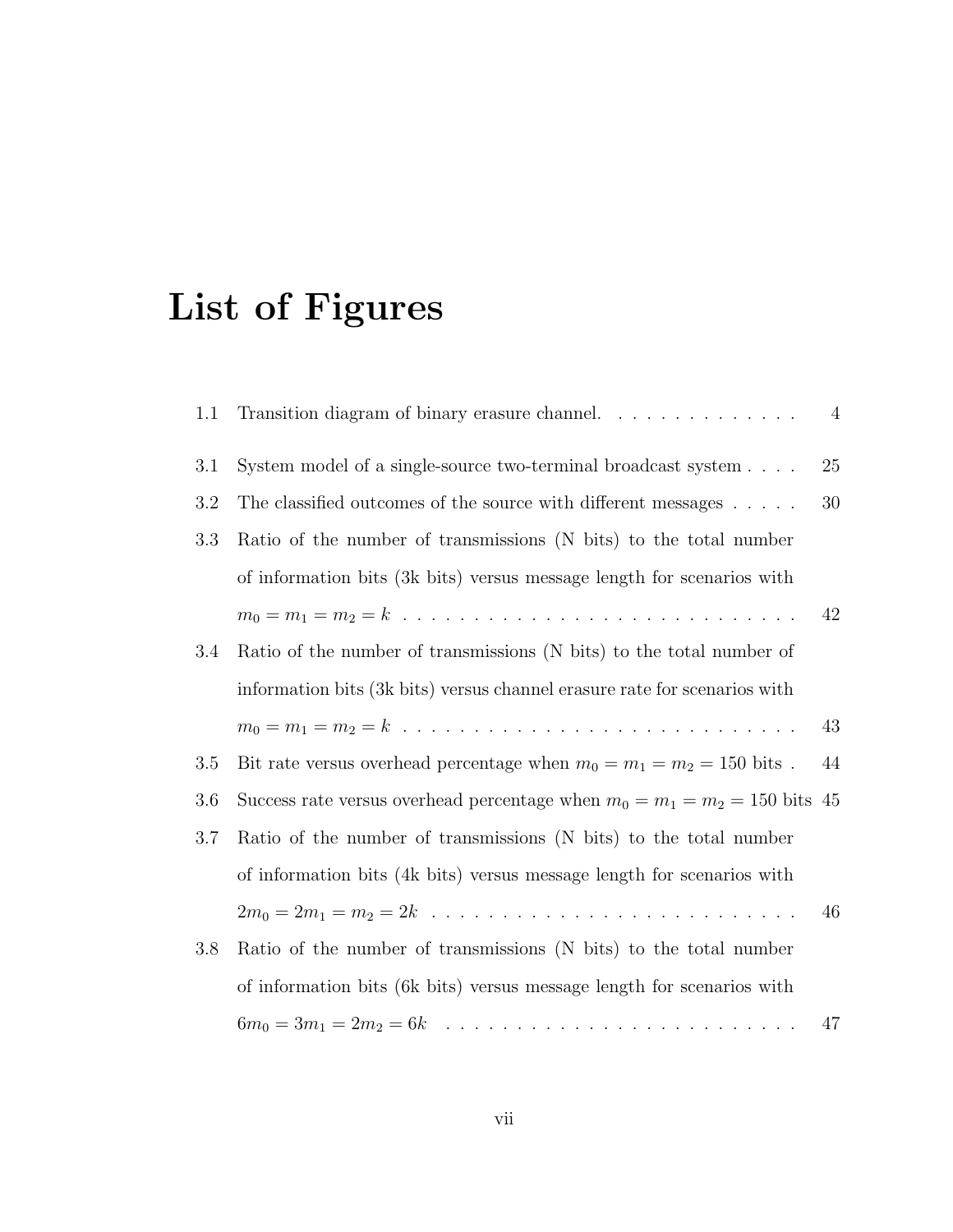## Glossary

| <b>ACK</b>    | Acknowledgement.                                    |
|---------------|-----------------------------------------------------|
| <b>AWGN</b>   | Additive White Gaussian Noise.                      |
| <b>BEC</b>    | Binary Erasure Channel.                             |
| ΒP            | Belief Propagation.                                 |
| <b>GE</b>     | Gaussian Elimination.                               |
| <b>ISD</b>    | Ideal Soliton Distribution.                         |
| <b>LDPC</b>   | Low-Density Parity-Check.                           |
| LT            | Luby Transform.                                     |
| <b>MDS</b>    | Maximum Distance Separable.                         |
| <b>MFC</b>    | Mixed Fountain Codes.                               |
| <b>MFC-CS</b> | Mixed Fountain Codes-Central Sampling.              |
|               | MFC-SUS Mixed Fountain Codes-Semi-Uniform Sampling. |

ML Maximum Likelihood.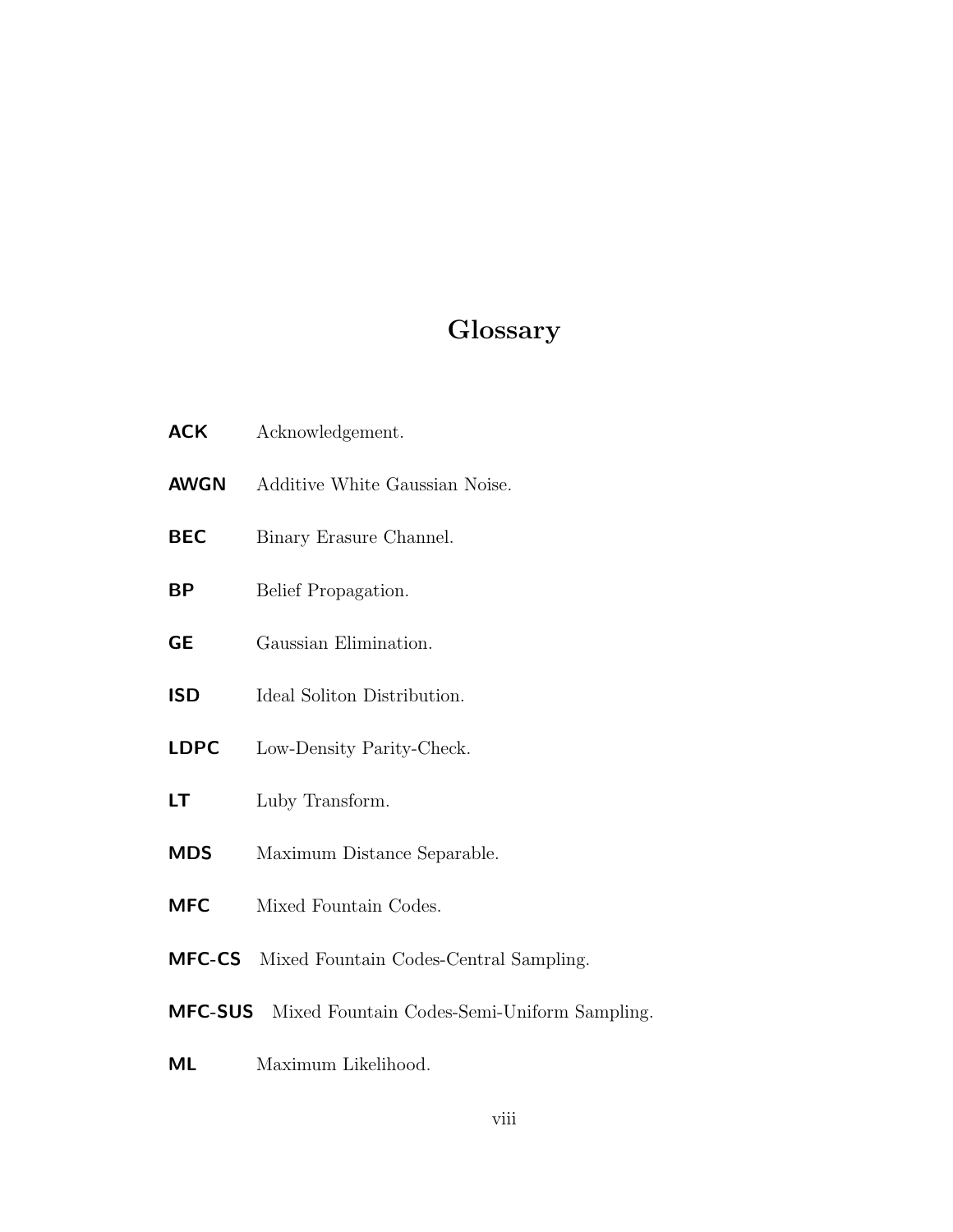### RS Reed-Solomon.

- RSD Robust Soliton Distribution.
- TDMA Time-Division Multiple Access.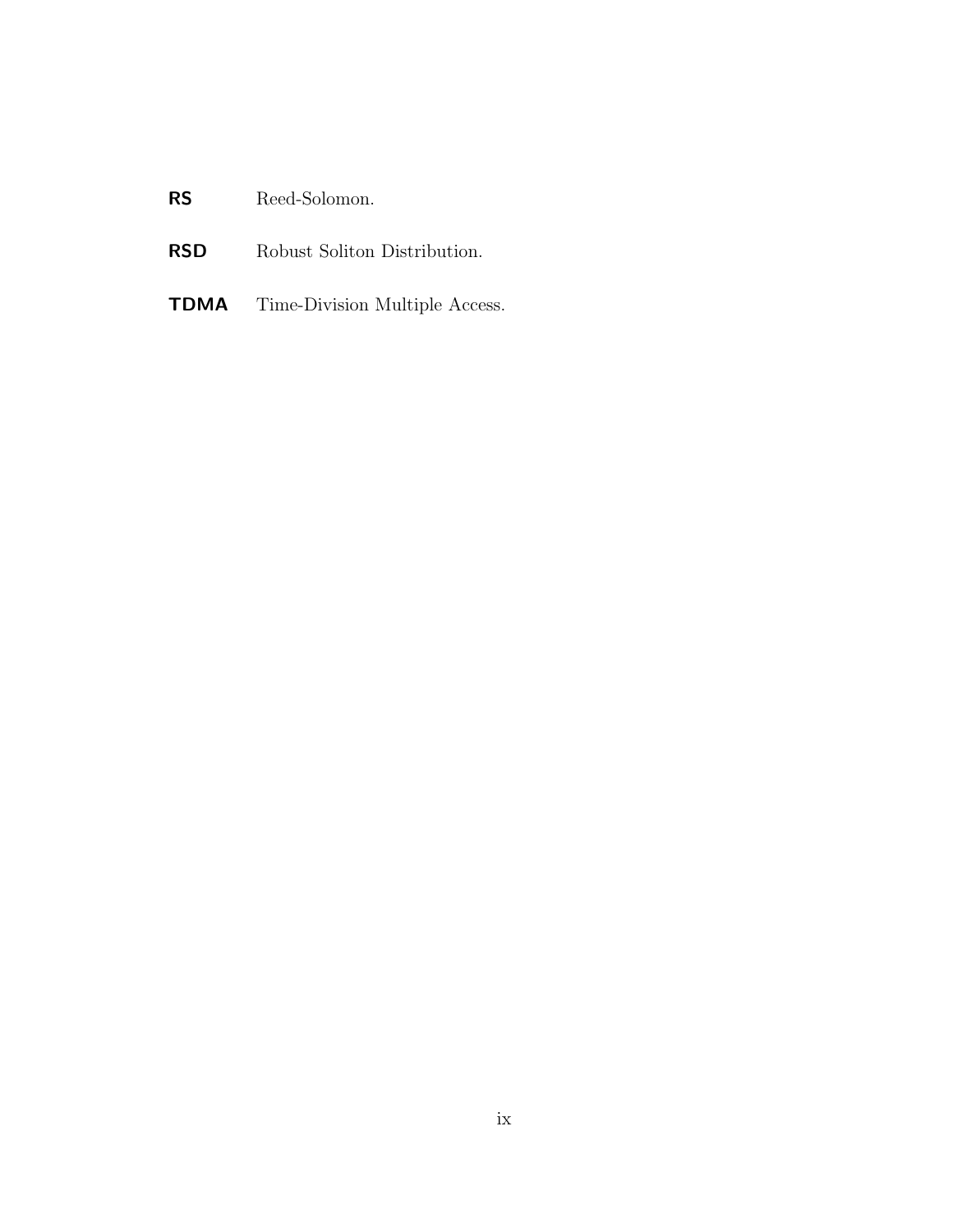## List of Symbols

| Symbol        | Description                                                               |
|---------------|---------------------------------------------------------------------------|
| $\beta$       | Normalized factor of RSD                                                  |
| $\gamma_j^I$  | Probability of choosing degree $j$ in mode $E^I$                          |
| $\varepsilon$ | Channel erasure rate                                                      |
| $\eta$        | Fraction of redundancy in code design                                     |
| $\mu(i)$      | Robust-Soliton degree distribution                                        |
| $\rho(i)$     | Ideal-Soliton degree distribution                                         |
| $\tau(i)$     | The ripple correction term for RSD                                        |
| $\Omega^I(x)$ | Degree distribution used at mode $E^I$                                    |
| $\iota$       | length of each chunk of information                                       |
| $d_i$         | The picked degree distribution at time slot $i$                           |
| $d_{\max}^I$  | Maximum possible degree to be chosen in mode $EI$                         |
| $E_i$         | The event of purely sampling just from $X_i$                              |
| $E_{ij}$      | The event of sampling from $X_i$ and $X_j$                                |
| $E^i$         | The event of sampling from $X_i$ with or without bits of $X_0$            |
| $\epsilon$    | Erased packets at the receiver                                            |
| $G_{ij}$      | Randomly picked binary value at time slot <i>i</i> corresponding with bit |
|               | number $j$                                                                |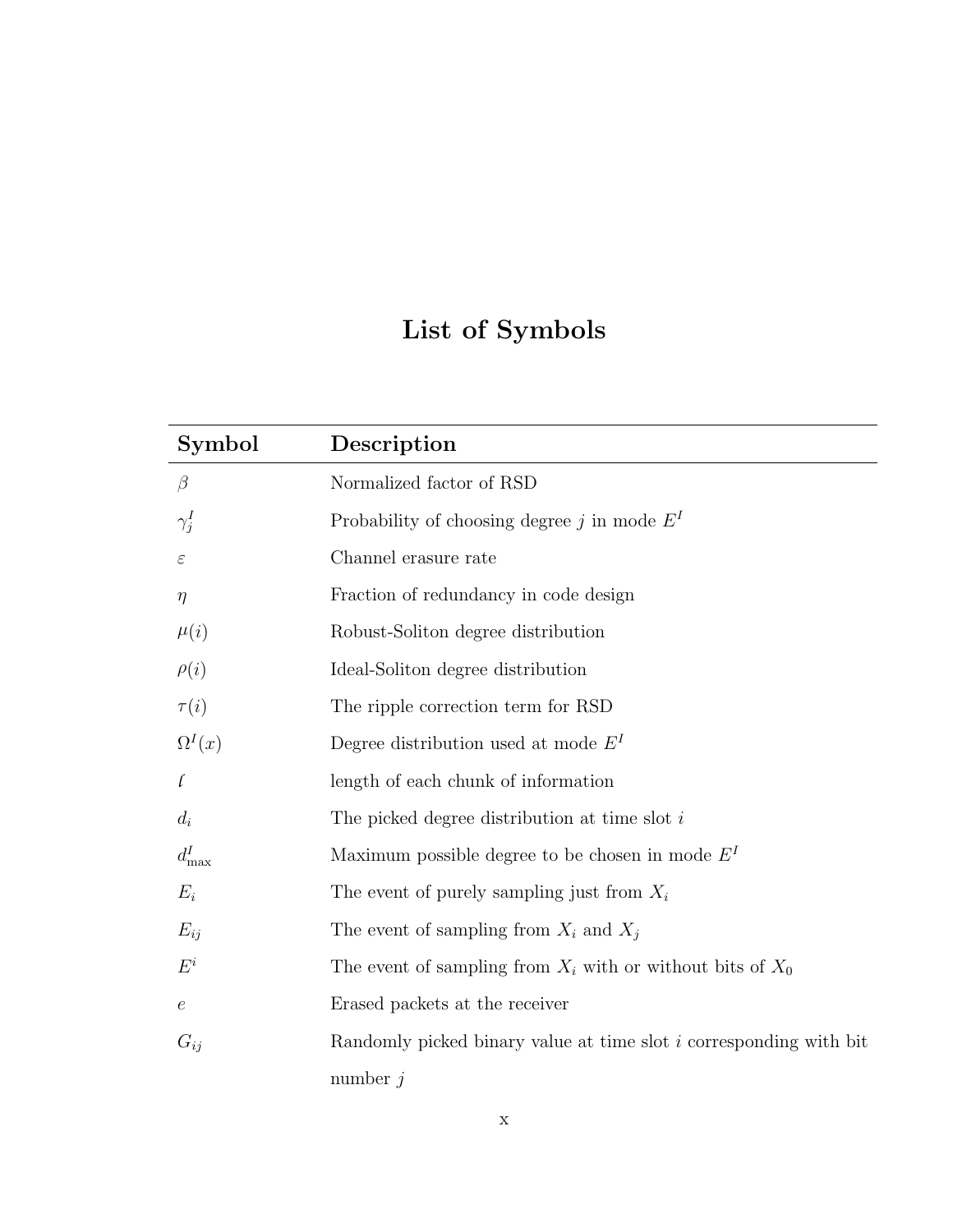| $\boldsymbol{k}$ | Number of information bits                                             |
|------------------|------------------------------------------------------------------------|
| $N_1$            | Average value of $n_1$                                                 |
| $N_2$            | Average value of $n_2$                                                 |
| $n_1$            | Number of transmission until $ACK1$ is sent                            |
| n <sub>2</sub>   | Number of transmission until $ACK2$ is sent                            |
| $\, n$           | Number of encoded bits in fixed rate erasure codes                     |
| $n_i$            | Number of chosen bits from $X_0$ in mode $E^I$ at time slot i          |
| $n_{X_0}^{T_1}$  | the average number of information bits from $X_0$ used during a trans- |
|                  | mission session and observed at $T_1$                                  |
| $n_{X_1}$        | The average number of information bits from $X_1$ used during a trans- |
|                  | mission session and observed at $T_1$                                  |
| $\boldsymbol{M}$ | Size of data information before packetizing                            |
| $p_i$            | Occurrence probability for event $E_i$                                 |
| $p_{ij}$         | Occurrence probability for event $E_{ii}$                              |
| $p^i$            | Occurrence probability for event $E^i$                                 |
| $p_{T_1}$        | Probability of producing packets allocated to $T_1$                    |
| $p_{T_2}$        | Probability of producing packets allocated to $T_2$                    |
| $q_0$            | Probability of $n_i = 0$ given $d_i$ when $1 < d_i \leq m_1$           |
| $\boldsymbol{R}$ | Expectation of the initial ripple size                                 |
| $\hat{s}_i$      | Recovered information bit at the receiver at time slot i               |
| $t_i$            | Received packet at the destination at time slot $i$                    |
| $T_1$            | Terminal 1                                                             |
| $T_2$            | Terminal 2                                                             |
| $u_i$            | The bit number $j$ of the source information bits                      |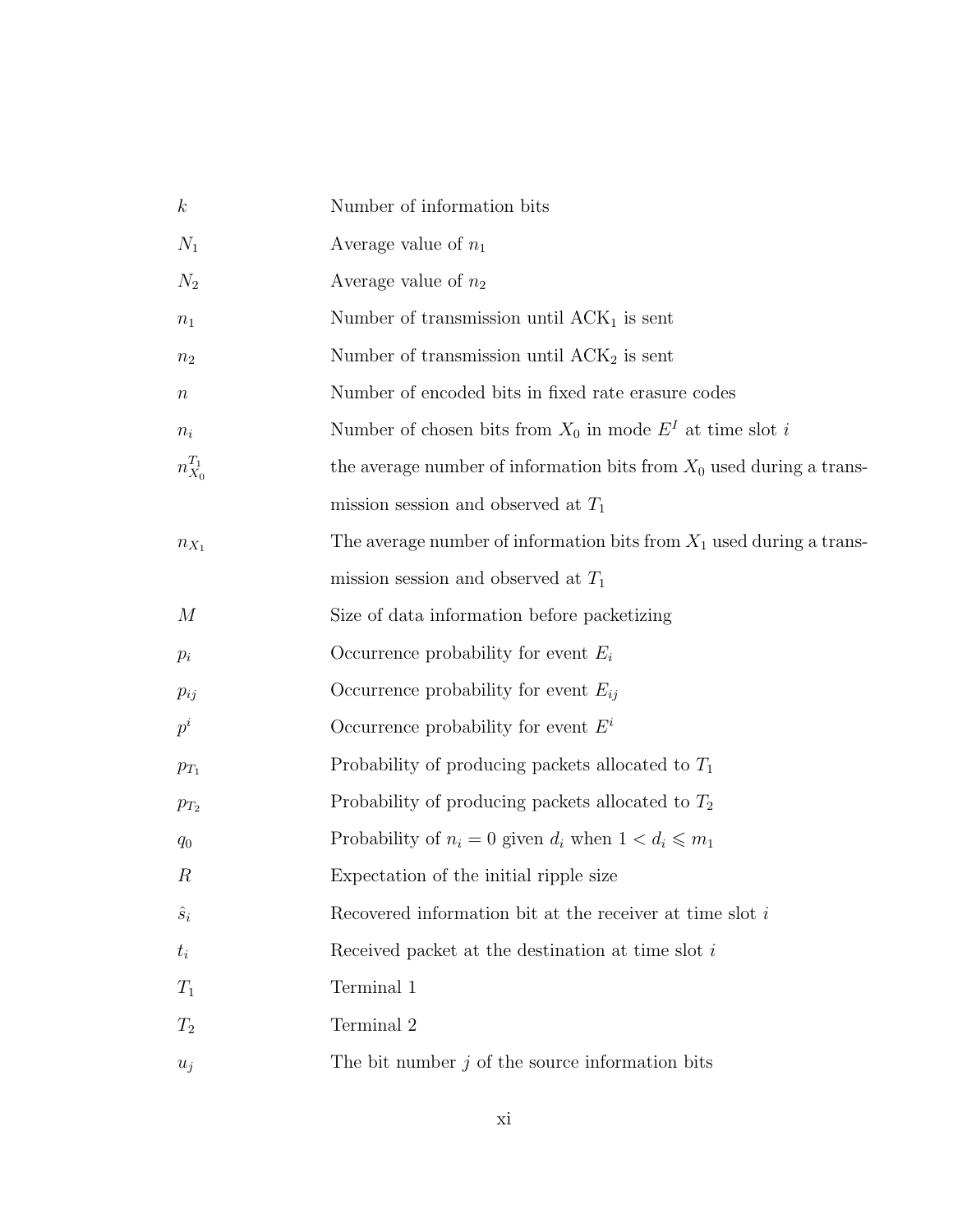| $X_0$    | Common information requested by all terminals       |
|----------|-----------------------------------------------------|
| $X_1$    | Information source just needed by $T_1$             |
| $X_2$    | Information source just needed by $T_2$             |
| $x_{ii}$ | The bit number j of the information source of $X_i$ |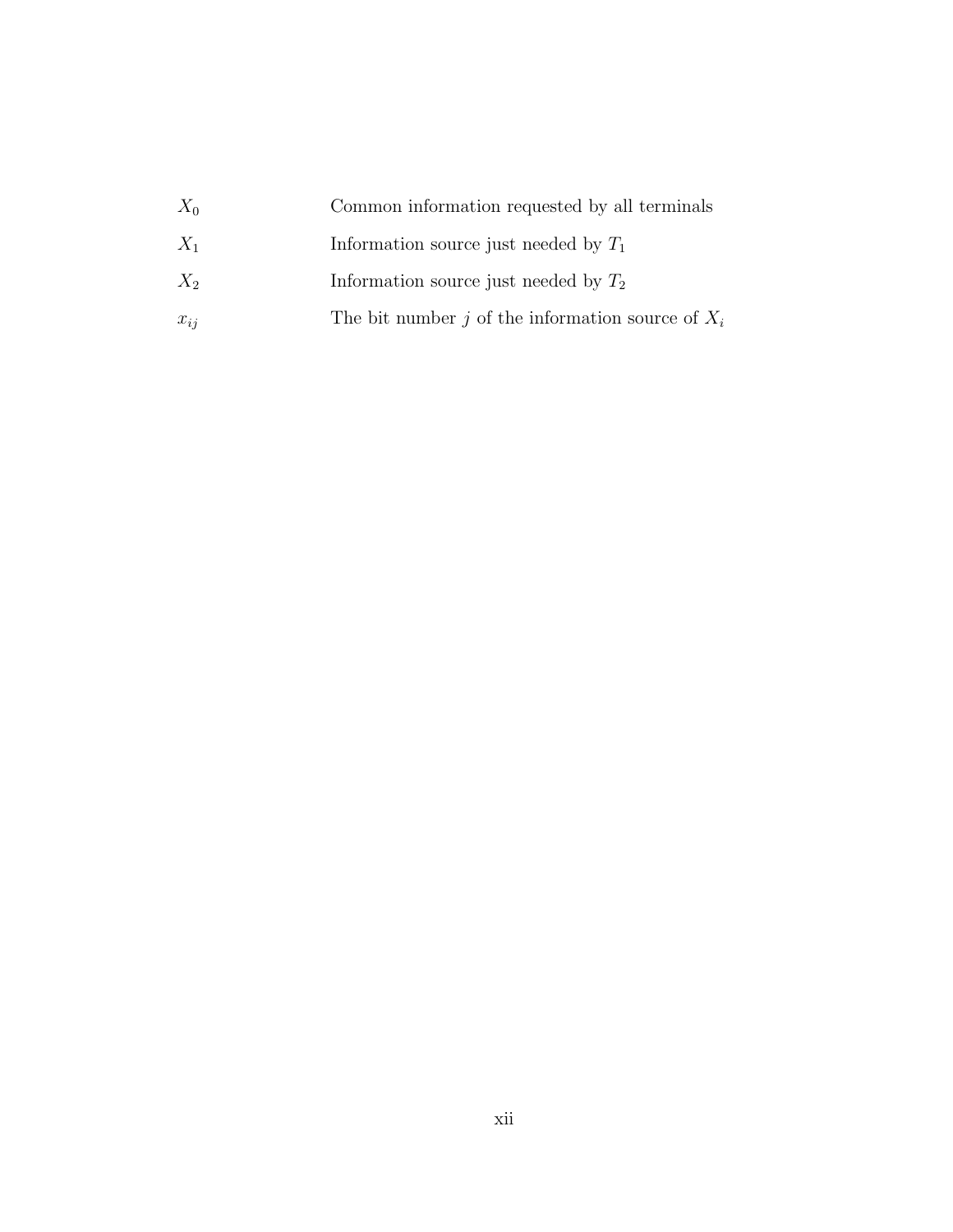### Chapter 1

### Introduction

We are living in an era when the demands for trading information are at their highest and still increasing at a rapid pace. Many different devices connect to each other as nodes of a network to exchange their information. The largest network of this era, the Internet, emerged by connecting a number of computer science laboratories in early 1960s. Since then, it has continuously grown to the point that today it allows the devices around the world to connect to each other to exchange large amounts of information in a matter of seconds. Online gaming, video sharing, and social networking are some of the few examples of the Internet usage. Despite the constant growing rate of the Internet usage, its infrastructure has not dramatically developed to efficiently adapt with today's applications. Hence, the current networks should be reconfigured to keep up with the growing load of information.

On the other hand, the information that is passing through a channel from one node to the other can get corrupted or lost due to some phenomena like channel fading, noise or interference. They may also get lost because of the huge amount of traffic on the network edges. These phenomena are not limited to the Internet, but any communication channel to some extent suffers from data loss or errors. Therefore,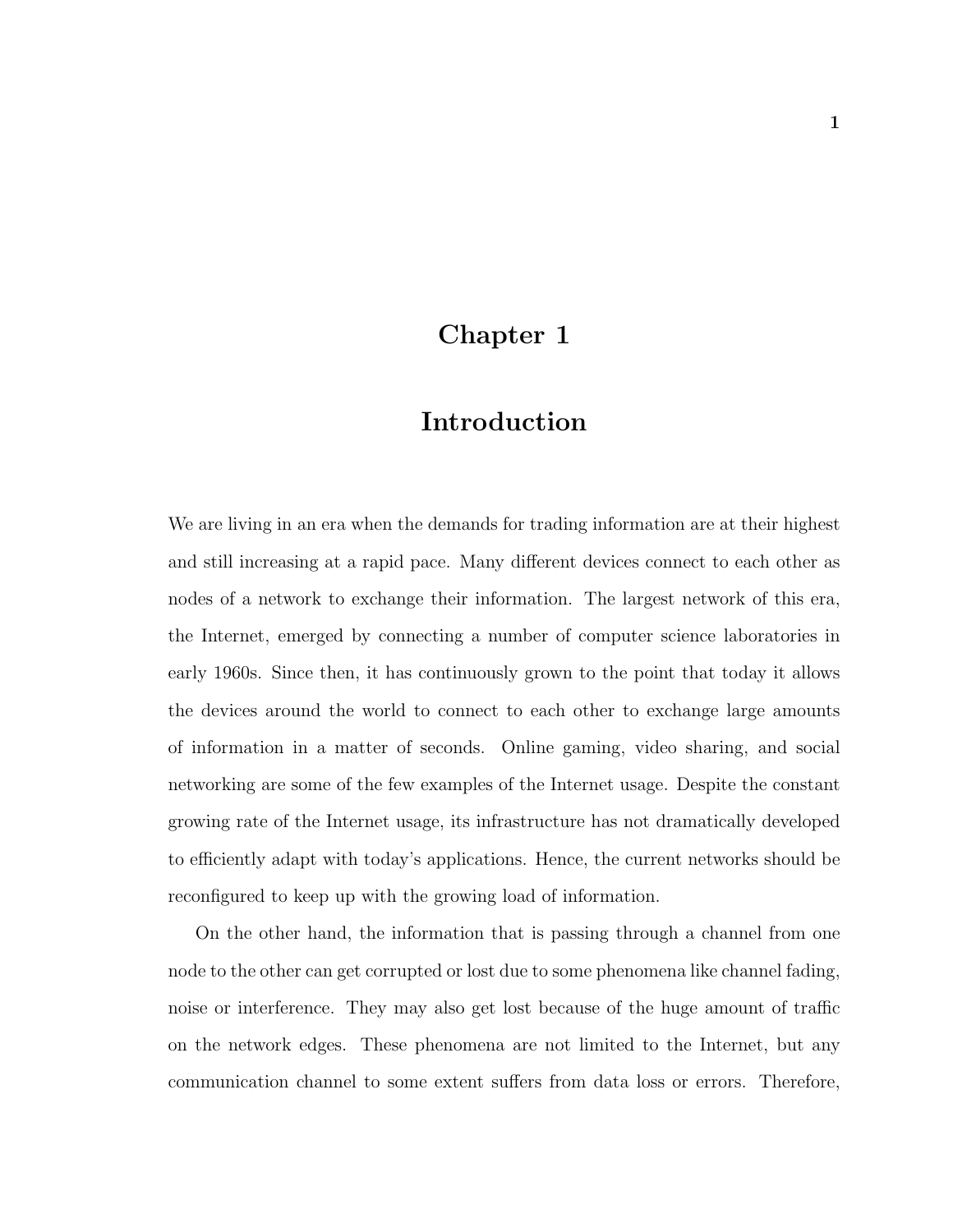in all communication systems, the designers look for reliable data exchange in an acceptable range of cost and complexity at the nodes without too much sacrificing the resources such as bandwidth.

One way of increasing the communication reliability is through improving the physical characteristics of the channel which results in a huge cost! Changing the actual channel to a reliable environment that is free of noise or loss is too expensive that makes this approach impractical. Another way of improving the performance with reasonable cost is to accept the channel as an imperfect environment and use channel coding to combat its deficiency. There is a famous quote from Richard Blahut that emphasizes the importance of using coding for communication, "to build a communication channel as good as we can is a waste of money; use coding instead!" Channel coding can turn noisy channels into reliable environments at the costs of increasing complexity and reducing bandwidth efficiency.

The key idea of channel coding to increase the reliability of communication is to add 'redundancy'. Each packet is protected by sending a number of extra packets as its back-up, so if an error occurs or a packet gets lost, there is a possibility that the affected packet can be recovered at the destination by perfectly receiving back-up packets. The amount and the method of adding redundancy should be compatible with the probability of packets getting corrupted. When the probability of erroneous or lost packets in a channel is high, more redundant packets are needed for protection and in more reliable channels, less redundancy is required.

Any effective solution has a downside. As mentioned earlier, the solution proposed by channel coding to combat channel imperfections comes at the costs of incremental complexity at the source and destination nodes in addition to more bandwidth usage.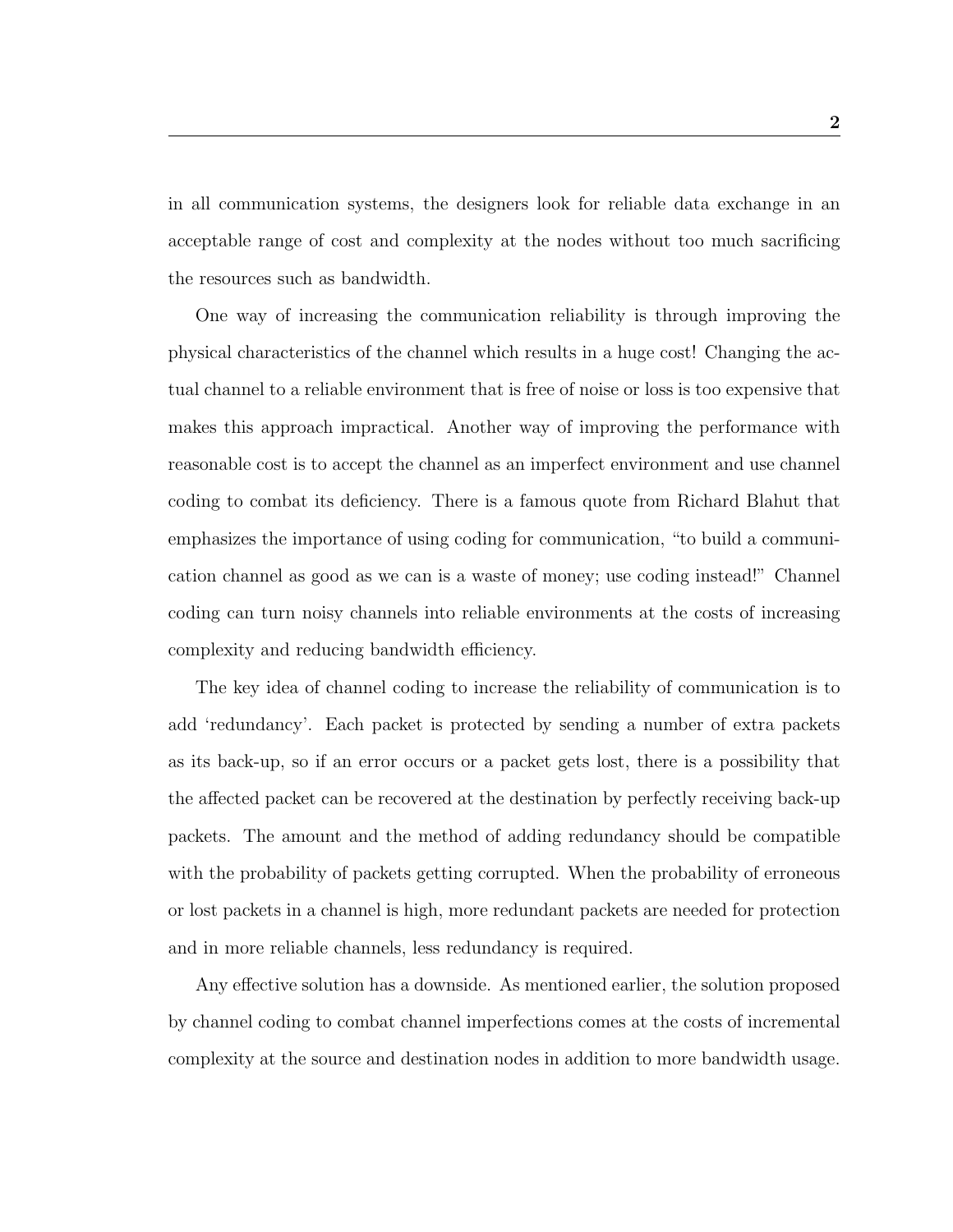This trade-off should be considered in designing codes for different channels and applications.

The main focus of this thesis is designing and developing codes on the binary channels with erasures, channels that are affected by the phenomenon of packet loss. These channels are commonly used as models in communication systems like the Internet.

#### 1.1 Erasure Channel Model

Erasure channels are one of the simplest channels to work with, so they are commonly used in coding and information theory. Data transmission over the Internet and wireless fading channels are modeled by erasure channels [1]. In general, They are mostly used as models for networks in which data are chopped into small pieces. In this thesis, the smallest piece of information transmitted in channel is called packet. For simplicity and without loss of generality, we represent packets with bits.

Packets sent over erasure channels are either received correctly or not received at all due to buffer overflows, excessive network delays, check-sum fails, and etc. In other words, the channel occasionally erases one of the transmitted packets. The simplest form of an erasure channel is the binary erasure channel (BEC). The inputs of such channels are binary and the produced outputs are ternary symbols (Figure 1.1) [2]. By probability of  $(1 - \varepsilon)$ , each packet is received as transmitted and by probability of  $\varepsilon$  ( $0 < \varepsilon < 1$ ) it gets corrupted and received as an ambiguity or not received at all: we show this by symbol  $e$  (Figure 1.1).

The maximum possible rate for reliable transmission (capacity) over BEC is  $(1-\varepsilon)$ bits/channel use. Intuitively speaking, since  $\varepsilon$  percent of the packets get lost, the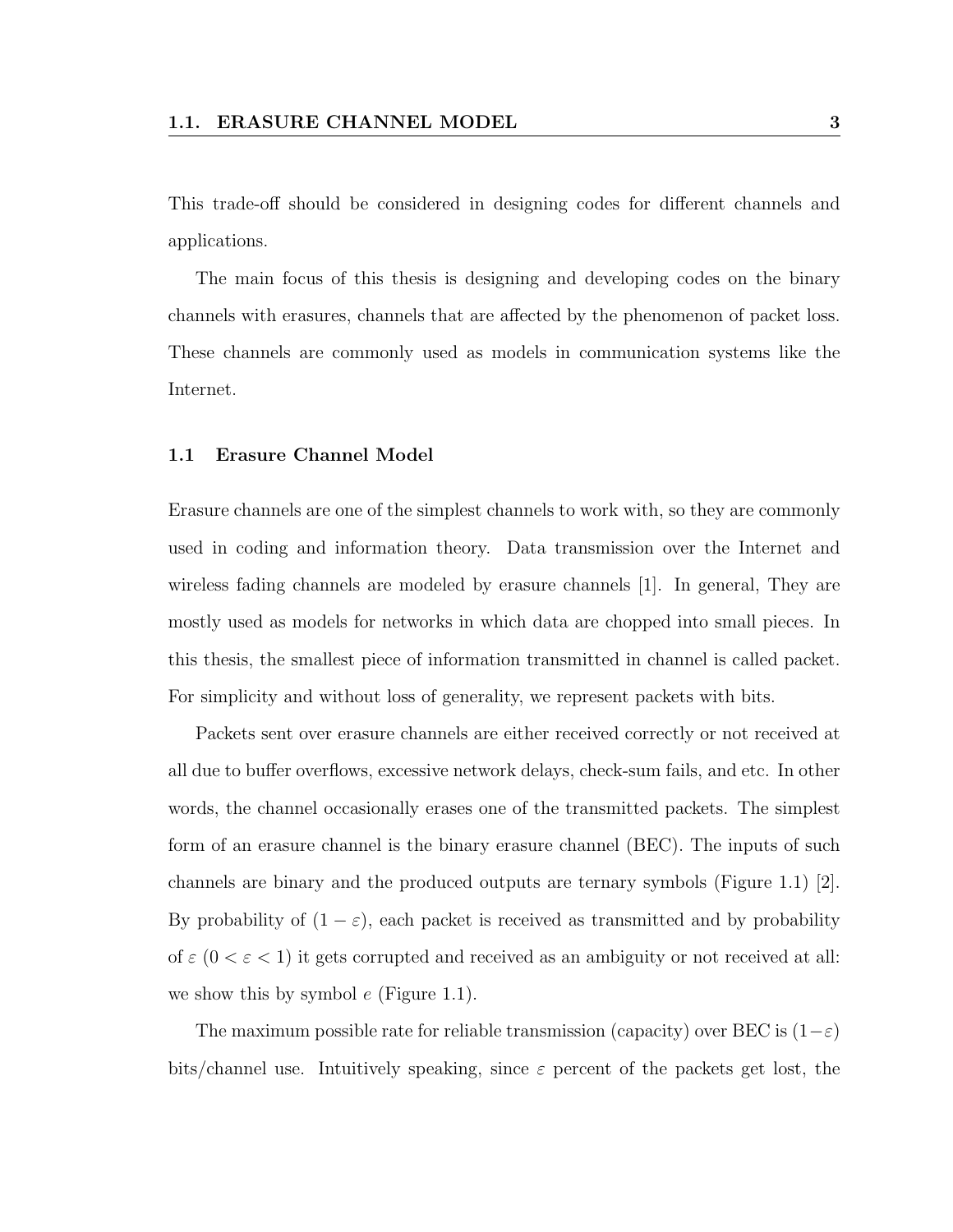decoder cannot receive more than  $(1 - \varepsilon)$  percent of them. It is proven in [3] that the capacities of BEC with and without feedback are the same and equal to  $(1 - \varepsilon)$ . This is a very important characteristic of BEC because mostly in practice, the source does not have reliable feedback on channel qualities: there is no penalty for this from the viewpoint of capacity [3].

In this thesis, we assume the channels are memoryless binary erasure channels without feedback. In memoryless channels, the output of the channel only depends on the channel input at the same instant. In other words, the inputs of the previous or future intervals do not affect the output of the channel at the present. These channels are easier to analyze.



Figure 1.1: Transition diagram of binary erasure channel.

#### 1.2 Coding for Erasures

Erasure codes are used to transfer data reliably over the BEC. When k information bits are intended to go through a BEC to reach the destination, some of them get lost.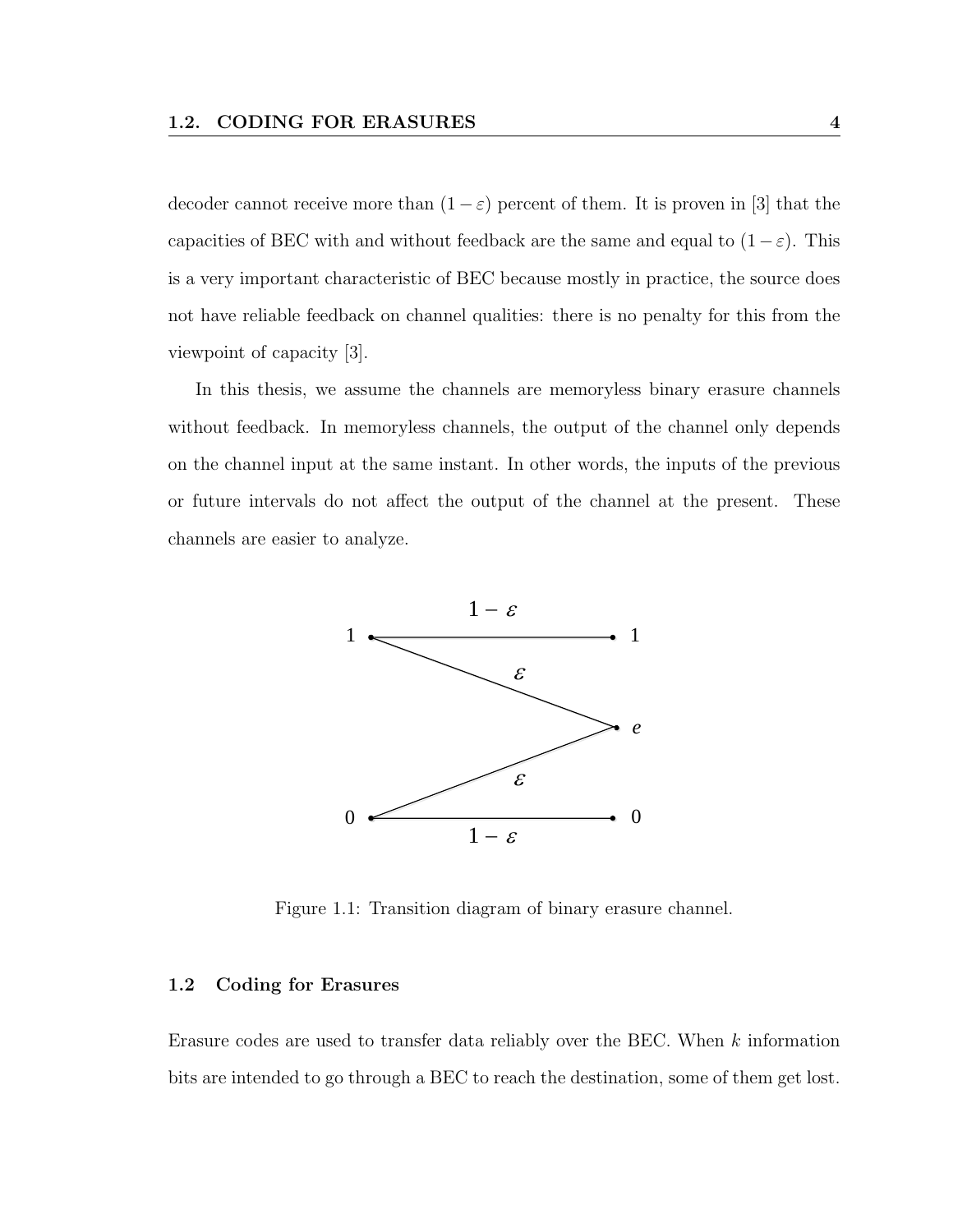To make sure that destination can fully recover all of the transmitted bits, additional bits are required to be sent to provide redundancy. Thus, n bits must be transmitted instead of k bits  $(n > k)$ . The ratio of  $k/n$  is called the 'code rate' and adjusted according to the channel parameters. In the following, we explain how the value of code rate is selected.

#### 1.2.1 Traditional Erasure Codes

Traditionally, erasure codes are fixed-rate codes designed to protect data against getting lost  $[4]$ . The data of size M that is needed to be transmitted over an erasure channel is first divided into k pieces, each of size  $M/k$ , then these pieces are encoded to a longer message of size  $n \geq 5$ . At the receivers, the original message should be decoded from a subset of n transmitted packets.

If the original data can be fully recovered by using any k pieces, the code presents a notion of 'optimality' in the design of its redundancy. The famous and much celebrated class of Reed-Solomon (RS) codes are such 'any-k-out-of-n' optimal codes. Any k received bits guarantee the recovery of the original k information bits  $[6]$ . RS codes are non-binary Maximum Distance Separable (MDS) codes satisfying the Singleton bound with equality and hence providing optimal trade-off between rate and error control capability. RS codes are impractical for many cases due to high encoding and decoding complexities. During the past three decades, there has been much activity in the area of 'MDS-type' code design. The objection has been to relax the 'k-out-of-n' condition to gain reductions in complexity.

For instance, in non-optimal erasure codes, reconstructing data might be possible using  $(1+\eta)k$  bits. If the value of  $\eta$  is small enough that only slightly more than k bits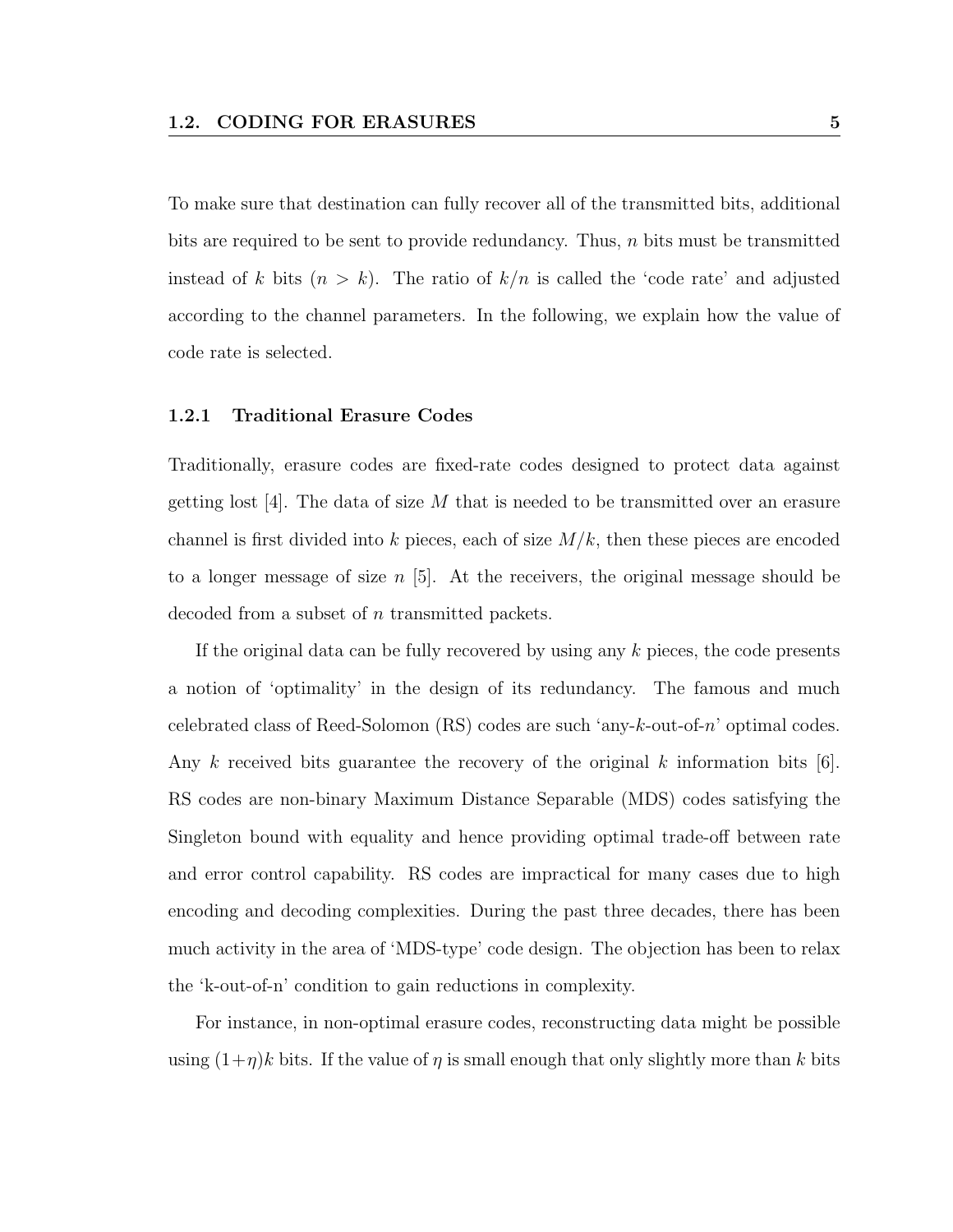are required to reconstruct the data, the codes are 'near optimal'. Tornado Codes are such a class of erasure codes [7]. They are a sub-class of LDPC codes described over sparse graphs. Although Tornado codes need more packets than RS codes to obtain enough information, they are faster (their encoding and decoding time is linear in  $n$ ) [4].

On the other hand, both Tornado and Reed-Solomon codes have some drawbacks. The encoding and decoding time of Reed-Solomon is quadratic in message length making them impractical for settings with large  $k$  and  $n \neq 1$ .

The other problem that applies to all traditional block codes goes back to their fixed rate nature that makes them harder ro adapt to changes in channel characteristics or demands. For example, in wireless networks when channel state information is not available or there is too much variability in channel conditions, fixing the code rate can decrease the bandwidth efficiency or the decodability. In other words, choosing large amount of  $n$  for BEC channels with low erasure results in sending far too many redundant packets and wasting the bandwidth, while choosing low values of  $n$ for the actual erasure rates encountered renders the received signal undecodable.

#### 1.2.2 Fountain Codes

Fountain codes are the latest generation of erasure codes that address the drawbacks of the traditional codes. Using such codes, the server can generously produce an infinite number of packets and send them to terminals to the point that all the terminals decode the entire message. No prior information about the channel condition is needed. The output packets of the server are produced on the fly. On the other side of the channel, terminals keep receiving uncorrupted packets as much as they need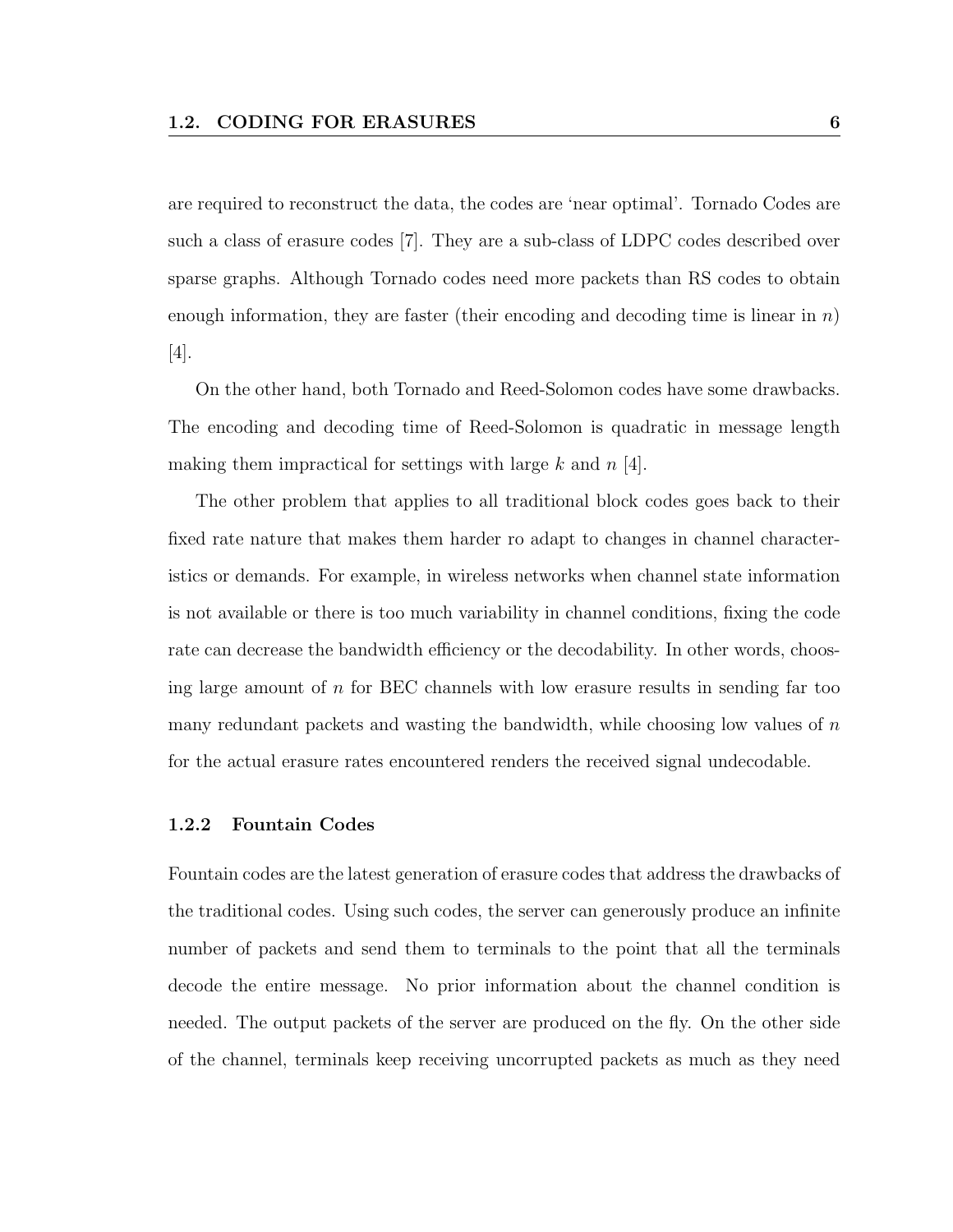until the whole message is successfully decoded. This rateless method is similar to the procedure of filling a cup by a water fountain [7]. The cup should be filled no matter which drops of water are actually being used. As the packets are generated randomly without any order, new terminals can join or leave the networks at any time, however fountain coding is more effective when a massive number of receivers connect to a server roughly at the same time. The rateless nature of fountain codes makes them adaptable to the channels with unknown conditions.

The most famous classes of fountain codes are Luby-Transform (LT) codes and Raptor (Rapid Tornado) codes. LT codes were introduced by Luby in 2002 as the first universal erasure codes [4]. LT codes are universal since they are asymptotically optimal for any erasure channel. They are optimal in the sense of required redundancy and achieving channel capacity. As the size of the message grows, they become more efficient. The other important class of fountain codes are Raptor codes introduced by Shokrollahi as an improvement over LT codes. Raptor codes improve the perinformation-bit encoding and decoding complexity of LT codes from logarithmic in k to constant. They are formed by concatenating a traditional high-rate pre-coder with an LT code [8].

Fountain codes are designed for single-hop BEC networks; they do not hold their optimality and universality features in other system models. Fountain codes are designed for single-hop networks where a source is broadcasting data directly to one or many receivers. It is also assumed that all terminals are requesting the exact same data from the server. For multi-hop settings where network coding at the intermediate nodes is required to increase bandwidth efficiency, there are a number of challenges. Liau et al. have provided the best known transmission protocols based on LT codes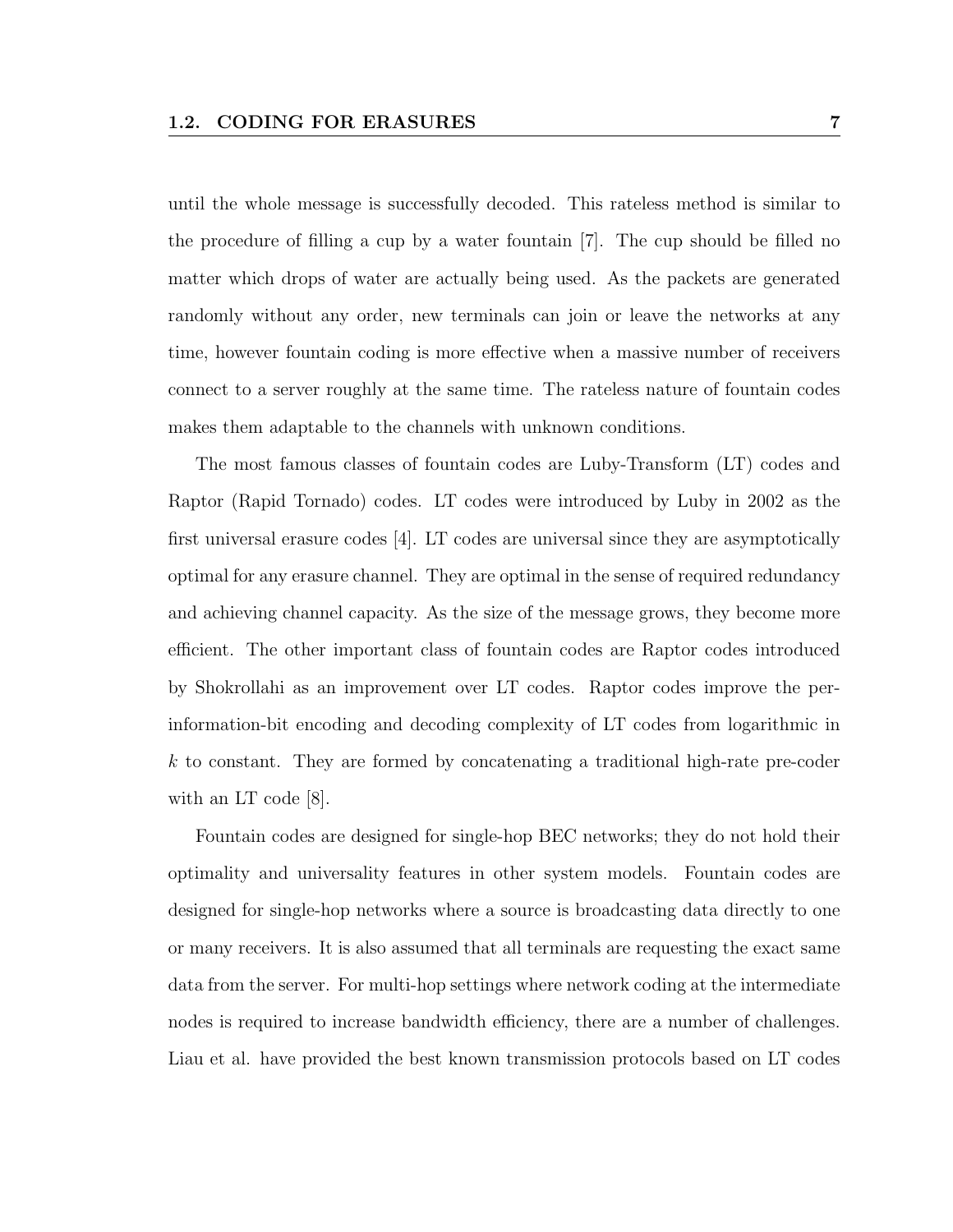for subset of such architectures [9] [10].

Most previous models are not able to describe the myriad of different applications in today's technologies where massive numbers of customers connect to the servers of an on-demand media provider to download different contents such as one or more videos. The sets of demanded messages by different terminals are not necessarily the same although there might be some overlaps among them.

To study and develop proper encoding schemes for different network structures, first we need to review some network fundamentals. In the next section, different methods of data transmission are discussed.

#### 1.3 Network Transmission Modes

There are different methods of data transmission over the network: unicast, broadcast, and multicast. Depending on the application, one or more methods may be used in each network. In this section, we briefly describe each method and discuss some of their features.

In unicast method, each requested data piece is transmitted from a source to a destination node. In other words, each transmitted packet is destined for only one node, so if multiple destinations request the same data from the source node, separate messages are transmitted individually to each of them.

On the other hand, in broadcasting and multicasting, the target of messages transmitted from source node(s) are not just one particular destination. Although these two methods have some similarities, they should not be confused with each other. In broadcasting, the packets are sent to all recipients in the network or sub-network, while in multicasting, the target of each packet is a subset of the destinations (the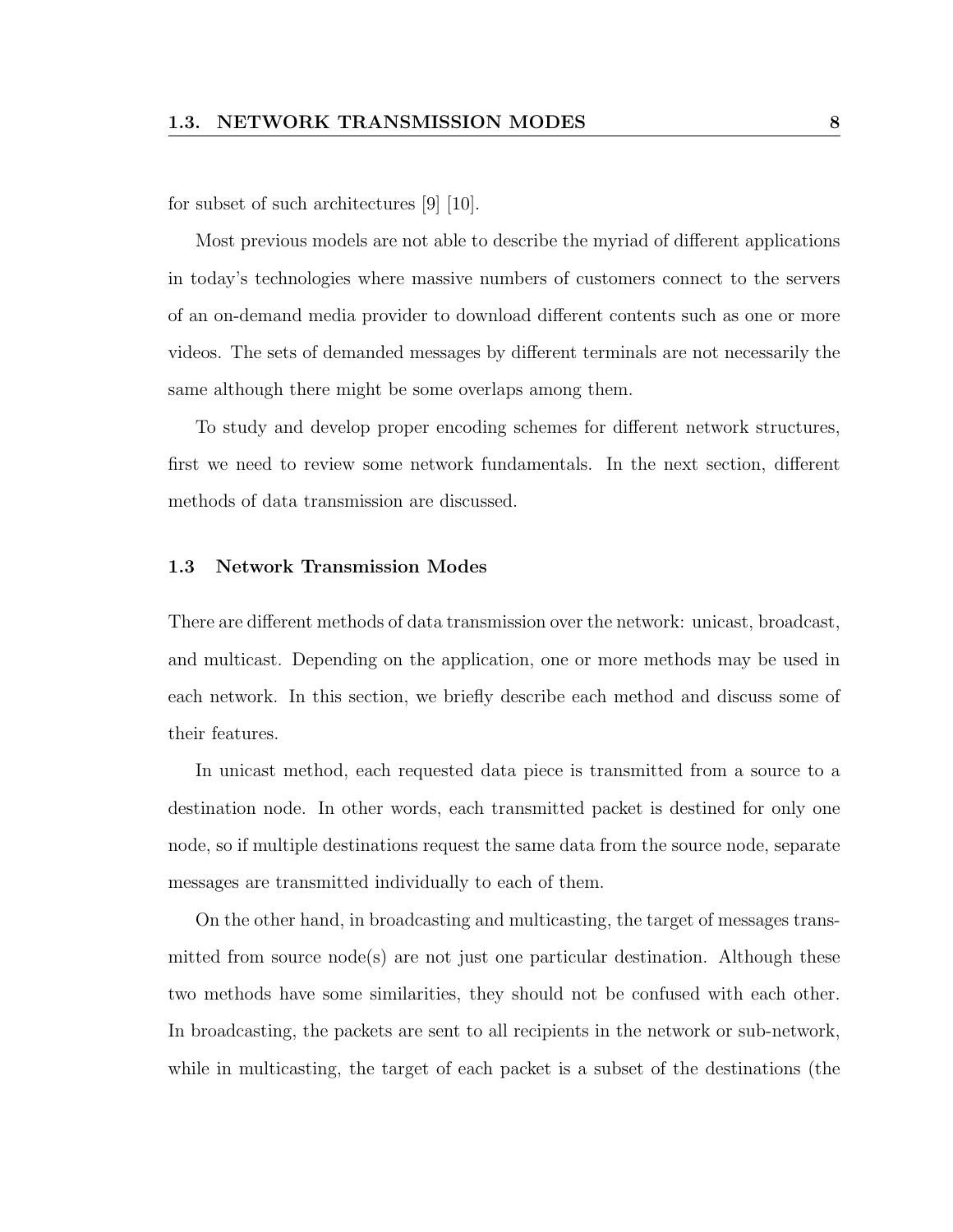selective destinations). In computer networking, the term multicasting is also used for situation in which information is distributed within several sources and need to dissipate within several destinations.

| <b>Casting Types</b> | Association      |
|----------------------|------------------|
| Unicast              | One to One       |
| Multicast            | One/Many to Many |
| <b>Broadcast</b>     | One to Many      |

Table 1.1: Different Casting Types

According to the above definition, examples of multicasting applications include video conferencing or video sharing when the targets are selected among all recipients. Multicasting protocol in comparison to broadcasting protocol has additional overhead, so broadcasting is preferred in some scenarios that the majority of nodes in the network form the multicasting set. This preference is an efficient choice under the condition that selecting and processing additional information at the destinations does not increase the cost beyond the tolerance [11].

In spite of the bandwidth efficiency brought to the network by multicasting and broadcasting methods, the Internet is mostly structured based on unicasting because the routers do not support the other methods. Due to the increasing demands for data over the Internet, researchers and the Internet providers have been evaluating the benefits of multicasting option more seriously [12] [11].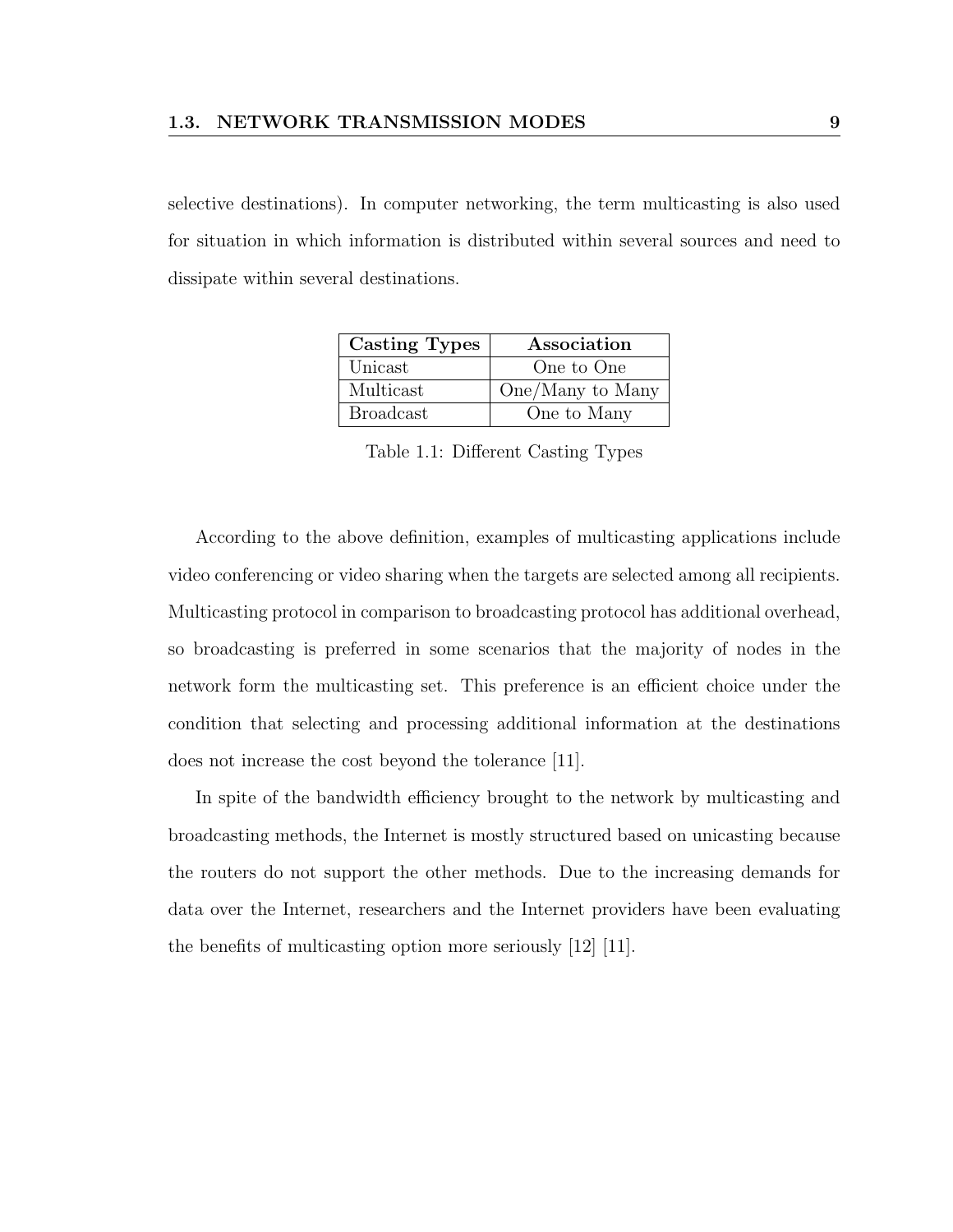#### 1.4 Motivation and Contribution

The fountain coding approach is designed specifically for broadcasting networks in which a single source is serving a number of receivers with the same demands. However, in many applications, different devices have different demands.

Wireless sensor network (WSN) is one of the examples of a scenario where the data collected in some nodes of the sensor network are needed at some other nodes, for instance in the 'data collector nodes' or 'junction hubs'. The information needed by sensors of different areas can be different, while there might be some overlap among them.

Dense wireless sensor networks are composed of a large number of unsophisticated and limited sensor units that are in rapid deployment for many applications such as military surveillance, home health care or assisted living and environmental science among many others. In most cases, the deployed sensors are limited in terms of power (e.g., battery life), memory, and processing capability. As such, it is paramount to invent transmission and reception technologies that conserve power, have low complexity, and require an acceptable level of memory and computation power [13]. Therefore, we propose a fountain coding approach toward solving such problem. Although, there are a large number of other applications that suit the proposed solutions.

In this work, we focus on the transmission protocol design for a source node S with multiple measurements (information sources) needing to multicast information to some other nodes with different but overlapping demands. Information-theoretically, this corresponds to some very interesting and yet quite challenging problems. For example, consider the rather simple formation of three nodes. A transmitter wishes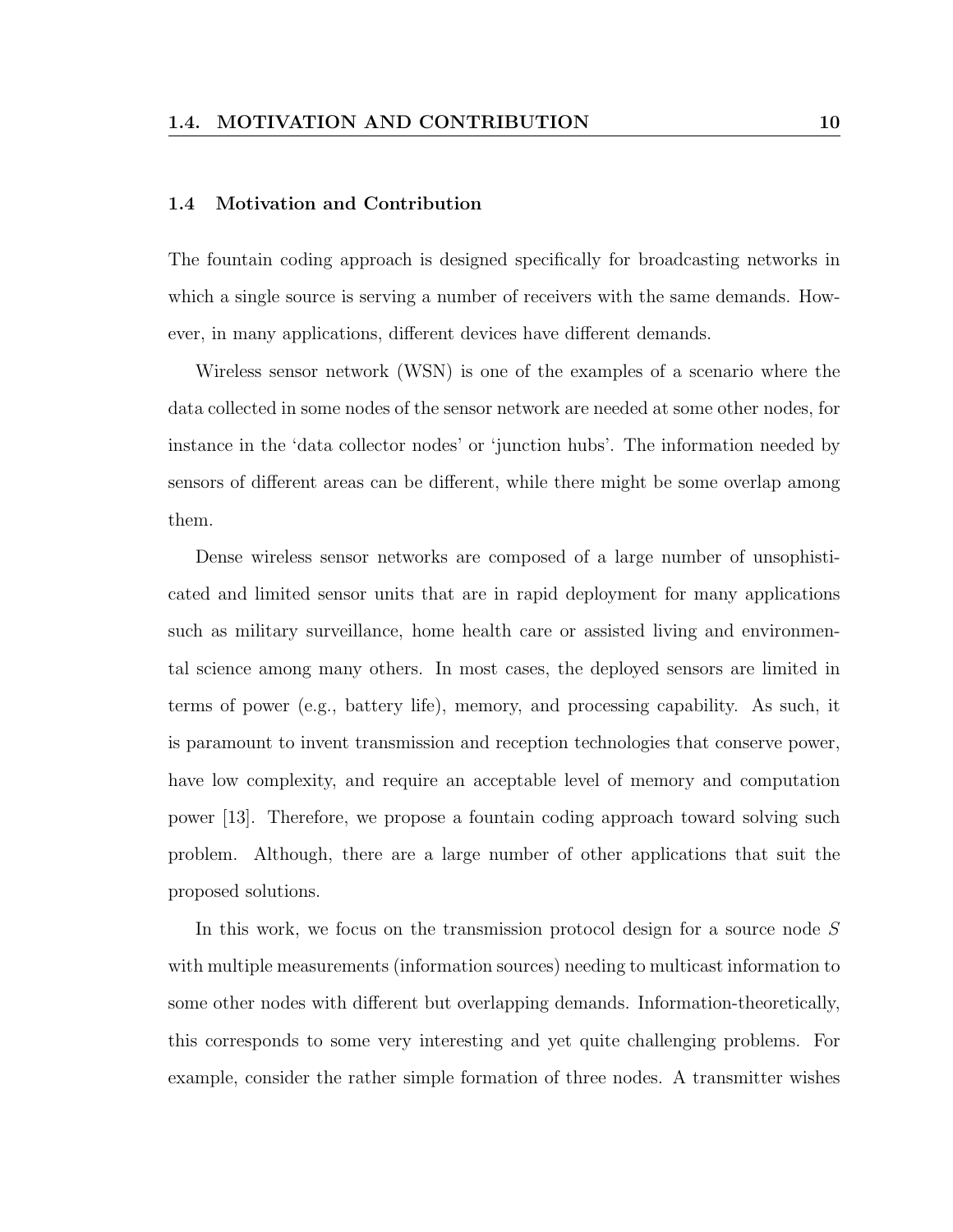to send independent information to two receivers and common information to both receivers. The capacity region of this channel for the Gaussian case is implicitly characterized by El Gamal [14]. For most other cases, the rate and capacity regions are unknown. Our interest here is rather on the communication aspects of this problem. We intend to design practical and efficient transmission schemes equipped with fast decoders for the above-mentioned setting. We assume that the parallel links are all BEC with different erasure rates.

In this thesis, we propose a novel transmission protocol aiming to minimize the number of source transmissions required to satisfy both terminals. We make the following key contributions:

- Analyzing the performance of finite-length fountain codes over BEC by calculating the precise amount of recovery rate after receiving an arbitrary number of packets. The analysis is aimed for a belief propagation decoder.
- Proposing a new transmission protocol for a multicast setting composed of a single source and multiple receivers with arbitrary sets of overlapping demands. The proposed algorithm is aimed to decrease the number of transmissions for any arbitrary fountain degree distribution.

The ideas developed can be extended to other network formations and channel models. The following publication is related to the material presented in this thesis:

• A. Modiri and S. Yousefi, "Single-Source Two-Terminal Multicast Networks with Overlapping Demands Over the Binary Erasure Channel," in Proc. of Canadian Workshop on Information Theory (CWIT 2015), St. John's, NL, Canada, July 2015.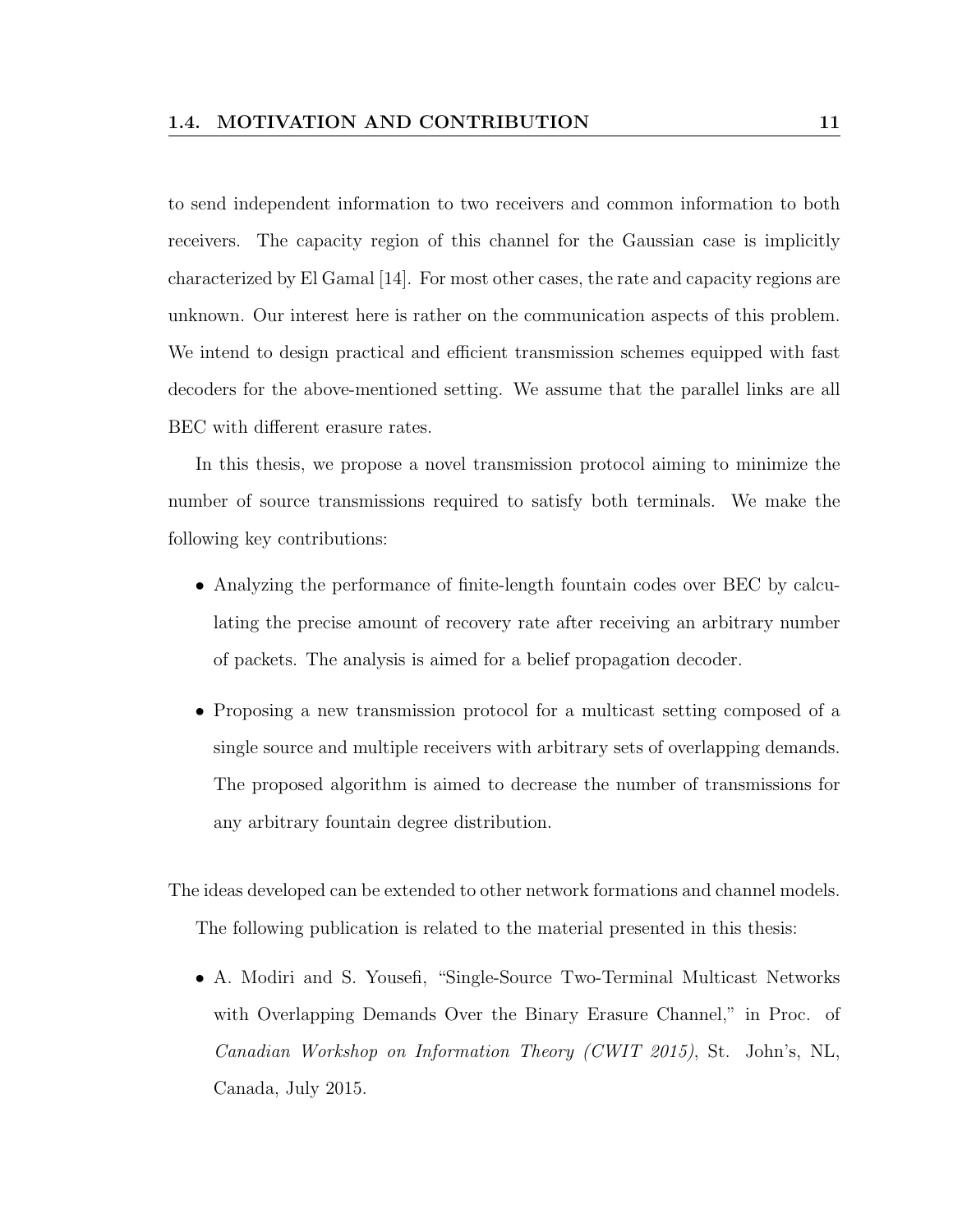#### 1.5 Organization of Thesis

The rest of this thesis is organized as follows. Chapter 2 discusses the fundamentals of fountain coding along with some related previous work. In Chapter 3, our proposed transmission protocol based on mixed fountain coding is presented. By considering a multicasting setting, the relation between sampling pattern from different messages and the mixing probabilities is studied. Then, the proposed algorithm is compared with related benchmarks through Monte-Carlo simulations. Finally in Chapter 4, we make the concluding remarks and recommend some areas for for future activity related to our work.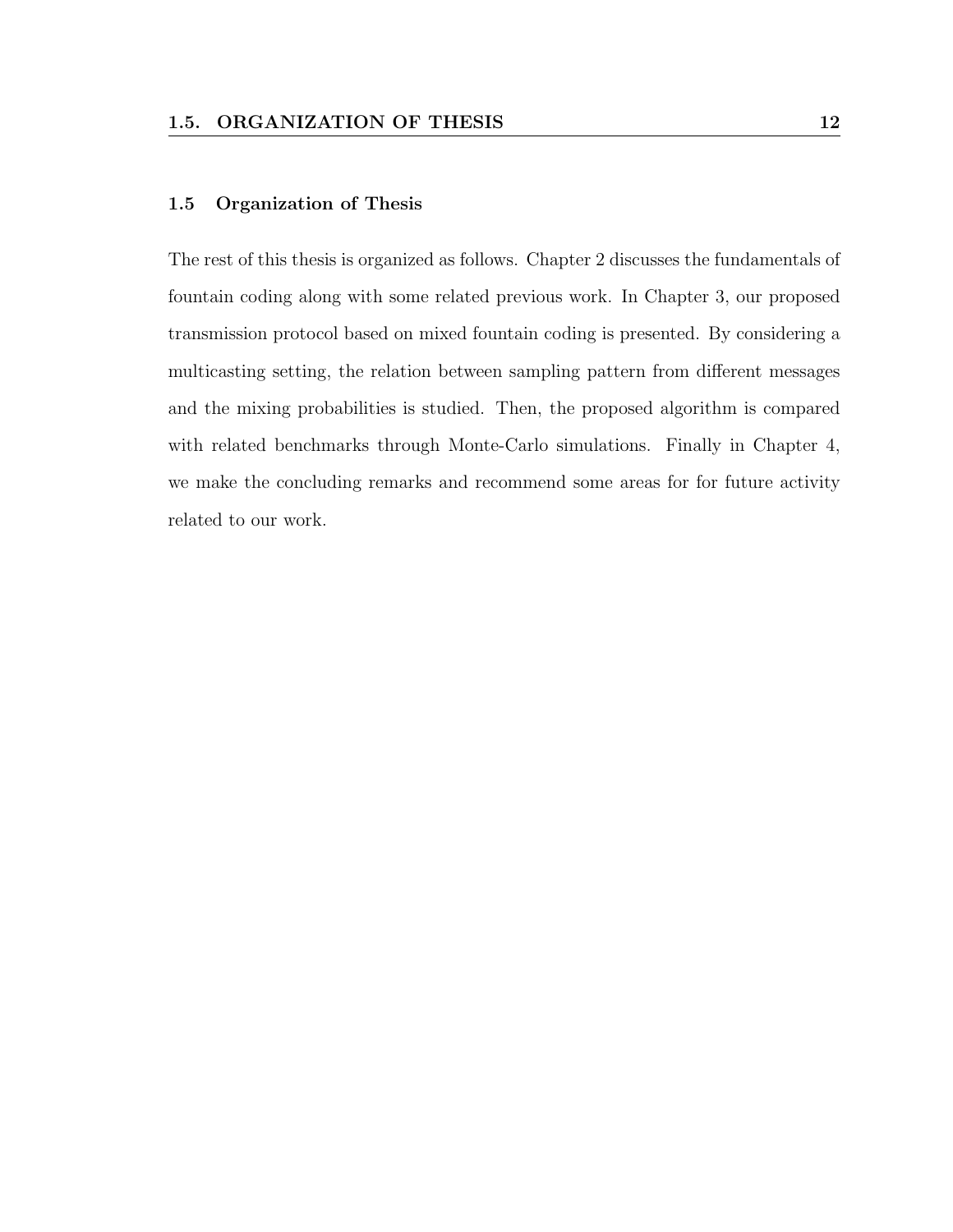## Chapter 2

## Fundamentals and Prior Art

The capacity of a broadcast channel has been investigated for decades and been formulated for some specific cases such as the Gaussian or deterministic broadcast channels; however the problem still remains unsolved for the general case. Marton found the rate region of general broadcast channels in 1979 [15]. In his paper, he showed that the achieved rate region is the same as capacity region if the broadcast channel has one deterministic element, but the equality is not proved for other cases of broadcast channel [15][16].

According to Shannon theory, in order to guarantee 'reliable' communication, the rate of a broadcasting setting with common information is upper-bounded by the minimum channel capacity of the receivers, so the terminals with better channel have to wait more and downgrade to the performance of poor receiver [17]. Time-division multiple access (TDMA) can provide better solution in such cases. Cover shows that it is possible to do even better than TDMA with coding [18]. In his seminal work, he used superposition coding to achieve a higher rate for binary additive white gaussian noise (AWGN) and binary symmetric channel cases.

Later in 1990s, fountain codes emerged claiming to reach the Shannon capacity in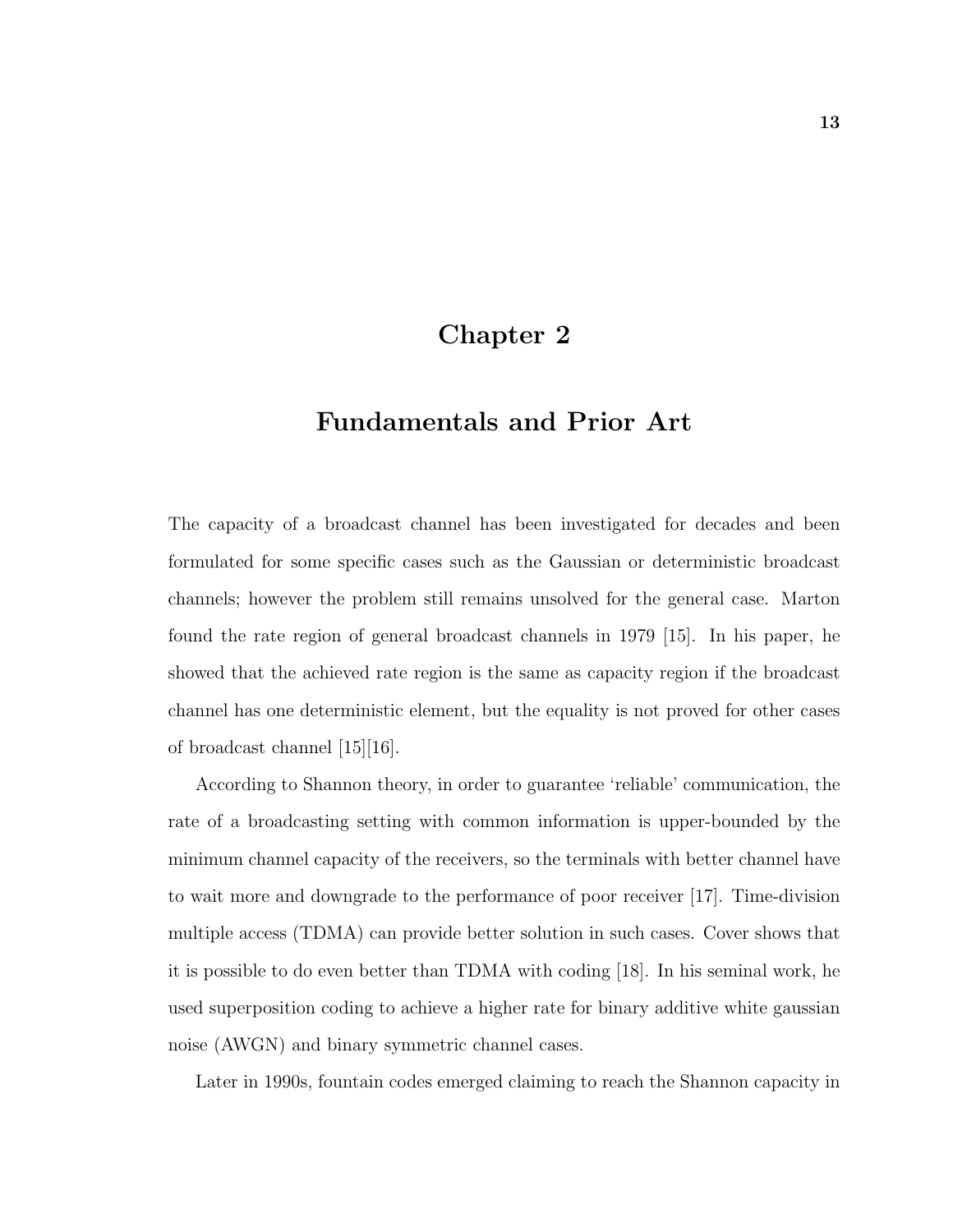memoryless binary erasure channel for every receiver. In fact, the receivers are able to decode the demanded message by receiving packets with a number just slightly larger than the message length. Fountain codes are particularly beneficial when access to reliable and timely channel state information at the transmitter side is not possible. Fountain codes are *rateless*: the code rate is not known a *priori* and the number of encoding symbols that can be generated from the data is potentially limitless. Furthermore, encoding symbols can be generated on the fly, as few or as many as needed. The number of transmissions required and hence the overall rate of the system is determined according to the actual states of the underlying channels.

The capacity of the fountain codes is not discussed in detail in the original works [4][8]. Later, it is investigated by Shamai et al. for any arbitrary channels: with or without memory [17]. As described in the paper, the most important difference between fountain codes and all the works done previously is the concept of rate. The rate of fountain codes should be defined to emphasize its receiver-based feature, while in Shannon Theory, the rate is stated from the transmitter perspective. The rate of fountain codes can be defined as the ratio of actual gained information bits to the received symbols from the channel, then the fountain capacity is defined according to the rate definition as the maximum rate in which terminals can reliably receive information [17]. The Shannon and fountain capacities are equal for stationary memoryless channels, but in the other forms, fountain capacity is upper-bounded by Shannon capacity.

In this chapter, we continue with an introduction to fountain coding.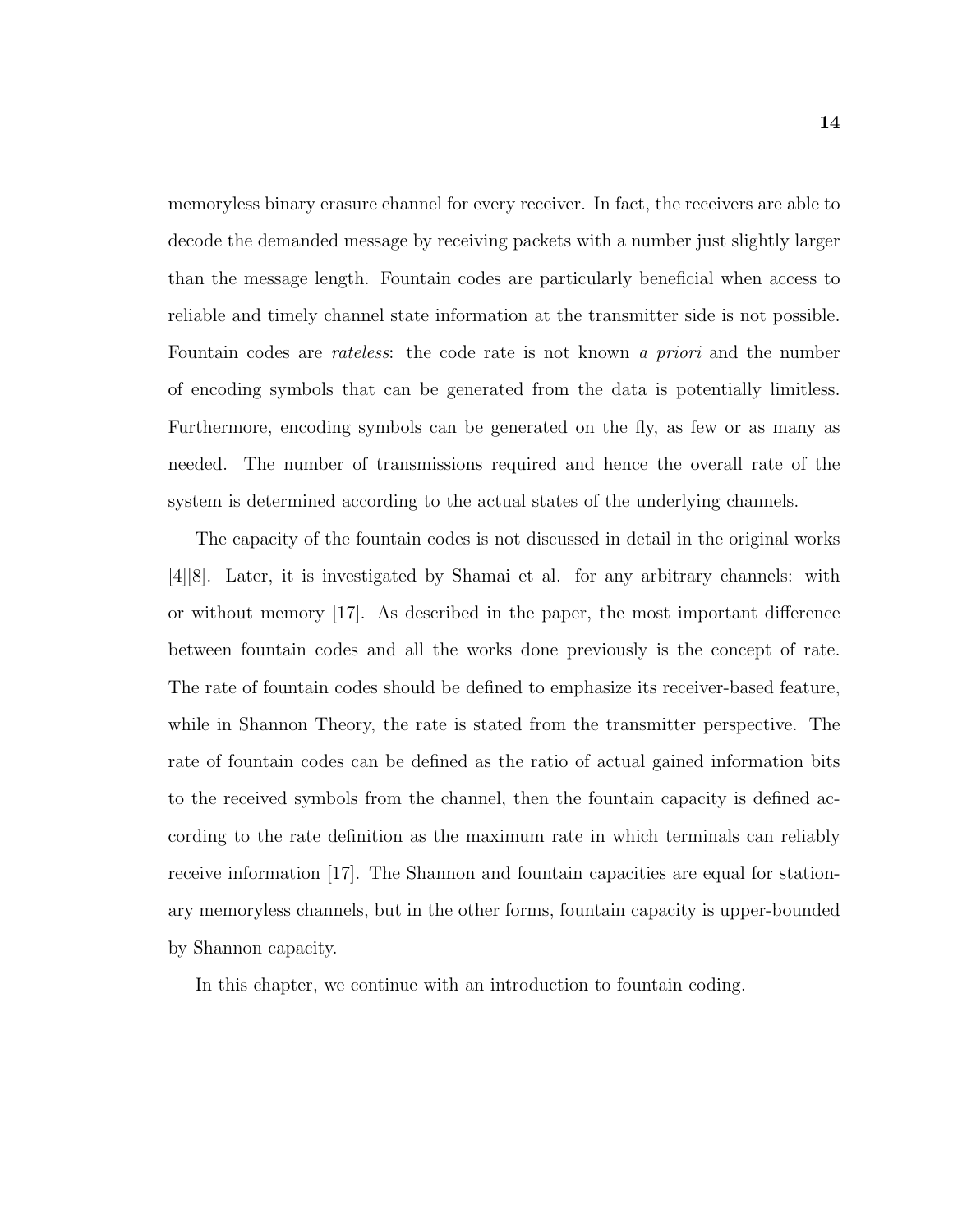#### 2.1 Random Linear Fountain Codes

Random linear fountain code is the simplest class of fountain codes. The packets, as the smallest elements for data transmission over the networks, are formed by parsing information bits or symbols<sup>1</sup> into chunks of length  $\ell$  where  $\ell$  is in the range of a few hundreds to 65,535 bytes. Transmitted packets are random linear combinations of k information packets parsed. k information packets considered together form a 'generation'. Assume a given generation of data information at the source shown by  $u_1, u_2, \ldots u_k$ . Then, the transmitted packet  $t_i$  at time slot i can simply be described by the linear equation:

$$
t_i = \sum_{j=1}^{k} G_{ij} u_j . \tag{2.1}
$$

When working with the binary fiels,  $G_{ij}$  is a binary value picked randomly by the encoder at time slot i.

The number of received packets at the decoder must be equal or more than  $k$  so that the terminal can successfully decode all the k packets of the message generation. After receiving enough packets, the decoder can recover the information via :

$$
\hat{s}_i = \sum_{j=1}^k G_{ij}^{-1} t_j , \qquad (2.2)
$$

if the  $[G_{ij}]$  is invertible.

The biggest drawback of this system is the decoding complexity in (2.2) which is generally cubic for GE decoder [19]. In the next section, we introduce LT codes as a practical realization of linear fountain codes that can be adjusted by a very simple decoder.

<sup>1</sup>Octal or bytes are the most common form of symbol used in this context.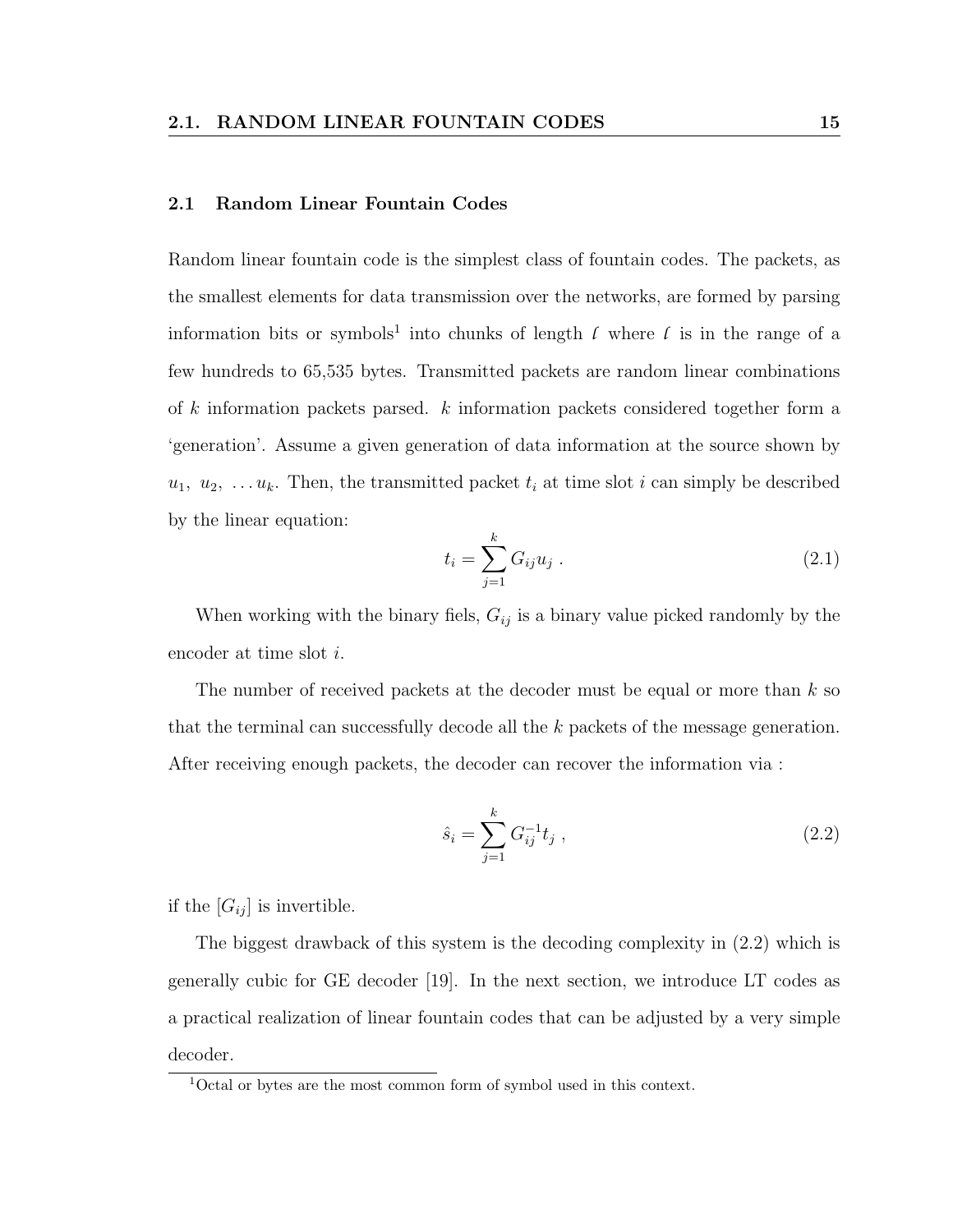#### 2.2 LT Codes

Luby Transform (LT) codes are the first practical realization of the digital fountain paradigm where by transferring the adaptivity from the transmitter to the receiver of a telecom system, better channel frequency and time usage is achieved while avoiding outage and minimizing error rates [4]. These are all achieved at impressively low encoding and decoding complexities along with much flexibility and scalability for the network. LT codes based on the robust soliton distribution (RSD) are universal and optimal for the BEC: their proposed decoders can recover the data from nearly minimal number of encoding symbols possible irrespective of the channel erasure probabilities. They also perform well over noisy channels and many other architectures [9].

#### 2.2.1 Encoding

The encoder of a binary LT code<sup>2</sup> takes the following procedure to generate a new packet at each iteration:

- picking a degree  $d_i$  based on a degree distribution  $\Omega(k)$ ,
- choosing  $d_i$  distinct symbols uniformly at random from all the available data symbols,  $u_1, u_2, \ldots u_k$ ,
- setting the transmitted packet  $t_i$  as the bitwise summation of the  $d_i$  selected symbols.

Although the encoding steps look very simple, there are two important concepts embedded in them; the choices of degree distribution and the sampling protocol for the

<sup>2</sup>Nonbinary fountain codes can be similarly defined using larger fields.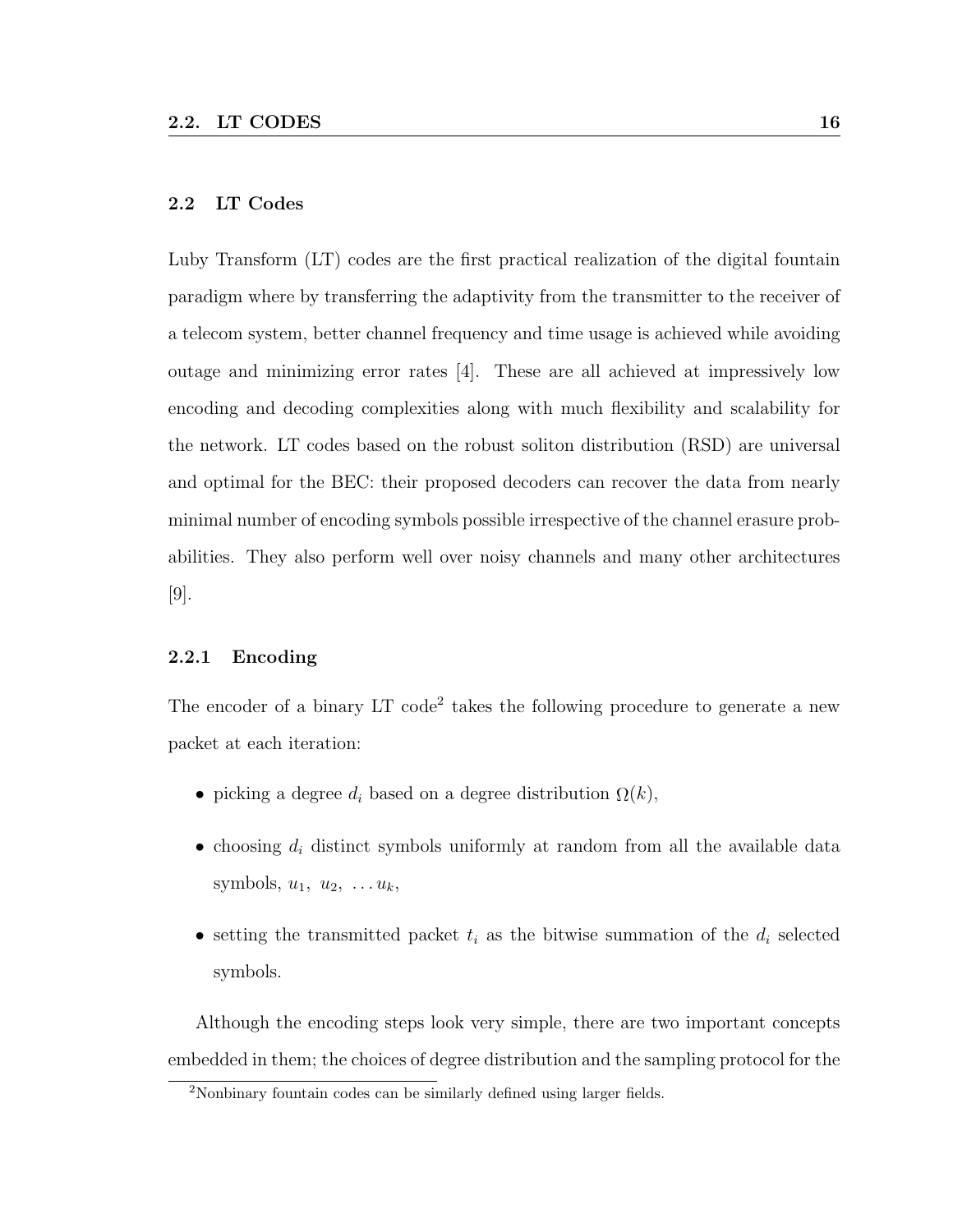symbols. A careful design should decrease the complexity of the system dramatically while it increases the system performance via good degree distributions and suitable source sampling. We will talk about the degree distribution introduced by Luby after reviewing some decoding concepts.

#### 2.2.2 Decoding

The key feature of LT codes is that one can use sub-optimal belief propagation (BP) decoders instead of the optimal maximum-likelihood (ML) Gaussian Elimination decoders to extract the k source bits from n (which is just slightly larger than  $k$ ) coded bits. This option reduces the complexity of the decoding dramatically compared to GE.

Belief propagation decoding is formulated to work on graphs. The bipartite graph is used as a graphical model to describe the structure of the code. The vertices of a bipartite graph are grouped in two disjoint sets such that no two nodes within each group are adjacent. We refer to these groups as left and right hand side nodes. The nodes on the right and left hand sides of the graph correspond to information symbols and encoded symbols, respectively. In the BEC, the packets are either received at the decoder perfectly or not received at all. This simplicity in the structure of channel transitions for packets results in a simple decoding algorithm provided below:

- Find an output packet  $t_i$  with degree equal to one. If no such packet is available, the decoder fails.
- Recover the neighbor node  $(u_i)$  of the  $t_i$  by setting its value as equal to  $t_i$  and remove the connecting edge between them.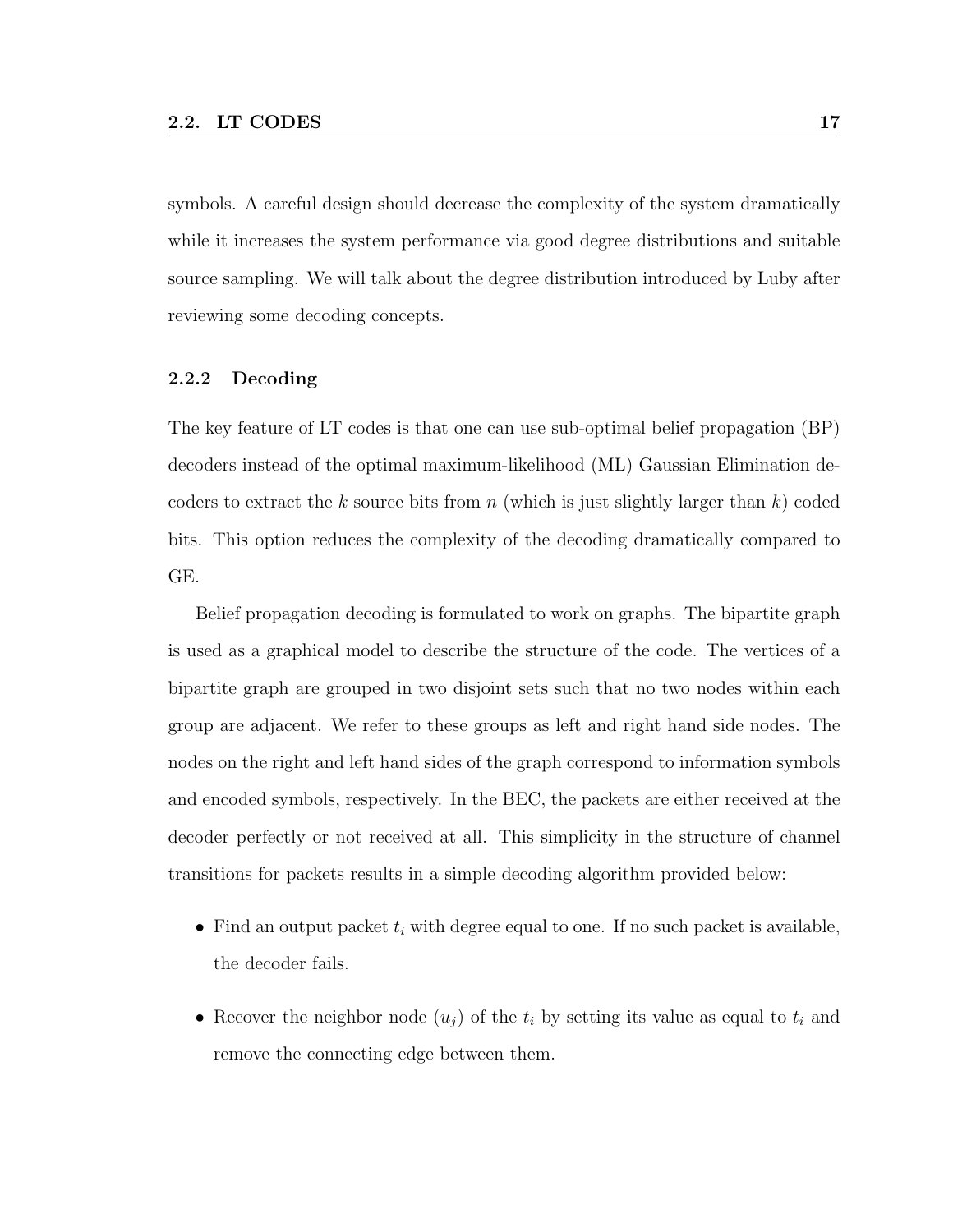- XOR the value of  $u_i$  with all the connected neighbors and remove all the connected edges to  $u_j$ .
- Repeat the above procedure until all the  $k$  symbols are successfully decoded.

If XORing one symbol with another or copying one symbol value to another symbol are each counted as one symbol operation, then the BP needs on average  $O(k \cdot \ln(k/\delta))$ operations to recover all k symbols with probability of  $(1-\delta)$  while GE requires cubic operations (in  $k$ ).

#### 2.2.3 Degree Distribution Design

The first degree distributions of practical fountain codes introduced by Luby in 1988 are the Ideal-Soliton and robust-Soliton degree distributions. These distributions are designed to be compatible with BP decoding. Here, we briefly describe the innovative idea shaping the design of the degree distribution.

The decoding process starts via degree-one packets. By processing each of them, potentially some new degree-one nodes are produced. The set of all non-processed degree-one nodes on the right is called the *ripple*. At each decoding iteration, one of the elements in the ripple is processed as described in section 2.2.2 and removed from the ripple while new degree-one nodes are added to the ripple when values are added from left to right and edges are removed. The decoding procedure continues as long as the ripple size is greater than zero unless all the information symbols are decoded.

If the ripple set vanishes before recovering all the demanded symbols, a failure in decoding procedure is occurred. This shows the critical role of the ripple size in decoding performance. Therefore, the degree distribution should be designed such that the ripple set survives to the end of decoding without being too large. The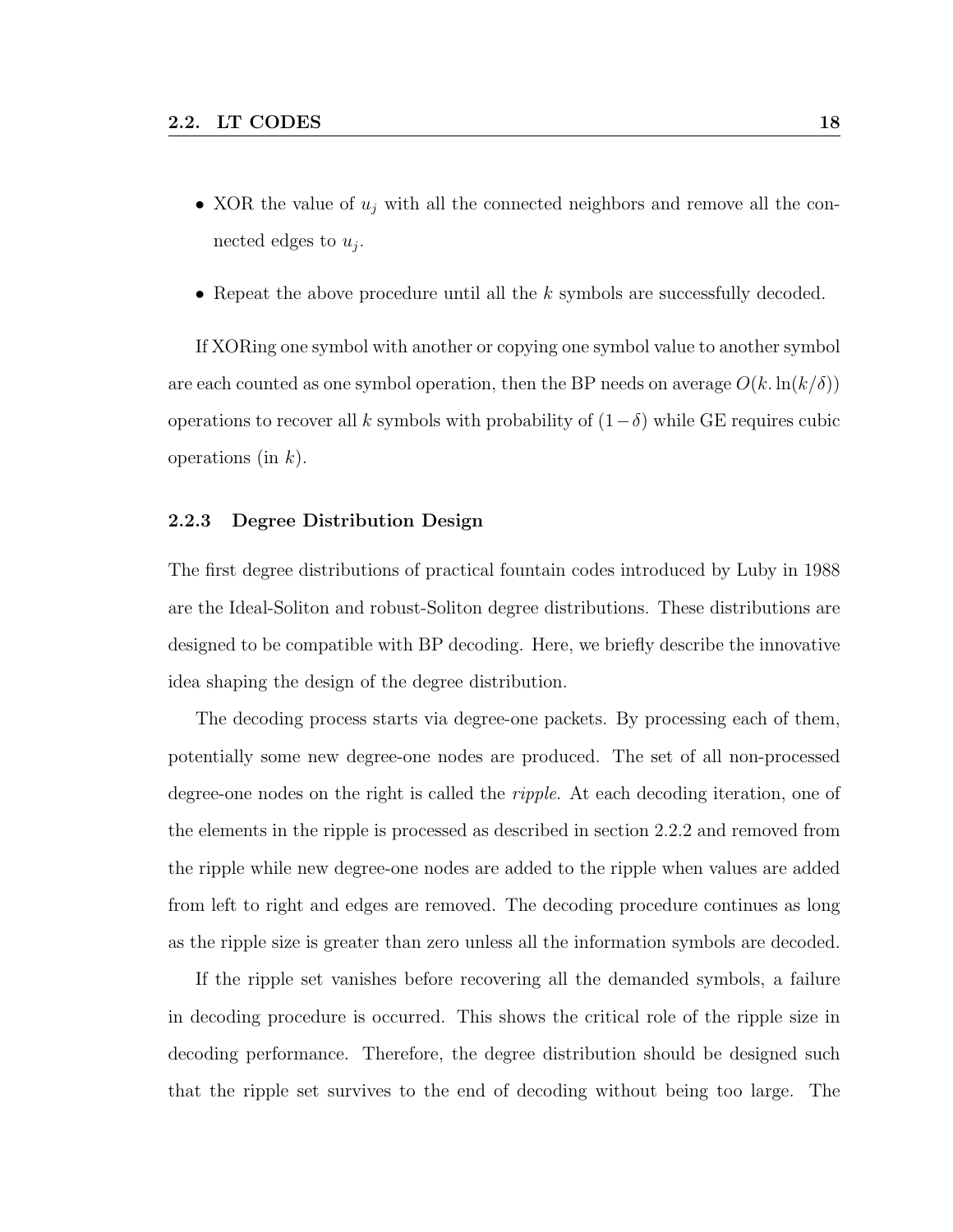number of low-degree packets should be kept as small as possible to avoid generating redundant packets which will hurt the error and erasure performance. How the code design responds to this trade-off has a large impact on its performance.

Ideal-Soliton degree distribution (ISD) attempts to keep the ripple size as low as one at each iteration which seems ideal. At each iteration, a degree-one node is processed and leaves the set, while a new degree-one node is added to the ripple. ISD is given by [4]:

$$
\rho(i) = \begin{cases} \frac{1}{k} , & \text{for } i = 1\\ \frac{1}{i(i-1)} , & \text{for } i = 2, ..., k. \end{cases}
$$
 (2.3)

Despite the theoretical statement, the ISD described above performs poorly in practice. As the expected ripple size is one, it is very likely to vanish soon and cause the decoding to terminate unsuccessfully. Luby improved the performance by increasing the expected size of ripple from 1 to  $\ln(k/\delta)$ √ k. In his paper, he proved that the probability of deviation of ripple size from its expected value by more than  $ln(k/\delta)$ √ k is less than  $\delta$ . The Robust-Soliton distribution is defined (RSD) as [4]:

$$
\mu(i) = (\rho(i) + \tau(i)) / \beta \quad \text{for } i = 1, ..., k,
$$
\n(2.4)

where  $\beta$  is the normalization factor  $\beta = \sum_{i=1}^{k} \rho(i) + \tau(i)$ .  $\tau(i)$  is defined as follows:

$$
\tau(i) = \begin{cases}\nR/ik & , & \text{for } i = 1, ..., k/R - 1, \\
R\ln(R/\delta)/k & , & \text{for } i = k/R, \\
0 & , & \text{for all } i = k/R + 1, ..., k.\n\end{cases}
$$
\n(2.5)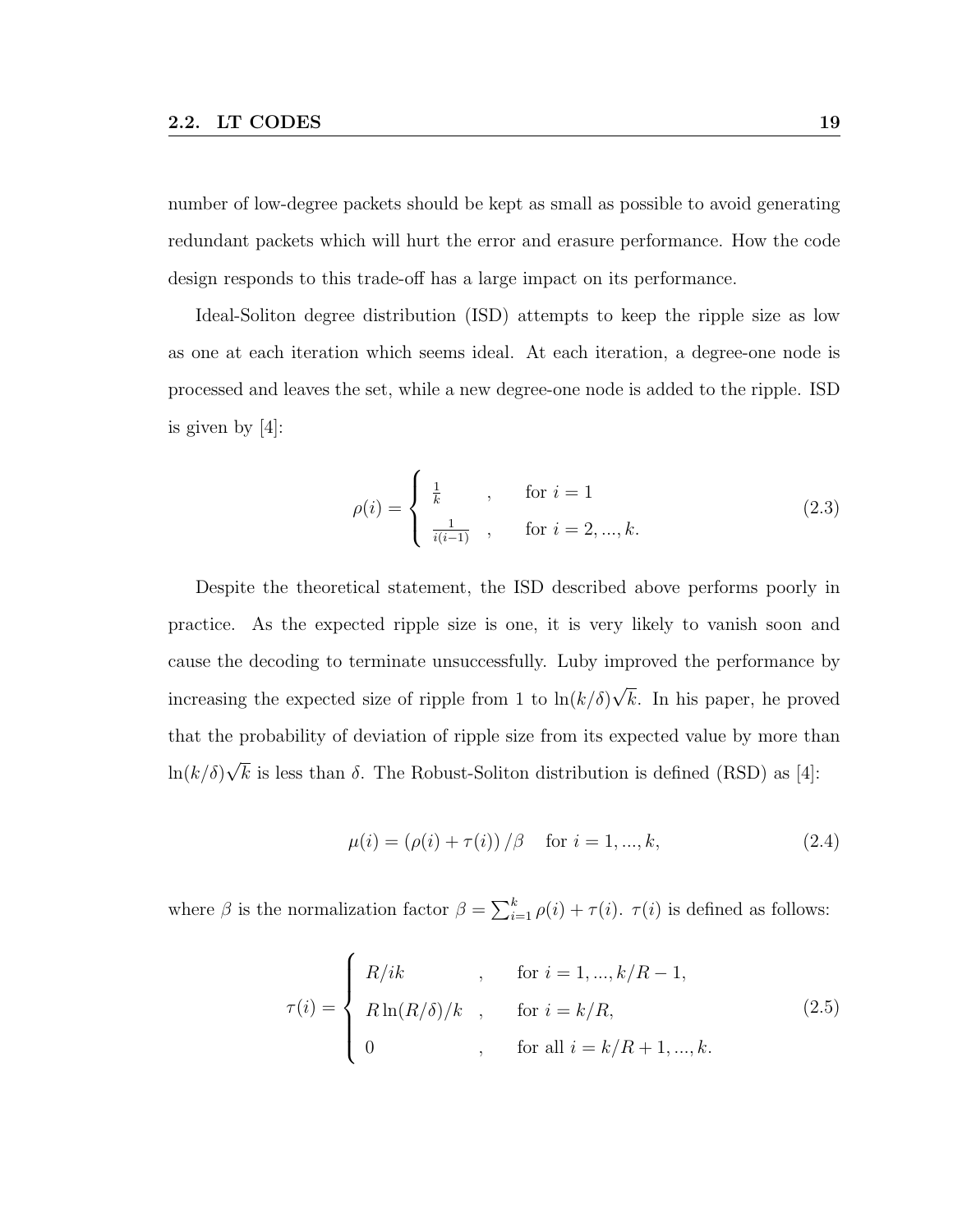where  $R = c \ln(k/\delta)$ √ k for  $c > 0$ .

The spike added at  $i = k/R$  is intended to make sure all the symbols are covered by output packets.

#### 2.2.4 Source Sampling Effect

In the encoding procedure described in Section 2.2.1, we mentioned that  $d_i$  distinct symbols should be selected from the data symbols. In traditional LT codes, the symbols are selected uniformly and without prioritizing. This sampling pattern causes the degree distribution of the left hand sided nodes of the bipartite graph to be Poisson [4]. Uniform sampling combined with RSD works asymptotically to be universally optimal for broadcasting information to multiple receivers with identical sets of demands.

However, in other applications and in finite regime, the system can benefit by nonuniform or memory-based sampling. As an example, for most finite-length cases, by sampling from the source symbols with highest left degree when  $d_i = 1$ , the system performance improves due to enhancing the graph connectivity [20]. Similarly, in applications where some parts of the message have priority to the others, prioritized LT codes are preferred to uniform LT codes as they provide better performancecomplexity trade-offs. By this choice, high priority messages either have more chance of getting selected for more protection or they are more likely to be combined in lower degree packets for faster recovering [21] [22].

The same rule applies to the system model used in this thesis. The network model of this thesis is composed of a single source serving multiple terminals with diverse sets of demands. The system model and the approaches toward solving the problem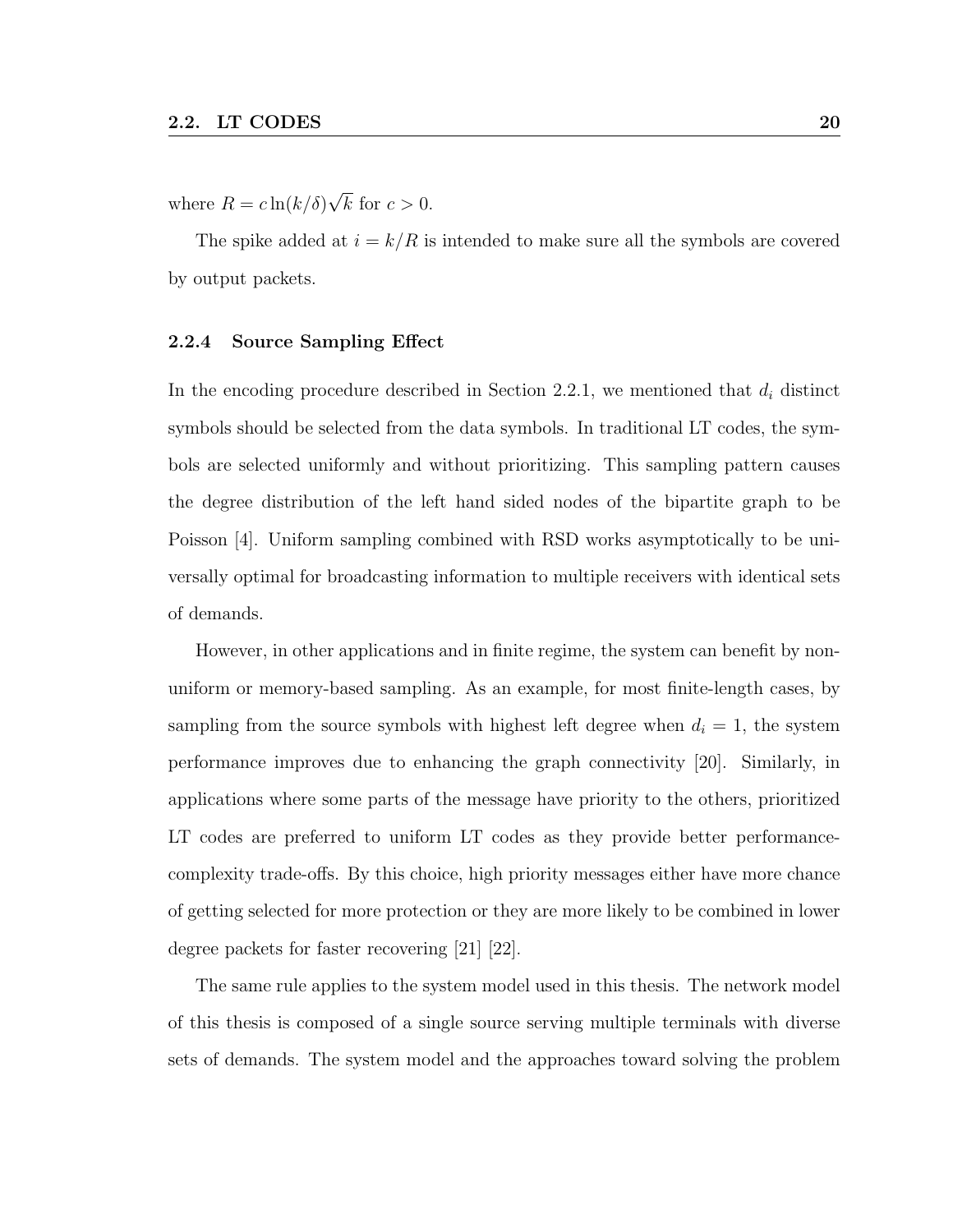is explained in detail in the next chapter. We just emphasize here that the traditional RSD and uniformly sampling are not the best choice for this problem.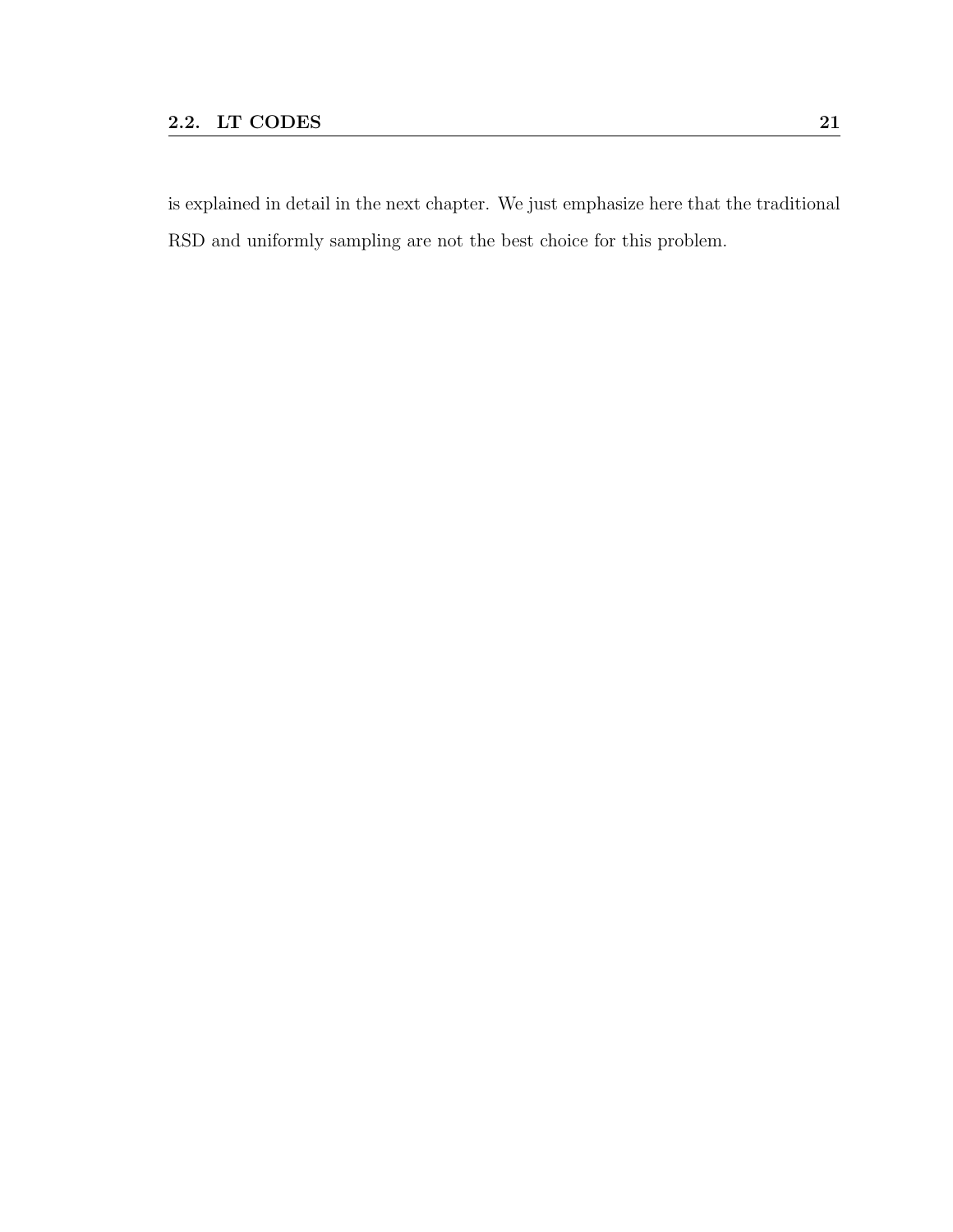## Chapter 3

## Coding for Single-Source Networks

A wireless sensor network (WSN) is made of numerous connected autonomous sensors that are distributed in designated areas to monitor and report the status of some variables. The information available at the sensors are transmitted through the network to the central nodes or demanding areas.

The wireless sensor nodes in the network are mostly small microelectronic devices with limited sources of power. In many applications, the sensors are installed in remote places where replacing the power supplements is almost impossible or costs too much. This limitation enforces the designers to use the optimized methods of data processing with minimum energy consumption in the sensors, so that the sensors lifetimes increase.

To address this issue, fountain coding approach seems to be a good candidate. Achieving capacity universally in BEC channels, no requirement to have prior information on the channel erasure rates at the encoder, and having encoder/decoder with low complexity are some of the interesting features of fountain codes. These unique features motivate us to take a fountain coding approach towards solving the WSN and similar content delivery problems.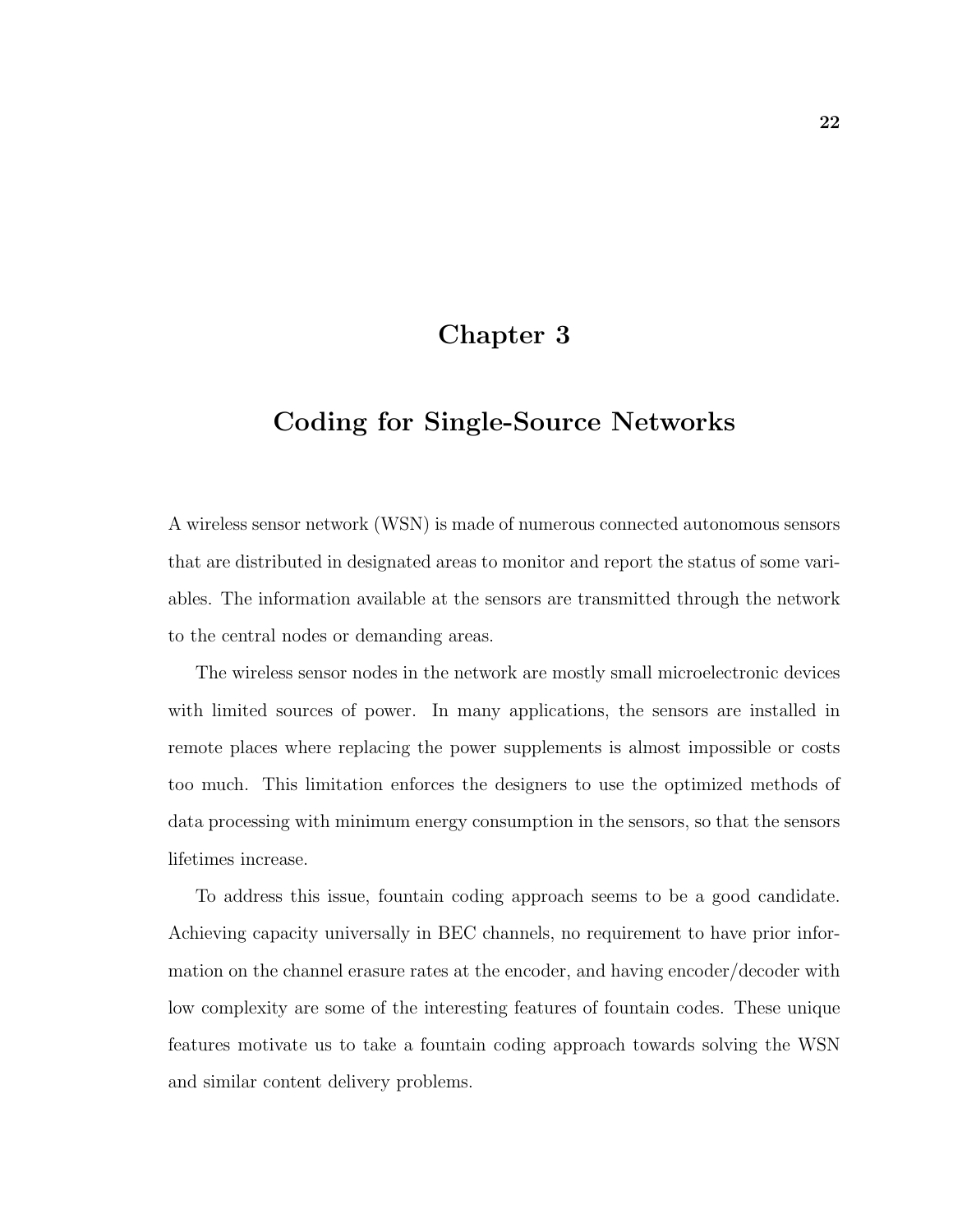However, traditional fountain codes are not properly designed for problems under our consideration. Fountain codes are tailored for broadcast settings where a single server is transmitting information to multiple destinations or terminals. In the afore mentioned system model, all terminals are interested in the same data available at the source. On the other hand, the problems encountered in WSNs are more generalized than this. Each sensor in a WSNs, depending on its application, is interested in some of the measurements available at the other nodes, so there is no need that all of the sensors request the same data. As a model for such networks, we consider a system composed of a server with multiple measurements (information sources) that is required to multicast information to some other nodes with different but overlapping demands.

We intend to design practical and efficient transmission schemes equipped with fast decoders by taking the fountain codes approach. More precisely, our main goal is to minimize the total number of transmissions from the server to all terminals, so that the source can switch off as soon as possible and save the battery. As mentioned in the previous chapter, we can adjust the traditional fountain codes to our new system model by modifying the sampling protocol or degree distribution. In this chapter, we propose a transmission protocol design that uses a different method of sampling. The degree distribution is also modified to match with the new protocol.

It is to be noted that the optimal designed of a transmission protocol in terms of both the degree distribution and sampling is a prohibitively complex task, one that is not done in any other system for the finite regime.

The single transmitter considered here broadcasts a single packet, denoted by a single bit for brevity, to all terminals. As a stepping stone, we consider only two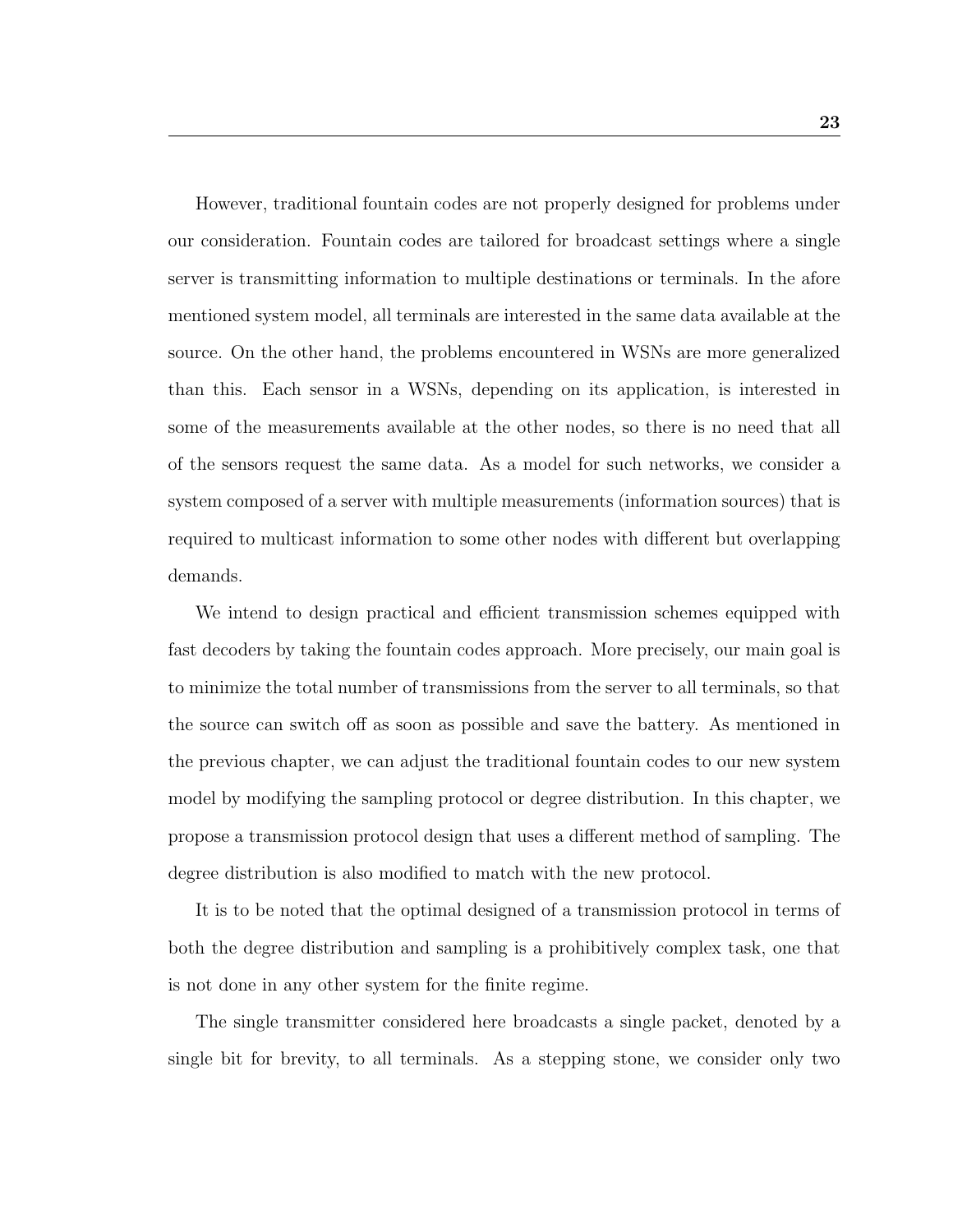terminals in this work. Each sent packet can be a function of three information sources at any given time:  $X_0$  is needed at both terminals while  $X_1$  and  $X_2$  are only needed at terminals  $T_1$  and  $T_2$ , respectively.

#### 3.1 System Model

The network selected in this thesis is composed of two terminals connecting to a source via multicast channels with independent erasures. All information is in the hands of the source and there is no communication between the terminals. Both terminals can receive all the encoded packets transmitted by the server and collect their desired ones (if not erased). Each link transports one packet/bit per use. At each terminal, an online BP decoder recovers the messages continually and sends back an ACK (acknowledgment) signal when all the demanded messages are recovered. Assume the information available at the server is the collection of information sources  $X_1$ ,  $X_2$ , and  $X_3$ . In each session of transmission, it is intended to transmit a block of  $m_i$  symbols of message  $X_i$ . The information at each session can be written as  $(x_{i1}, x_{i2}, \ldots, x_{im_i}) \in \{0,1\}^{m_i}$ . The demands of terminal one and two known as *Want* set can be represented as  $W_1 = \{X_0, X_1\}$  and  $W_2 = \{X_0, X_2\}$ , respectively. The links to  $T_1$  and  $T_2$  are BEC links with independent erasures of  $\varepsilon_1$  and  $\varepsilon_2$ , respectively.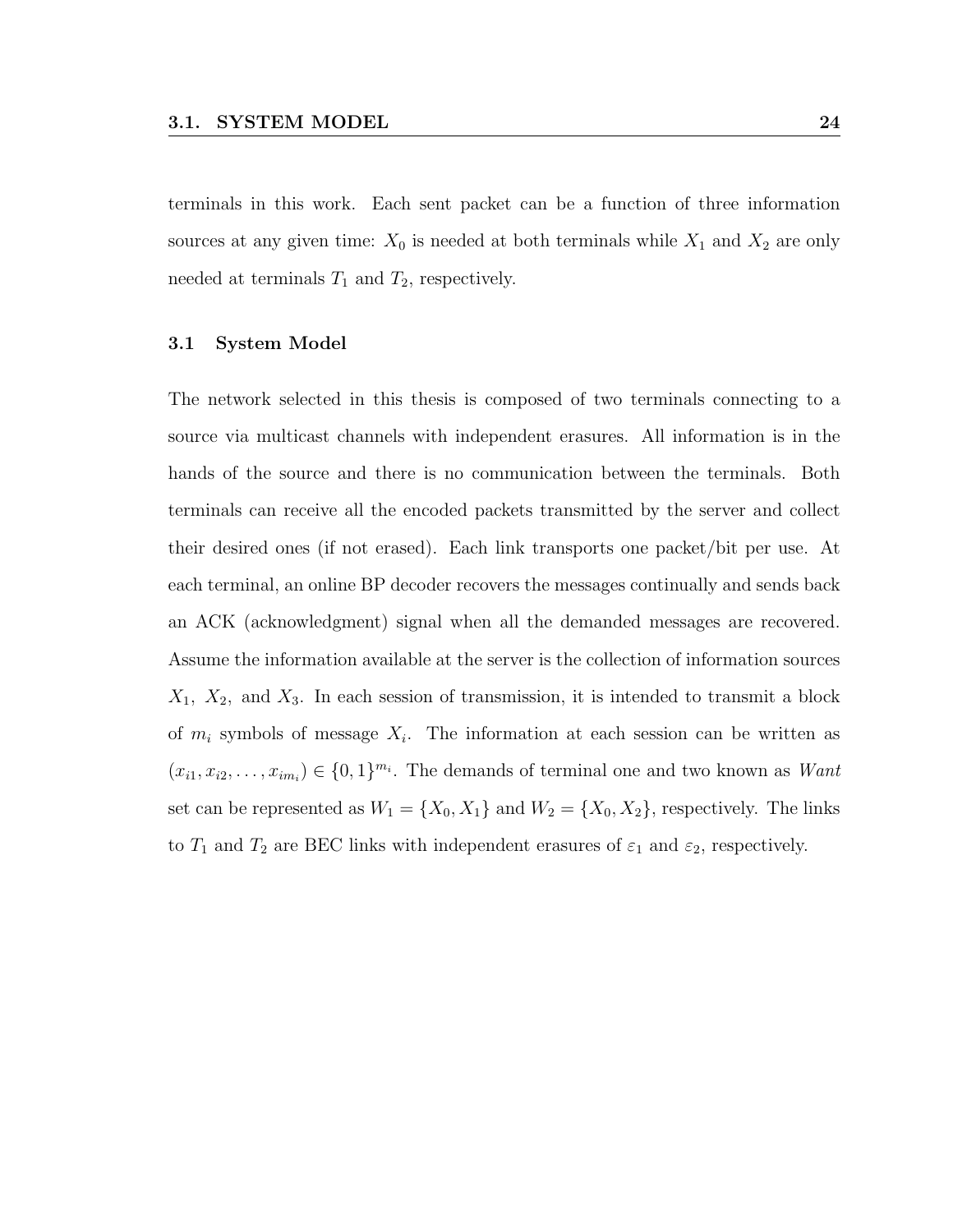

Figure 3.1: System model of a single-source two-terminal broadcast system

The packets transmitted from the server towards the terminals can be associated with one of the following three distinct events:

- $E_0$ : When the packets are purely made up of  $X_0$  bits. This event has the occurrence probability of  $p_0$ .
- $E^I$ : When the packets are made up of  $X_1$  with or without  $X_0$  bits. This event has the occurrence probability of  $p<sup>I</sup>$ .
- $E^{II}$ : When the packets are made up of  $X_2$  with or without  $X_0$  bits. This event has the occurrence probability of  $p^{II}$ .

At any time slot, one of the above events occurs, so it is clear that

$$
p_0 + p^I + p^{II} = 1.
$$
\n(3.1)

The scenarios that include mixing bits of both  $X_1$  and  $X_2$  are intentionally avoided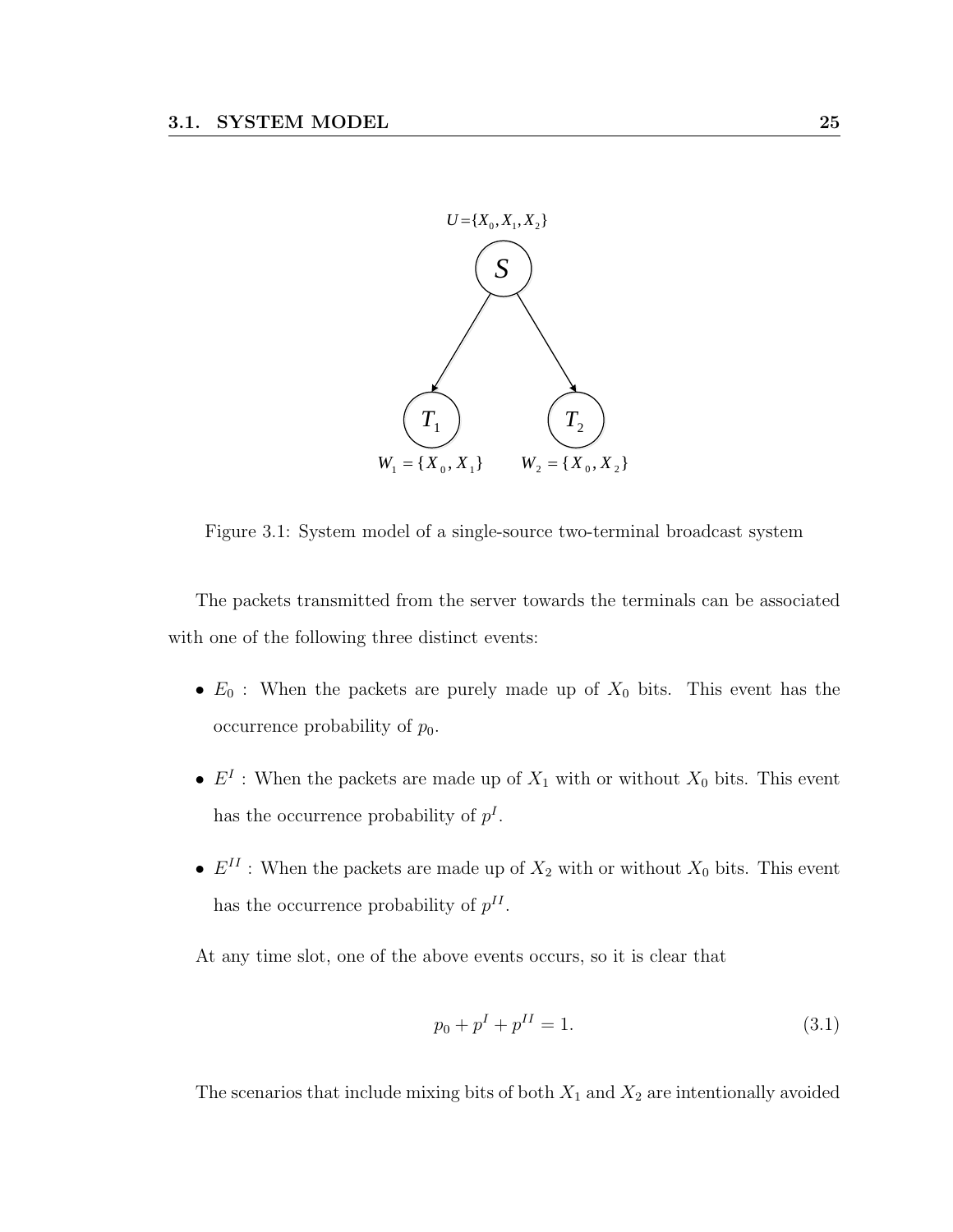here due to their ineffectiveness. According to the system model, each terminal drops the packets that contain any bit from messages out of its Want set. As the packets including both  $X_1$  and  $X_2$  are not considered by any terminals, the server does not perform such mixing.

It is to be noted that mixing or coding is proven to be indispensable if optimality of the system in terms of min-cut max-flow is targeted [23]. This fundamental result of the original network coding (NC) paper dictates that if all server-receiver pairs are to enjoy their maximum rates, one must mix whenever possible.

#### 3.2 Mixed Fountain Coding Solution

In what follows, we propose a transmission protocol to be used at each server. The solution is essentially a mixed fountain and network coding architecture. Ideally, the fountain distributions and mixing and sampling methods are to be designed and optimized simultaneously. This is a seemingly impossible feat. We turn our attention to a step-wise approach. We start by fixing the fountain distribution and attempt to find simple and efficient mixing and sampling techniques.

As described earlier, each transmitted packet is generated by XORing some of the information bits at the source. The packets are generated on the fly until all terminals are satisfied. At the time that each terminal decodes successfully the entire messages of its Want set, it sends back an ACK to the server to terminate its connection. In the system model described in this thesis, the server should keep transmitting the packets until two acknowledgment notices from  $T_1$  and  $T_2$  are received. Let ACK<sub>1</sub> and  $ACK_2$  be the acknowledgments received from  $T_1$  and  $T_2$  after transmission of  $n_1$  and  $n_2$  number of packets, respectively. Then, the server can switch off after N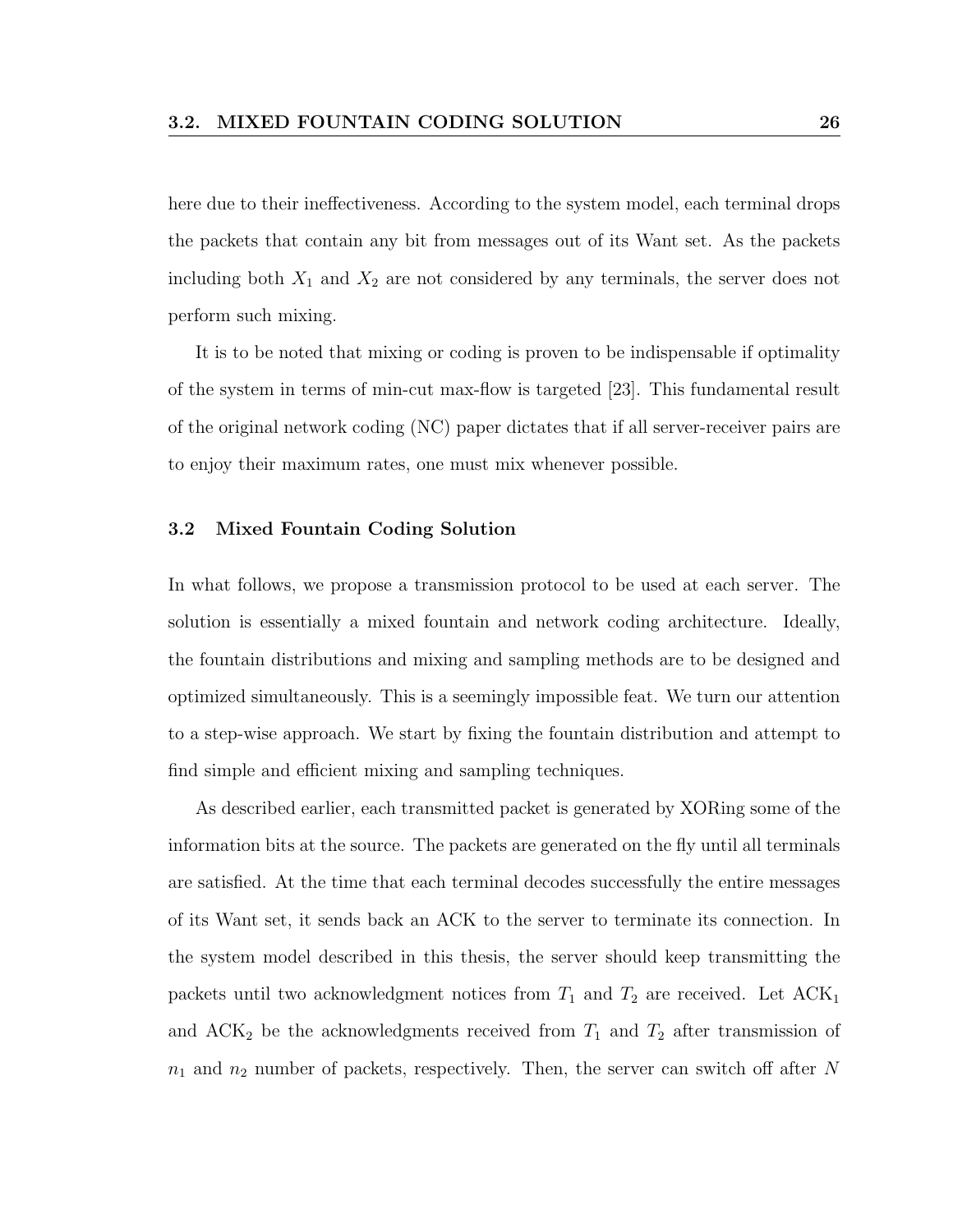transmissions where

$$
N = \max(N_1, N_2). \tag{3.2}
$$

Our goal in this thesis is to design a transmission protocol that minimizes the total number of transmissions N and correspondingly the power consumption of the source. It is trivial that the minimum amount of N is produced when  $N_1 = N_2$ . Thus, we set

$$
N = N_1 = N_2. \t\t(3.3)
$$

In fact,  $N_1$  and  $N_2$  are expectation values of two random variables:

$$
N_1 = E[n_1] = \text{average number of transmission until receiving at least } m_0 + m_1
$$
  
packets at  $T_1$ . (3.4)

$$
N_2 = E[n_2] = \text{average number of transmission until receiving at least } m_0 + m_2
$$
  
packets at  $T_2$ . (3.5)

The above random variables have the negative binomial distribution, so their averages are calculated as follows:

$$
N_1 = \frac{m_0 + m_1}{(1 - \varepsilon_1)(p_0 + p^I)} = \frac{m_0 + m_1}{(1 - \varepsilon_1)(1 - p^{II})},
$$
\n(3.6)

$$
N_2 = \frac{m_0 + m_2}{(1 - \varepsilon_2)(p_0 + p^{II})} = \frac{m_0 + m_2}{(1 - \varepsilon_2)(1 - p^I)}.
$$
\n(3.7)

In the above equations, it is optimistically assumed that all the arrived packets at the receivers are informative and no redundant packet is generated. Although this assumption seems unrealistic, it does not affect our analysis dramatically because the equations are only purposed to calculate the probabilities of  $p_0$ ,  $p<sup>I</sup>$ , and  $p<sup>II</sup>$ .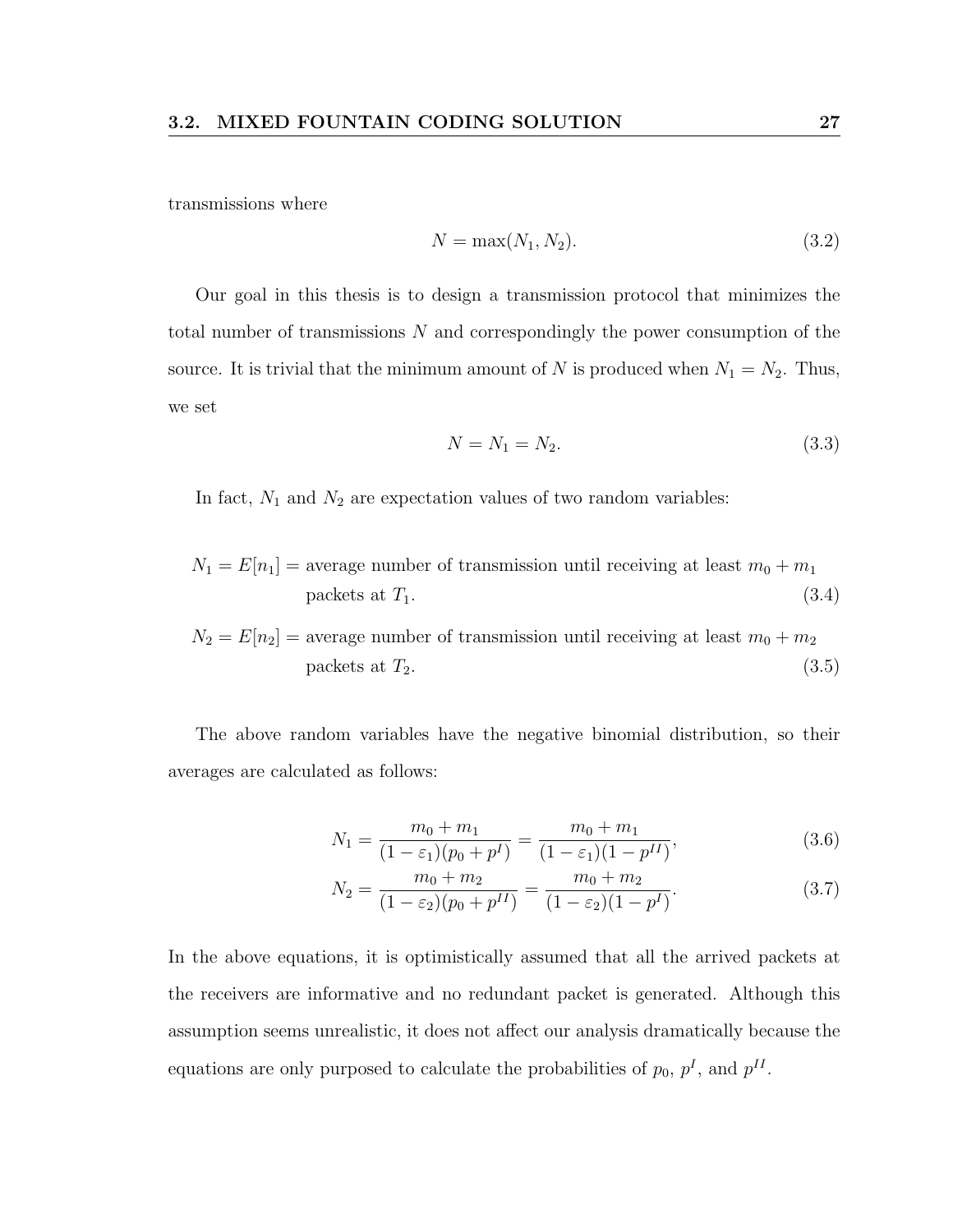Using equation (3.3), a direct relation between  $p<sup>I</sup>$  and  $p<sup>II</sup>$  appears. Minimizing one leads to minimizing the other and consequently minimizing the number of transmissions (N). If we assume that  $\varepsilon_1 = \varepsilon_2 = \varepsilon$ , then

$$
N = N_1 = N_2 = \frac{m_0 + m_1}{(1 - p^{II})} = \frac{m_0 + m_2}{(1 - p^I)}
$$
\n(3.8)

leading to:

$$
p^{I} = \frac{m_0 + m_2}{m_0 + m_1} p^{II} + \frac{m_1 - m_2}{m_0 + m_1}.
$$
\n(3.9)

The values assigned to  $N_1$  and  $N_2$  ensure that both terminals have enough packets to potentially recover all the messages in their Want sets, however, a couple of other conditions are required to guarantee the availability of enough information for the recovery of each individual element in the Want sets:

$$
N.p^{II} \geqslant m_2,\tag{3.10}
$$

$$
N.p^I \geqslant m_1. \tag{3.11}
$$

The three above equations lead to

$$
p^{II} \geqslant \frac{m_2}{m_0 + m_1 + m_2}.\tag{3.12}
$$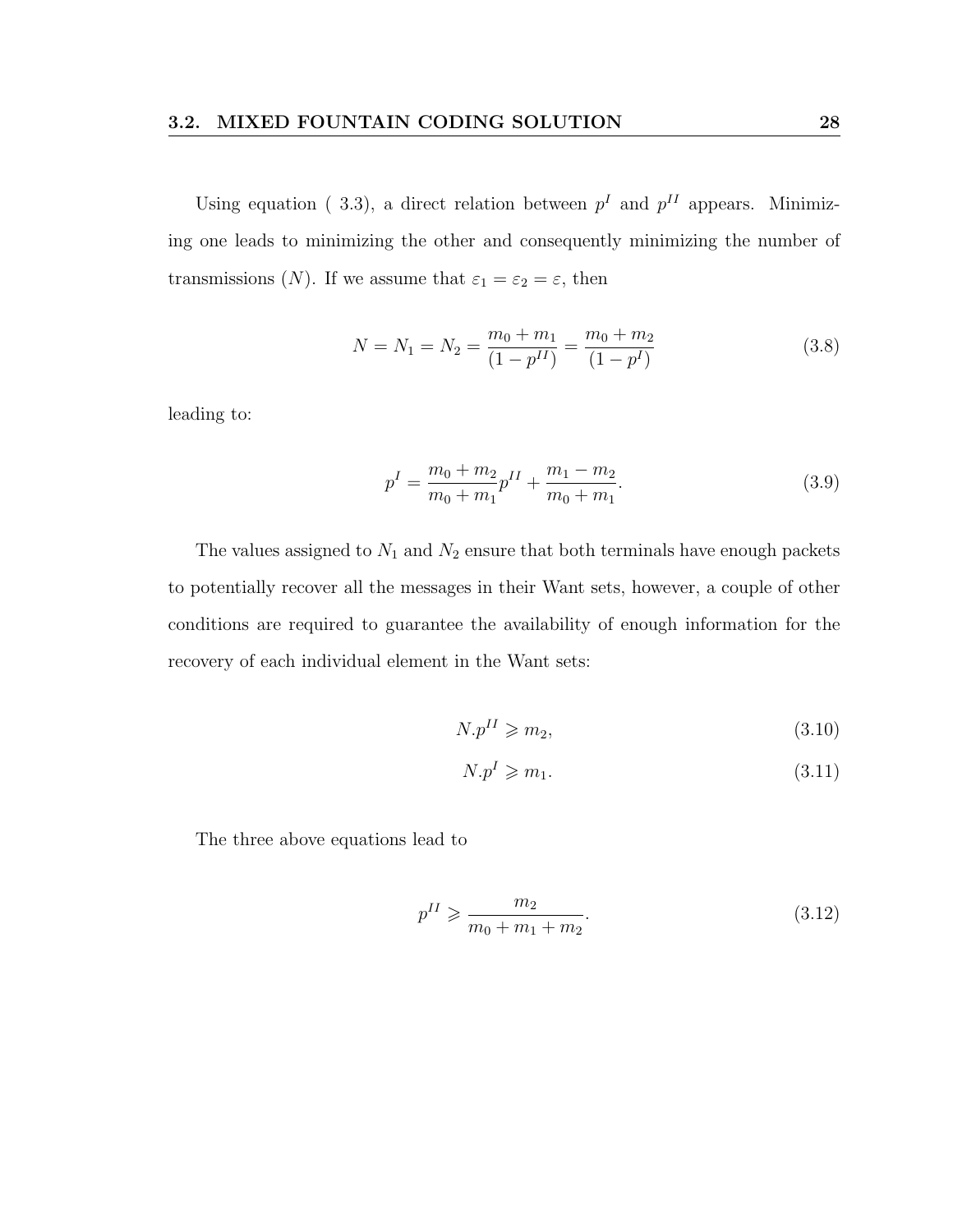By choosing the minimum value of  $p<sup>II</sup>$  and accordingly  $p<sup>I</sup>$ , the number of transmissions is minimized<sup>1</sup>, so

$$
(p_0, p^I, p^{II}) = \left(\frac{m_0}{m_0 + m_1 + m_2}, \frac{m_1}{m_0 + m_1 + m_2}, \frac{m_2}{m_0 + m_1 + m_2}\right)
$$
(3.13)

leading to:

$$
N_{\min} = (m_0 + m_1 + m_2)/(1 - \varepsilon). \tag{3.14}
$$

#### 3.2.1 Mixing Modes of the Protocol

In the previous section, we found a suitable set of occurrence probabilities for all possible events,  $E_0$ ,  $E^I$ , and  $E^{II}$ , however our definitions are not complete. Each of the events  $E^I$  and  $E^{II}$  break down into two different events:  $E_1$  and  $E_{01}$  for  $E^I$  and  $E_2$  and  $E_{02}$  for  $E^{II}$ :

- $E_1$ : When the packets are purely made by sampling  $X_1$ . This event has the occurrence probability of  $p_1$ .
- $E_2$ : When the packets are purely made by sampling  $X_2$ . This event has the occurrence probability of  $p_2$ .
- $E_{01}$ : When the packets are formed by sampling both  $X_1$  AND  $X_0$ . This event has the occurrence probability of  $p_{01}$ .
- $E_{02}$ : When the packets are formed by sampling both  $X_2$  AND  $X_0$ . This event has the occurrence probability of  $p_{02}$ .

<sup>&</sup>lt;sup>1</sup>We do not mean a mathematical minimum in true sense. Rather, this is a reduction within the context of the problem with the afore mentioned set of assumptions.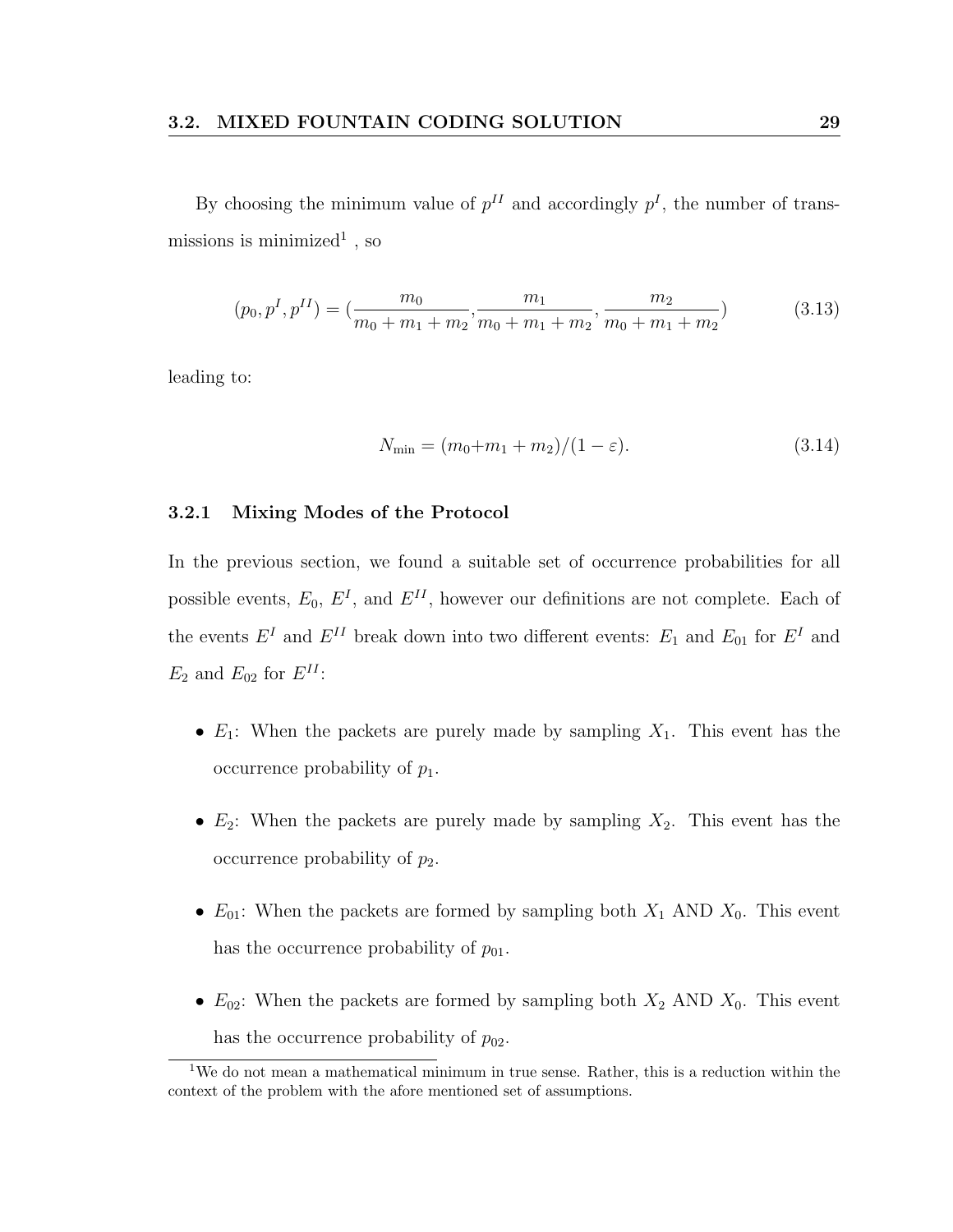

Figure 3.2: The classified outcomes of the source with different messages

The analysis of this section aims to calculate  $p_1$  and  $p_{01}$ . The corresponding analysis can also be applied to find  $p_2$  and  $p_{02}$ .

The event  $E^I$  occurs by probability of  $p^I$ . In this mode, the server picks a degree  $d_i$  based on the degree distribution

$$
\Omega^{I}(x) = \sum_{j=1}^{d_{\max}^{I}} \gamma_{j}^{I} x^{j} \text{ that } d_{\max}^{I} = m_{0} + m_{1}.
$$
 (3.15)

and the coefficient  $\gamma_j^I$  is the probability of choosing degree j.

Similar to traditional fountain coding, when a degree d is picked from  $\Omega^{I}(x)$ , d distinct bits should be chosen among  $X_0$  and  $X_1$ . Here, we propose to deviate from the uniform sampling done previously. We aim to design the sampling pattern such that both messages wanted at  $T_1$  get recovered as fast as possible. In this section, we will present good values of  $p_1$  and  $p_{01}$  as functions of the sampling pattern for a given degree distribution.

Let's say that for any degree  $d_i$  picked at time slot i of mode  $E^I$ ,  $n_i$  and accordingly  $(d_i - n_i)$  bits are chosen among bits of  $X_0$  and  $X_1$ , respectively. It should be noted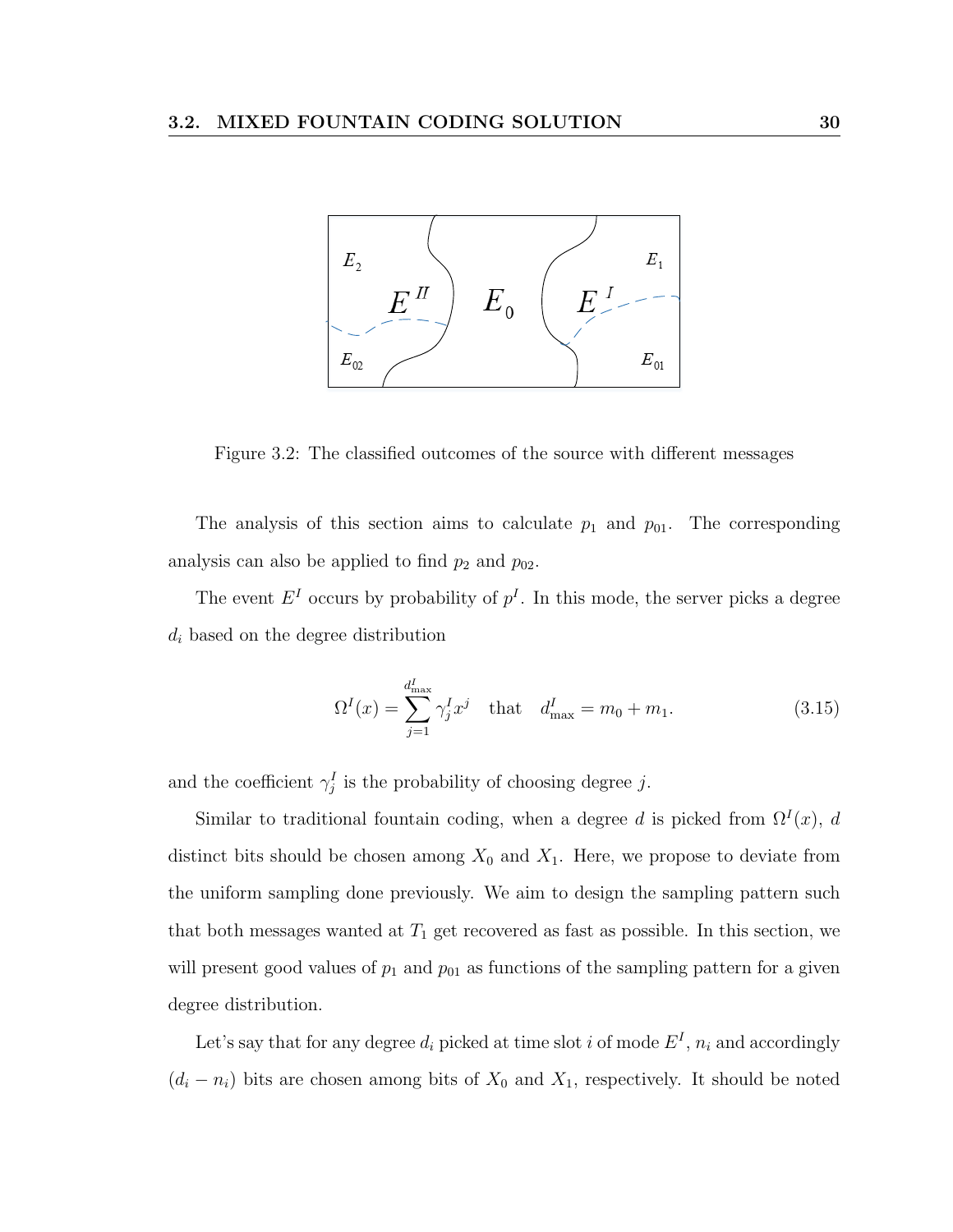that it is required to select at least one bit from  $X_1$  for any  $d_i$  in mode  $E^I$ . Thus, we have:

$$
0 \leqslant n_i \leqslant d_i - 1 \quad \text{and} \quad n_i \leqslant m_0,\tag{3.16}
$$

$$
1 \leq d_i - n_i \leq d_i \quad \text{and} \quad d_i - n_i \leq m_1,\tag{3.17}
$$

or briefly, we present

$$
\max(0, d_i - m_1) \leqslant n_i \leqslant \min(m_0, d_i - 1). \tag{3.18}
$$

By the notation we introduced here, we can rewrite  $p_1$  and  $p_{01}$  as:

$$
p_1 = \sum_{d_i=1}^{m_1} p(n_i = 0 \mid d_i) \, p(d_i) \, p^I,\tag{3.19}
$$

$$
p_{01} = \sum_{d_i=1}^{m_0+m_1} p(n_i > 0 \mid d_i) p(d_i) p^I.
$$
 (3.20)

In general for any  $d_i$ , we can say that

$$
\sum_{n_i=0}^{d_i} p(n_i | d_i) = 1 \quad \text{for} \quad 1 \leqslant d_i \leqslant m_0 + m_1,\tag{3.21}
$$

where

$$
p(n_i = d_i \mid d_i) = 0.
$$
\n(3.22)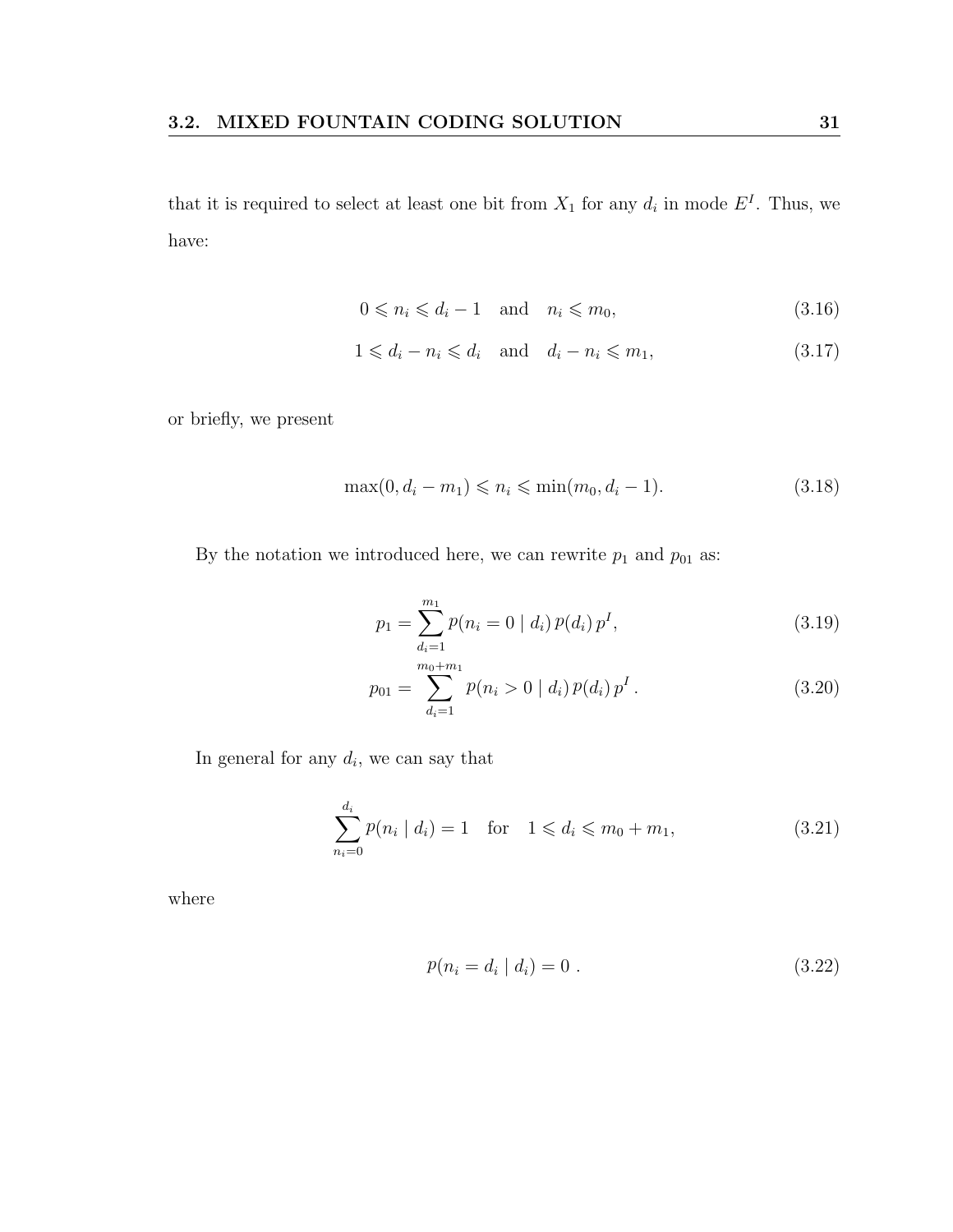It is clear that the summation in  $(3.19)$  cannot go beyond  $m_1$  because it is impossible to select more than  $m_1$  distinct bits from  $X_1$ , thus

$$
p(n_i = 0 | d_i) = 0 \quad \text{for} \quad d_i > m_1. \tag{3.23}
$$

The probability of sampling purely from  $X_1$  in this mode, that is  $p(n_i = 0 \mid d_i)$ for any  $d_i$ , has a large impact on the proper values of  $p_1$  and  $p_{01}$  and accordingly on the system performance. Let  $N$  be the total number of packets transmitted from the server. On the average,  $(p_0 + p^I)$ . N of them that are relevant to  $T_1$ . Using the original analogy of a water fountain and a glass to fill, we should design the sampling and mixing process for any degree distribution such that the glasses for  $X_0$  and  $X_1$ get filled of the same rate. Clearly,  $p_0$ ,  $p_2$ ,  $p_{01}$ , and the distribution of degrees between  $X_0$  and  $X_1$  in the  $E_{01}$  mode are jointly controlling the above mentioned rate.

Thus, to improve the efficiency of the transmission protocol, we require the ratio of the average number of received droplets using  $X_0$  and  $X_1$  to be equal to the ratio of  $m_0$  and  $m_1$ . This in turn, demands the proportional use of  $X_0$  and  $X_1$  information bits during the encoding process. This 'information rate proportionality' is supported by information-theoretical arguments presented by El Gamal and Marton [14][15]. We set:

$$
\frac{n_{X_0}^{T_1}}{m_0} = \frac{n_{X_1}}{m_1} \tag{3.24}
$$

where  $n_{X_d}^{T_1}$  $X_0$  and  $n_{X_1}$  show the average number of information bits from  $X_0$  and  $X_1$ used during a transmission session and observed at  $T_1$ . Accordingly, the statement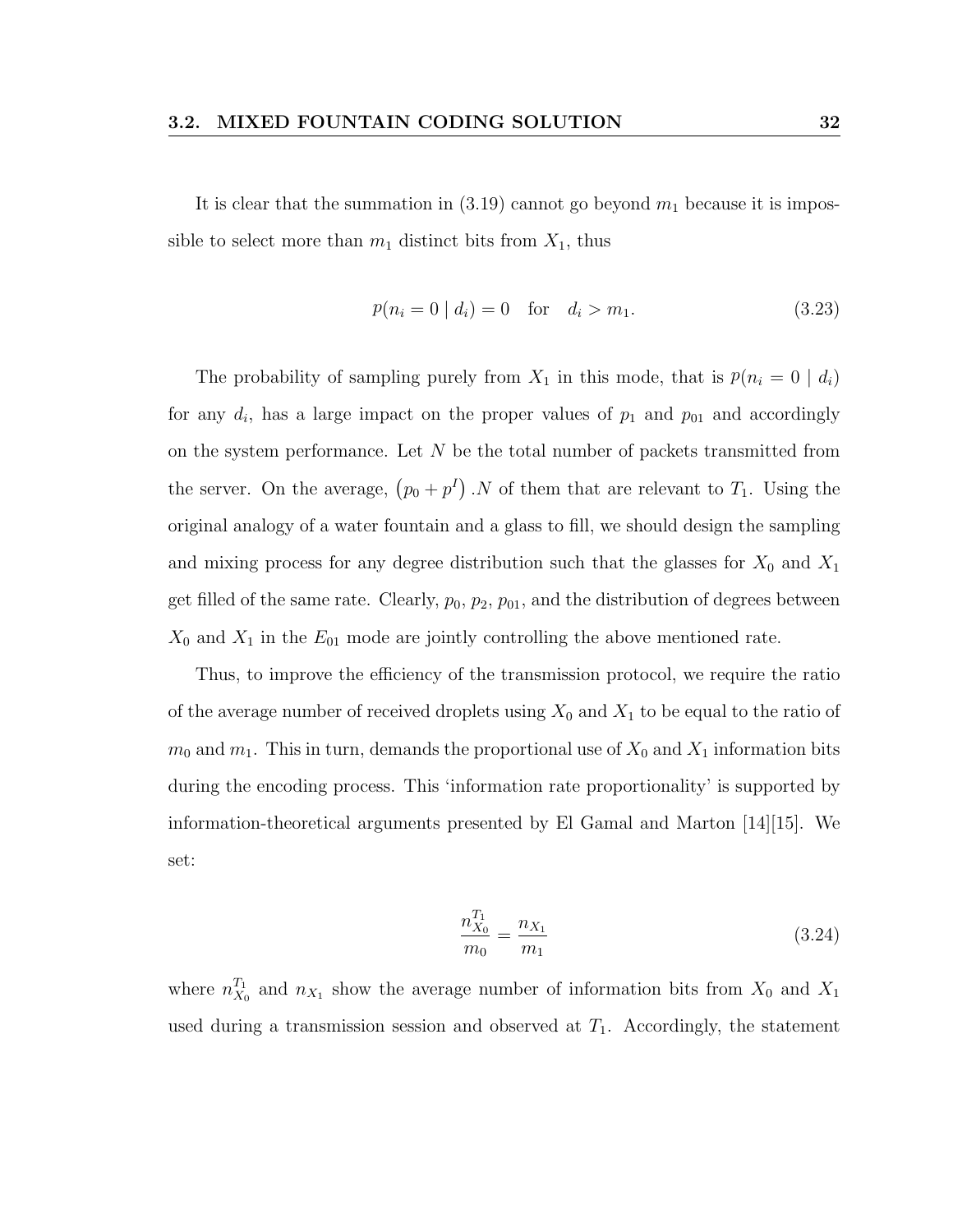also applies to  $T_2$  where we demand:

$$
\frac{n_{X_0}^{T_2}}{m_0} = \frac{n_{X_2}}{m_1}.\tag{3.25}
$$

where similarly  $n_{X_d}^{T_2}$  $X_0^{T_2}$  and  $n_{X_2}$  denote the average number of information bits from  $X_0$ and  $X_2$  used and observed at  $T_2$ .

To estimate  $n_{X_d}^{T_1}$  $X_0^{T_1}$ , we need to consider all the packets transmitted in  $E_0$  and  $E^I$ modes because the outcomes of these two events are relevant to  $T_1$ :

$$
n_{X_0}^{T_1} = \sum_{d_i=1}^{m_0} p_0 d_i \gamma_{d_i}^0(d_i) + \sum_{d_i=1}^{m_0+m_1} n_i p(n_i \mid d_i) \gamma_{d_i}^I p^I
$$
 (3.26)

where  $\gamma_{d_i}^0$  is the probability that degree  $d_i$  is picked from  $\Omega^0(x)$  in mode  $E_0$ . Also,  $n_{X_1}$  is calculated as:

$$
n_{X_1} = \sum_{d_i=1}^{m_0} \sum_{n_i=1}^{d_i-1} (d_i - n_i) p(n_i \mid d_i) \, \gamma_{d_i}^I \, p^I. \tag{3.27}
$$

Using the above expressions, Equation (3.24) and simple derivations, the following relation among the system parameters is derived:

$$
\sum_{d_i=1}^{m_1} \gamma_{d_i}^I \sum_{n_i=1}^{d_i-1} n_i p(n_i \mid d_i) = \left( p^I \sum_{d_i=1}^{m_0+m_1} d_i \gamma_{d_i}^I - \frac{m_1}{m_0} p_0 \sum_{d_i=1}^{m_0} d_i \gamma_{d_i}^0 - p^I \frac{m_0+m_1}{m_0} \sum_{d_i=m_1+1}^{m_0+m_1} \gamma_{d_i}^I \sum_{n_i=1}^{d_i-1} n_i p(n_i \mid d_i) \right) / \left( p^I \frac{m_0+m_1}{m_0} \right). \tag{3.28}
$$

Our extensive simulations show that (3.19), (3.20), and (3.28) lead to improvement in system performance in all cases studied. In what follows, we investigate the role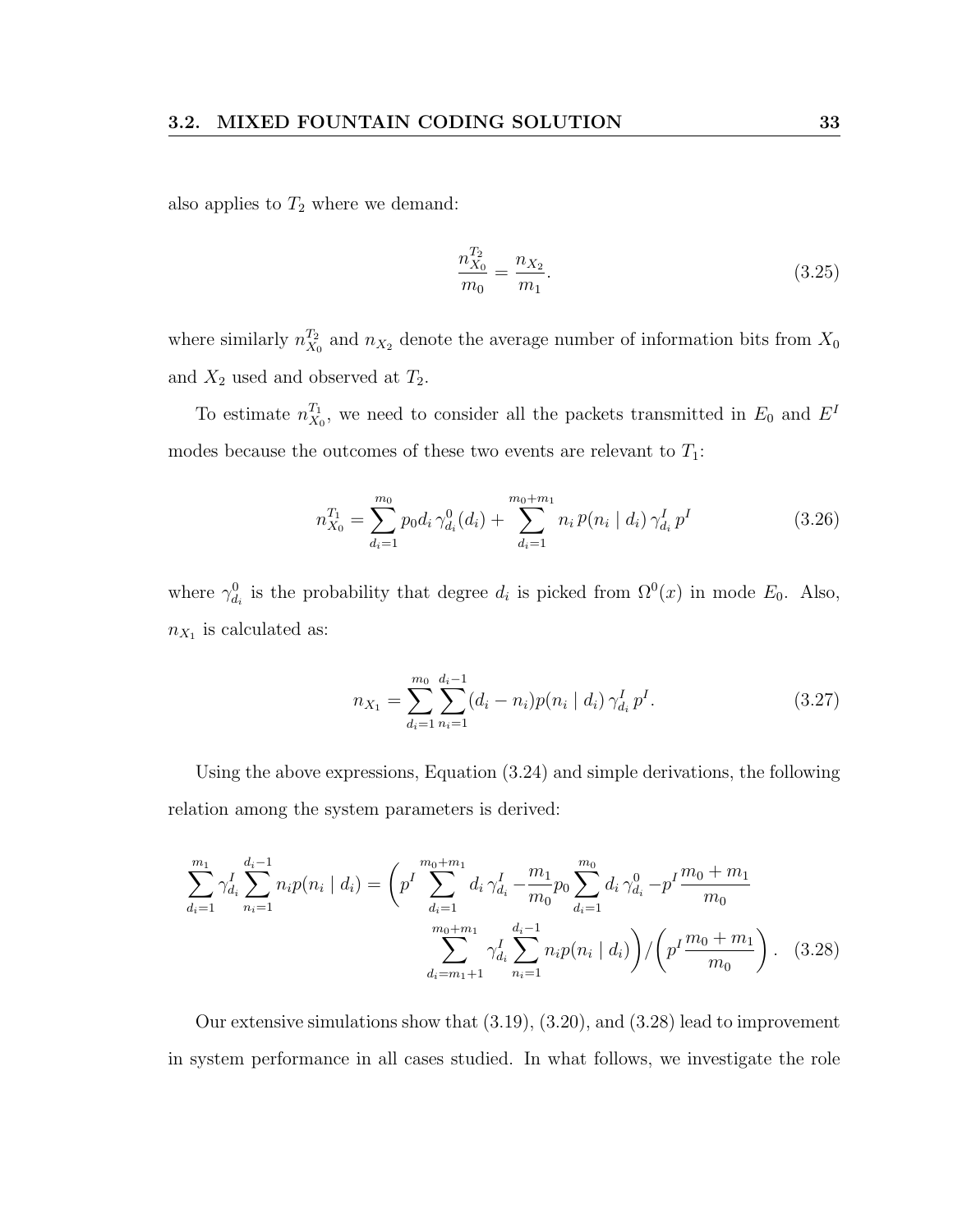of sampling method in the overall number of transmissions required.

#### 3.3 The Transmission Protocol

Equation (3.28) shows the relation among the important variables for the system, but falls short of explicitly identifying values for  $p(n_i | d_i)$ . Therefore, more degrees of freedom are available in terms of sampling the information bits.

For simplicity, let us assume that in mode  $E<sup>I</sup>$ , the probability of generating packets purely made from  $X_1$  is independent of the chosen degree  $d_i$ , so

$$
p(n_i = 0 | d_i) = \begin{cases} 1, & \text{for } d_i = 1 \\ q_0 = \text{const.} \\ 0, & \text{for } n_i < d_i \le m_0 + m_1. \end{cases} \tag{3.29}
$$

and accordingly,

$$
\sum_{j=1}^{d_i-1} p(n_i = j \mid d_i) = \begin{cases} 0 & , \text{ for } d_i = 1 \\ 1 - q_0 = \text{const.} \\ 1 & , \text{ for } 1 < d_i \leq m_1 \\ 1 & , \text{ for } m_1 < d_i \leq m_0 + m_1. \end{cases} \tag{3.30}
$$

Using Equation (3.19), we can find the relation among  $q_0$ ,  $p_1$  and  $p^I$  as:

$$
\sum_{d_i=1}^{m_1} p(n_i = 0|d_i)\gamma_{d_i} p^I = p_1 \to \gamma_1^I p^I + q_0 p^I \sum_{d_i=2}^{m_1} \gamma_{d_i} = p_1 \to \tag{3.31}
$$

evaluating to:

$$
q_0 = \frac{p_1 - \gamma_1^I p^I}{p^I \sum_{d_i=2}^{m_1} \gamma_{d_i}}.\tag{3.32}
$$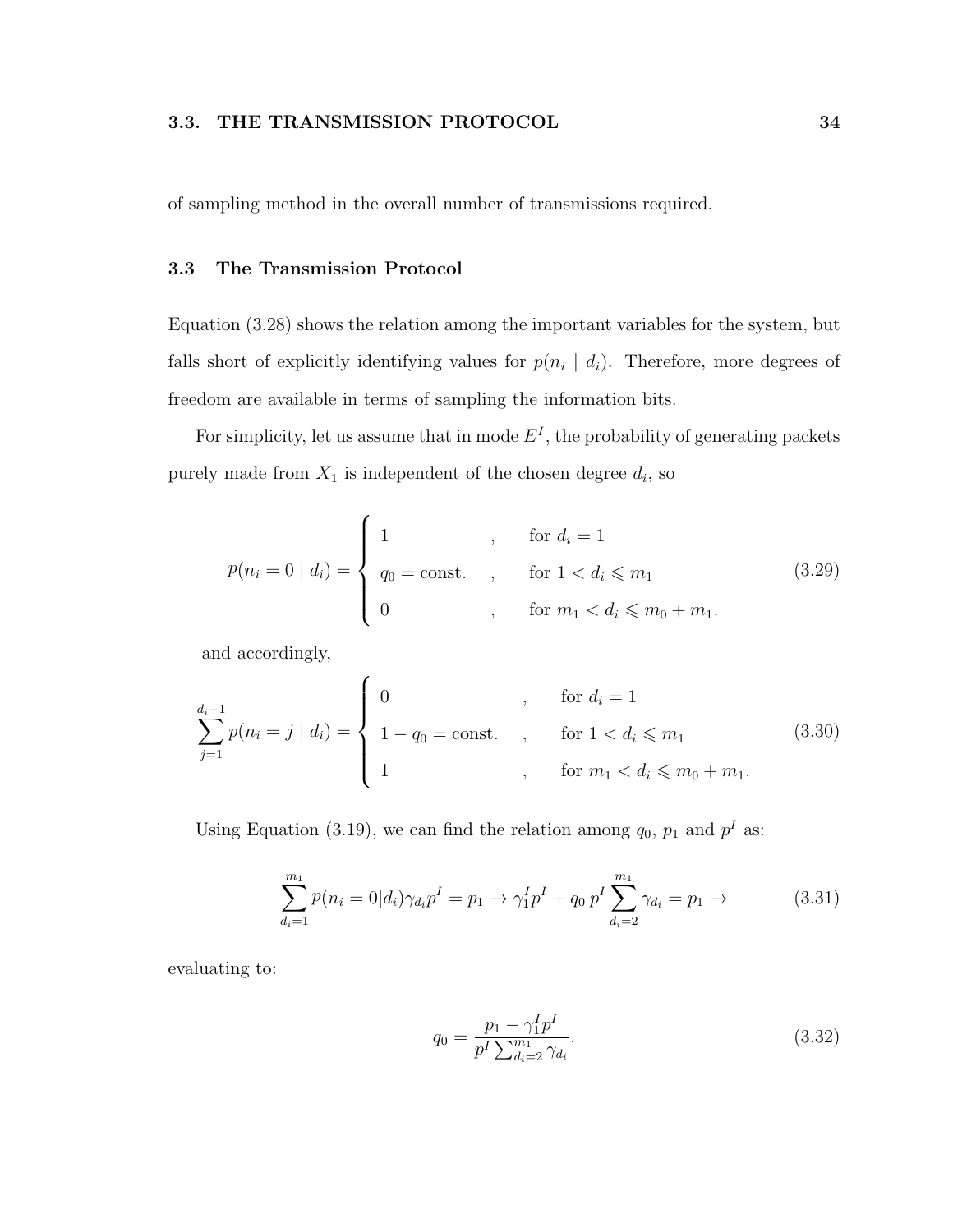The value of  $p(n_i = 0 \mid d_i)$  is calculated, and we still need to determine the value of  $p(n_i | d_i)$  for  $n_i > 0$ . Here, we choose to take two opposite approaches for information sampling and compare their performances.

The first approach is referred to as the *Semi-Uniform* sampling method. This approach attempts to select  $d_i$  distinct packets as uniform as possible among bits of  $X_0$  and  $X_1$  while keeping the constraints satisfied. One of the constraints here is to ensure that at least one bit from  $X_0$  and one bit from  $X_1$  are selected. Moreover, the value of  $n_i$  should not go beyond the range specified by Equation (3.18). Thus:

$$
p(n_i = j | d_i) = \begin{cases} \frac{\binom{m_0}{1} \binom{m_1}{1} \binom{m_0 - 1}{j-1} \binom{m_1 - 1}{d_i - j - 1}}{\binom{m_0}{1} \binom{m_1 + m_1 - 2}{d_i - 2}} (1 - q_0) & , \text{ for } \begin{cases} 1 < d_i \leq m_1 \\ 1 \leq j \leq \min(m_0, d_i - 1) \end{cases} \\ \frac{\binom{m_1}{1} \binom{m_0}{j} \binom{m_1 - 1}{d_i - j - 1}}{\binom{m_1}{1} \binom{m_0 + m_1 - 1}{d_i - 1}} & , \text{ for } \begin{cases} m_1 < d_i \leq m_0 + m_1 \\ d_i - m_1 \leq j \leq \min(m_0, d_i - 1). \end{cases} \end{cases} \tag{3.33}
$$

To make sure that both  $X_0$  and  $X_1$  are included in the generated packets when  $d_i \leq m_1$ , first the server should select one bit from  $X_0$  and another bit from  $X_1$ , then  $(d_i - 2)$  bits are picked uniformly at random from  $X_1$  and  $X_0$  without replacement. This is shown in the first row of Equation (3.33). However, if  $m_1 < d_i \leq m_0 + m_1$ , there is no need to be concerned about  $X_0$  because at least one bit of it is certainly selected.

As such, all parameters of Equation (3.28) are derived. Further, we can evaluate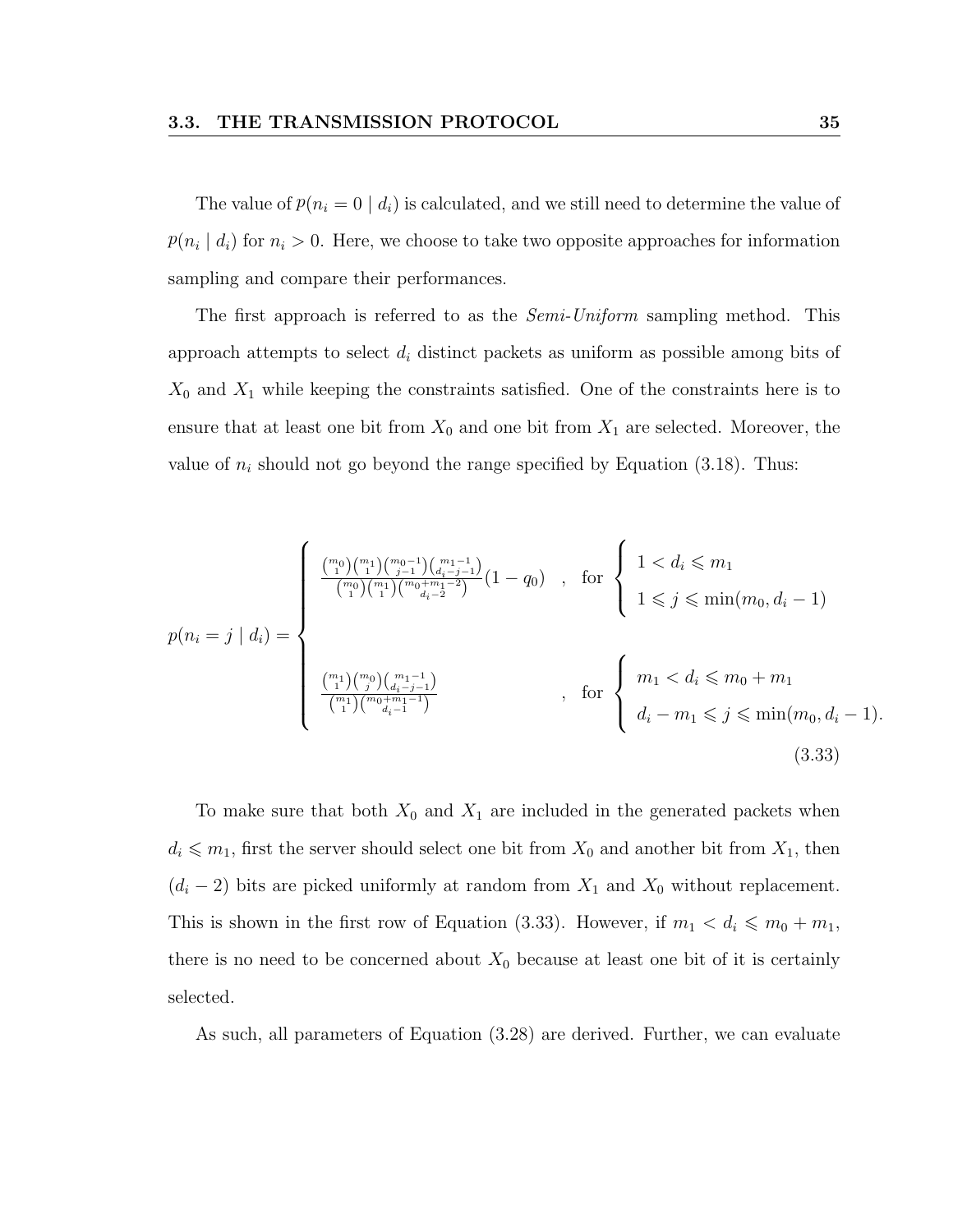the value of  $q_0$  as

$$
q_0 = \left(\frac{m_1}{m_0} p_0 \sum_{d_i=1}^{m_0} d_i \gamma_{d_i}^0 - p^I \sum_{d_i=1}^{m_0+m_1} d_i \gamma_{d_i}^I + p^I \frac{m_0+m_1}{m_0} \Big[ \sum_{d_i=2}^{m_1} \gamma_{d_i}^I A + \sum_{d_i=m_1+1}^{m_0+m_1} \gamma_{d_i}^I B \Big] \right)
$$

$$
/ \left( p^I \frac{m_0+m_1}{m_0} \sum_{d_i=2}^{m_1} \gamma_{d_i}^I A \right) \quad (3.34)
$$

where,

$$
A = \sum_{j=1}^{\min(m_0, d_i - 1)} j \frac{\binom{m_0 - 1}{j-1} \binom{m_1 - 1}{d_i - j - 1}}{\binom{m_0 + m_1 - 2}{d_i - 2}},
$$
\n(3.35)

$$
B = \sum_{j=d_i-m_1}^{\min(m_0, d_i-1)} j \frac{\binom{m_0}{j} \binom{m_1-1}{d_i-j-1}}{\binom{m_0+m_1-1}{d_i-1}}.
$$
(3.36)

The encoding algorithm for the semi-uniform approach is refereed to as *mixed* fountain coding-semi-uniform sampling (MFC-SUS) algorithm (Algorithm 1).

An alternative approach towards solving the sampling problem is using our proposed Central Sampling. In this method, the server will choose the average value of the specified range in  $(3.18)$  for any selected degree  $d_i$ . That is,

$$
p(n_i = j | d_i) = \begin{cases} (1 - q_0) , & 1 < d_i \le m_1, j = \left\lfloor \frac{1 + \min(m_0, d_i - 1)}{2} \right\rfloor \\ 0 , & 1 < d_i \le m_1, j \neq \left\lfloor \frac{1 + \min(m_0, d_i - 1)}{2} \right\rfloor \\ 1 , & m_1 < d_i \le m_0 + m_1, j = \left\lfloor \frac{d_i - m_1 + \min(m_0, d_i - 1)}{2} \right\rfloor \\ 0 , & m_1 < d_i \le m_0 + m_1, j \neq \left\lfloor \frac{d_i - m_1 + \min(m_0, d_i - 1)}{2} \right\rfloor. \end{cases} \tag{3.37}
$$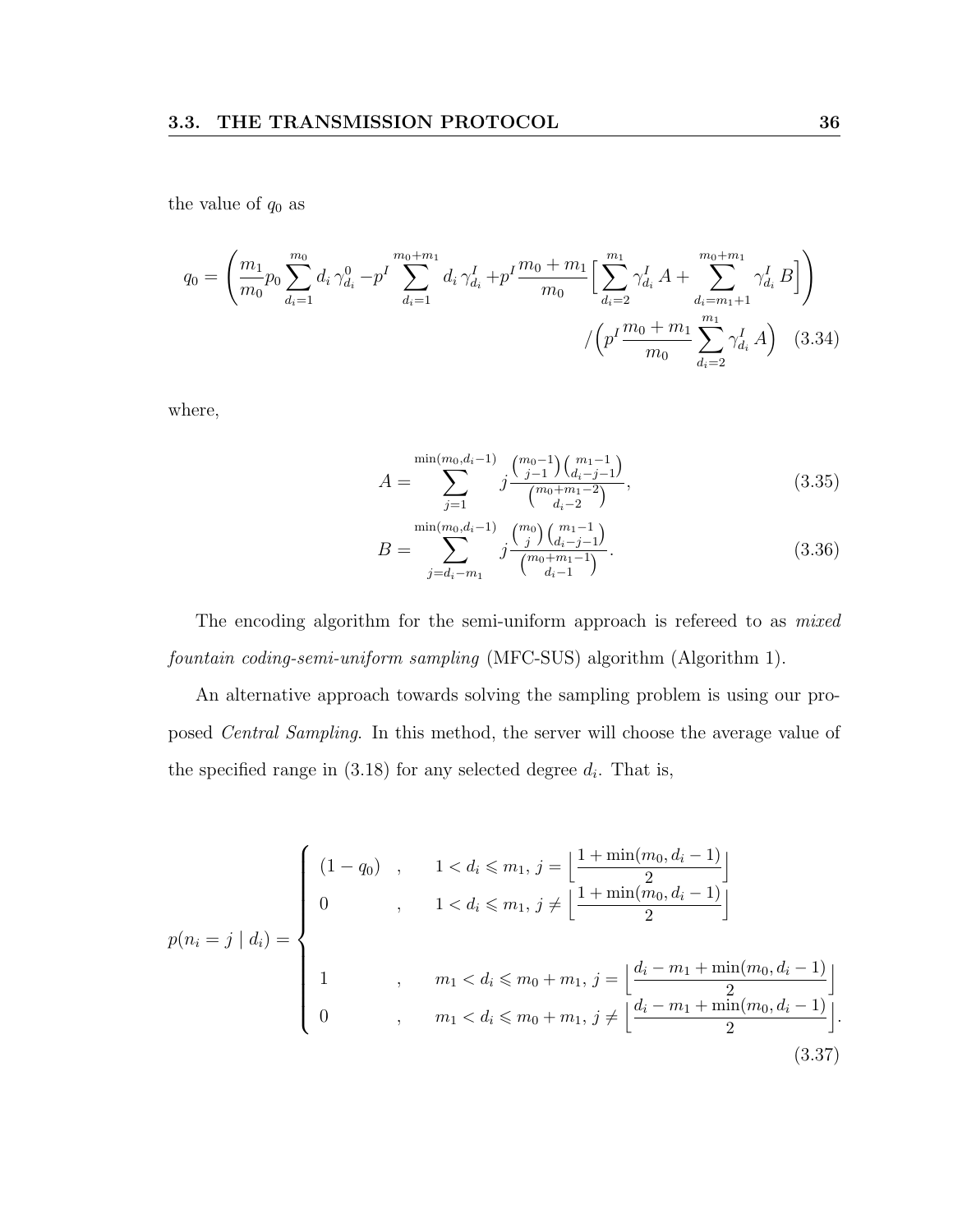For each section, all the probabilities of  $p(n_i > 0 \mid d_i)$  are associated with a particular  $n_i$  which is the average value in the range and the probability for all the other values of  $n_i$  is simply set to zero. The corresponding  $q_0$  for such a pattern is calculated as:

$$
q_0 = \left(\frac{m_1}{m_0} p_0 \sum_{d_i=1}^{m_0} d_i \gamma_{d_i}^0 - p^I \sum_{d_i=1}^{m_0+m_1} d_i \gamma_{d_i}^I + p^I \frac{m_0+m_1}{m_0} \Big[ \sum_{d_i=2}^{m_1} \gamma_{d_i}^I a_{d_i} + \sum_{d_i=m_1+1}^{m_0+m_1} \gamma_{d_i}^I b_{d_i} \Big] \right)
$$

$$
/ \left( p^I \frac{m_0+m_1}{m_0} \sum_{d_i=2}^{m_1} \gamma_{d_i}^I a_{d_i} \right) \quad (3.38)
$$

where

$$
a_{d_i} = \left\lfloor \frac{1 + \min(m_0, d_i - 1)}{2} \right\rfloor \tag{3.39}
$$

$$
b_{d_i} = \left\lfloor \frac{d_i - m_1 + \min(m_0, d_i - 1)}{2} \right\rfloor \tag{3.40}
$$

The algorithm for central sampling approach is referred to as *mixed fountain* coding-central sampling (MFC-CS). This algorithm is presented in full in algorithm 2.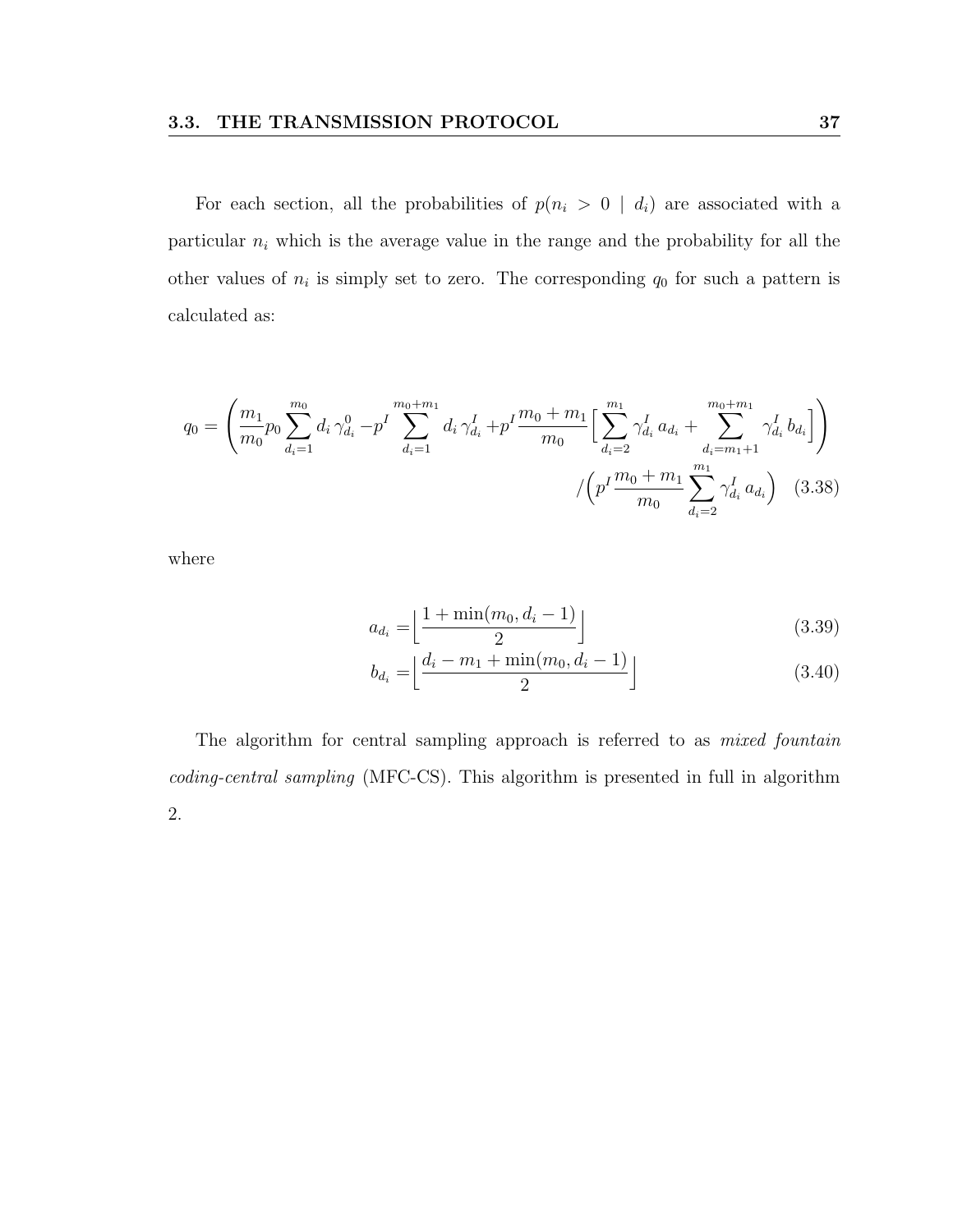#### Algorithm 1 MFC-SUS

 $p \leftarrow rand(0 \text{ to } 1)$ if  $p < m_0/(m_0 + m_1 + m_2)$  then  $d \sim RSD(c, \delta, m_0k)$ choose  $d$  distinct symbols from  $X_0$  uniformly else if  $p < (m_0 + m_1)/(m_0 + m_1 + m_2)$  then  $d \sim RSD(c, \delta, (m_0 + m_1)k)$  $q \leftarrow rand(0 \text{ to } 1)$ if  $d > m_1$  then choose 1 symbol from  $X_0$  uniformly choose  $d-1$  distinct symbols from the rest of  $X_0$  or  $X_1$  uniformly else if  $q < q_0$  then choose d symbol from  $X_1$  uniformly else choose 1 symbol from  $X_0$  uniformly choose 1 symbol from  $X_2$  uniformly choose  $d-2$  distinct symbols from the rest of  $X_0$  or  $X_1$  uniformly end if else  $d \sim RSD(c, \delta, (m_0 + m_2)k)$  $q \leftarrow rand(0 \text{ to } 1)$ if  $d > m_2$  then choose 1 symbol from  $X_0$  uniformly choose  $d-1$  distinct symbols from the rest of  $X_0$  or  $X_2$  uniformly else if  $q < q'_0$  then choose  $d$  symbols from  $X_2$  uniformly else choose 1 symbol from  $X_0$  uniformly choose 1 symbol from  $X_2$  uniformly choose  $d-2$  distinct symbols from the rest of  $X_0$  or  $X_2$  uniformly end if end if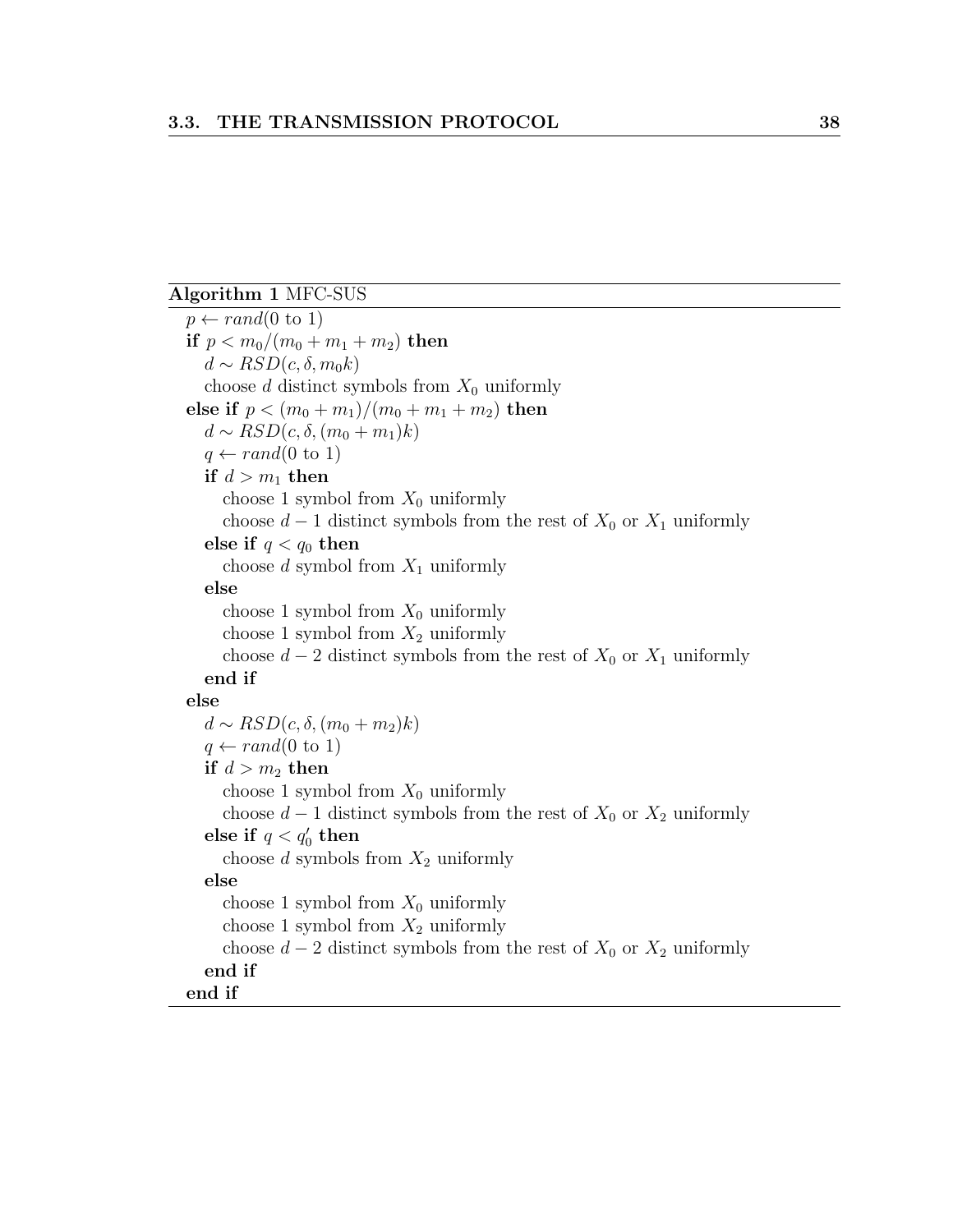#### Algorithm 2 MFC-CS

 $p \leftarrow rand(0 \text{ to } 1)$ if  $p < m_0/(m_0 + m_1 + m_2)$  then  $d \sim RSD(c, \delta, m_0k)$ choose d distinct symbols from  $X_0$  uniformly else if  $p < (m_0 + m_1)/(m_0 + m_1 + m_2)$  then  $d \sim RSD(c, \delta, (m_0 + m_1)k)$  $q \leftarrow rand(0 \text{ to } 1)$ if  $d > m_1$  then choose  $d' = [(d - m_1 + \min(m_0, d - 1))/2]$  symbols from  $X_0$  uniformly choose  $d - d'$  distinct symbols from the  $X_1$  uniformly else if  $q < q_0$  then choose  $d$  symbols from  $X_1$  uniformly else choose  $d' = [(1 + min(m_0, d - 1))/2]$  symbols from  $X_0$  uniformly choose  $d - d'$  distinct symbols from the  $X_1$  uniformly end if else  $d \sim RSD(c, \delta, (m_0 + m_2)k)$  $q \leftarrow rand(0 \text{ to } 1)$ if  $d > m_2$  then choose  $d' = [(d - m_2 + \min(m_0, d - 1))/2]$  symbols from  $X_0$  uniformly choose  $d - d'$  distinct symbols from  $X_2$  uniformly else if  $q < q'_0$  then choose d symbols from  $X_1$  uniformly else choose  $d' = [(1 + min(m_0, d - 1))/2]$  symbols from  $X_0$  uniformly choose  $d - d'$  distinct symbols from the  $X_2$  uniformly end if end if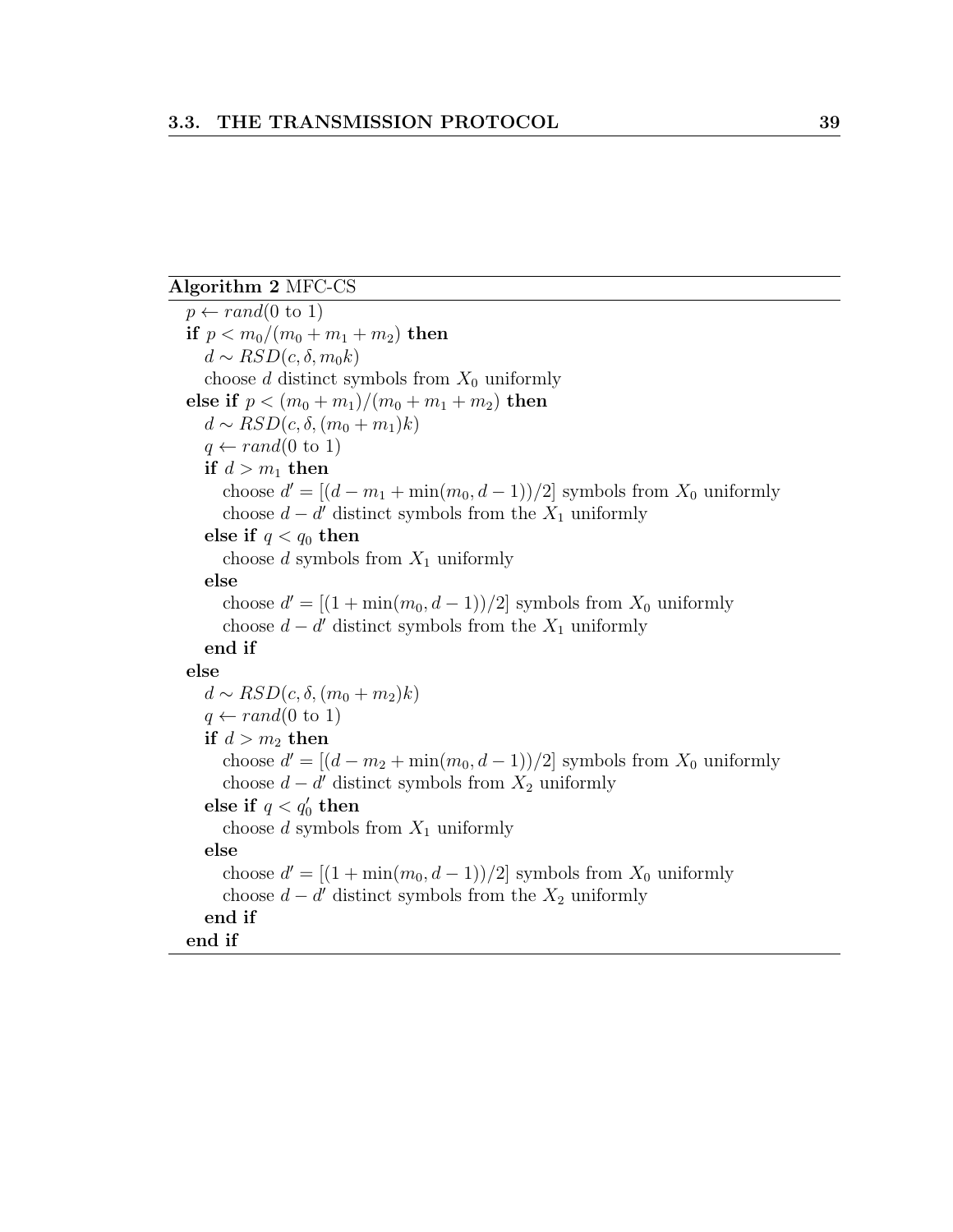#### 3.4 Simulation Results and Conclusion

In this section, the two different transmissions protocols introduced in Section 3.3 are compared with the benchmarks through Monte-Carlo simulations. In all the simulations, we assume that RSD is used at the server, however, there is no obligation on the choice of distribution. The difference in performance illustrated here is caused by different sampling patterns. As the benchmarks for this problem, we consider the conventional LT codes combined with time-division multiple access (TDMA) protocol. Two different combinations are observed: RSD-TDMA-Message-Based and RSD-TDMA-Client-Based.

The RSD-TDMA-Message-Based mentioned in the figures refers to a protocol in which no packets are generated by mixing the bits of different messages. In other words, each transmitted packet just belongs to one of the requested messages whose degree is chosen based on RSD. The term message-based used in the name also emphasizes the fact that the transmission opportunities are shared among the messages at different time slots. The probabilities of transmitting pure packets of different messages are based on the arguments in Section 3.2.

$$
(p_0, p_1, p_2) = \left(\frac{m_0}{m_0 + m_1 + m_2}, \frac{m_1}{m_0 + m_1 + m_2}, \frac{m_2}{m_0 + m_1 + m_2}\right)
$$
(3.41)

The other benchmark scheme considered is another TDMA-based protocol where the transmission opportunities at different time slots are shared among the terminals and according to the corresponding Want sets. This protocol is referred to as RSD-TDMA-Client-Based protocol. Here, the Want sets of individual terminals point to a uniform sampling of the 'composite' message. This method does not take into account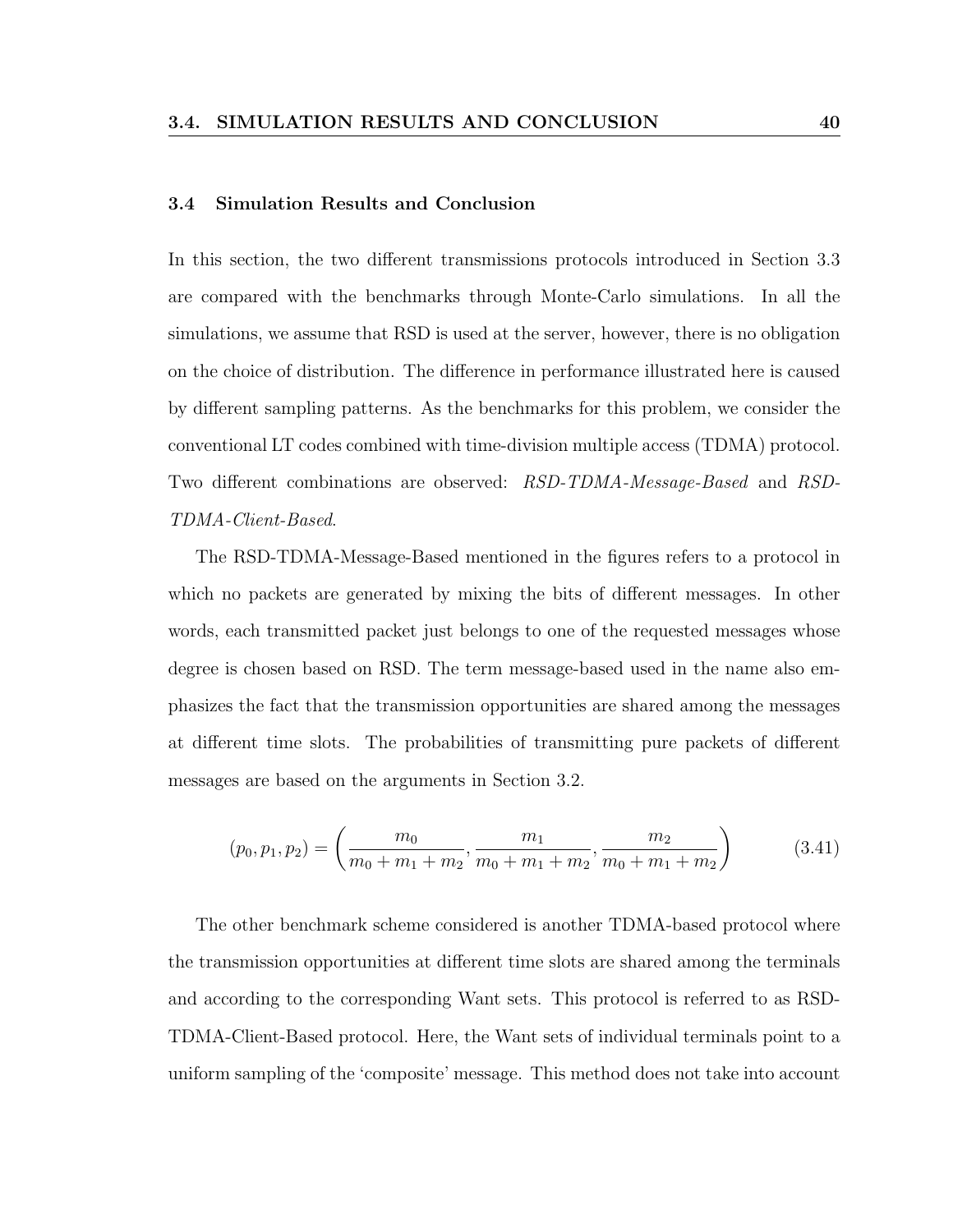the fact that the demands of the terminals overlap. As such, it is expected to work poorly when the size of the joint message  $m_0$  increases in relation to  $m_1$  and  $m_2$ . If the probabilities of switching between  $T_1$  and  $T_2$  are shown by  $p_{T_1}$  and  $p_{T_2}$  respectively, then we have:

$$
(p_{T_1}, p_{T_2}) = \left(\frac{m_0 + m_1}{m_0 + m_1 + m_2}, \frac{m_0 + m_2}{m_0 + m_1 + m_2}\right). \tag{3.42}
$$

Our proposed schemes outperform both of these protocols in terms of minimizing the number of transmissions. In the following figures, we consider three different scenarios,  $m_0 = m_1 = m_2 = k$ ,  $2m_0 = 2m_1 = m_2 = 2k$ , and  $6m_0 = 3m_1 = 2m_2 = 6k$ and show the effect of message length and channel erasure rates on the four schemes. It is noteworthy that two proposed protocols perform very similarly. In all the cases studied, the difference between our two proposed methods has been negligible. This means that for the ranges of  $m_0$ ,  $m_1$ , and  $m_2$  tested for WSN applications, it suffices to satisfy Equation (3.24) and mix. The level of mixing of the sources does not play a significant role.

In addition to evaluating the system performance versus message length, we consider the effect of channel erasure rates for the scenario  $m_0 = m_1 = m_2 = k$ . The result is illustrated in Figure 3.4. For other two scenarios, the patterns would be the same. We also evaluate the proposed protocol performance in comparison to the benchmarks by sending a fix percentage of overhead and considering success rate and percentage of erasure bits. The results demonstrated in Figures 3.5 and 3.6 show that TDMA-Message-Based algorithm outperforms the TDMA-Client-Based algorithm in less overhead percentage, while it falls behind TDMA-Client-Based as the overhead percentage increases. However, our proposed algorithm outperforms both methods in every stages of transmission.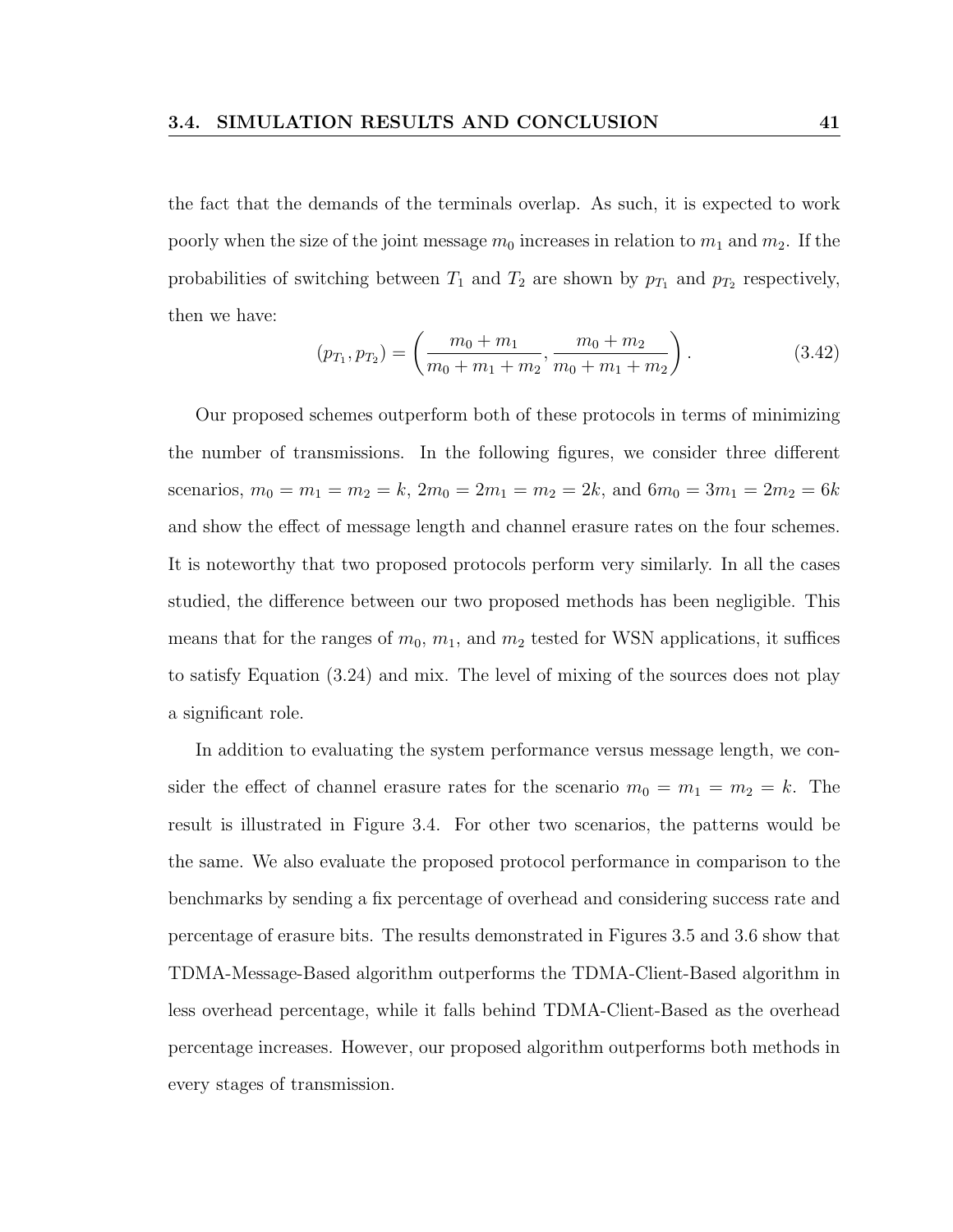

Figure 3.3: Ratio of the number of transmissions (N bits) to the total number of information bits (3k bits) versus message length for scenarios with  $m_0 =$  $m_1 = m_2 = k$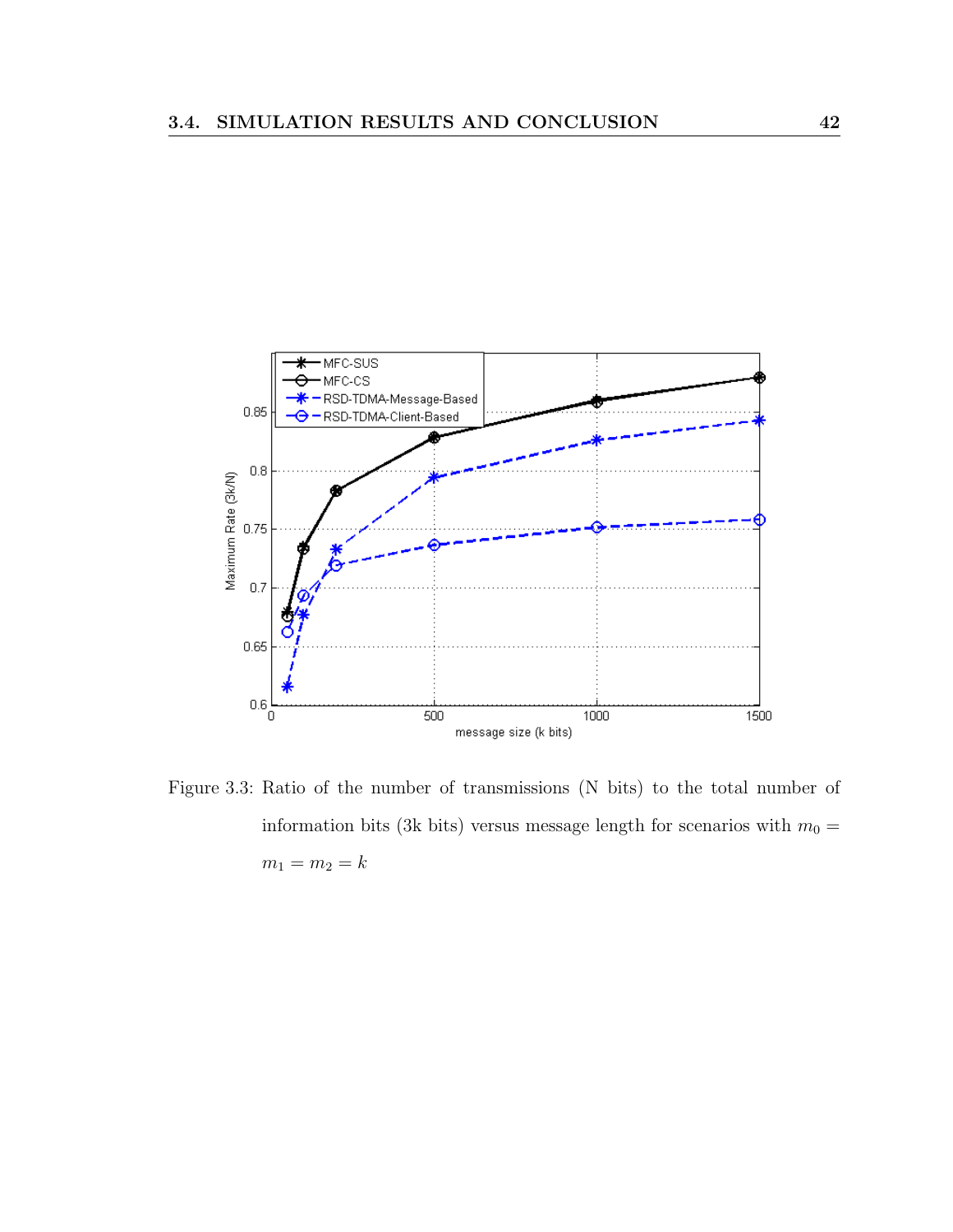

Figure 3.4: Ratio of the number of transmissions (N bits) to the total number of information bits (3k bits) versus channel erasure rate for scenarios with  $m_0 = m_1 = m_2 = k$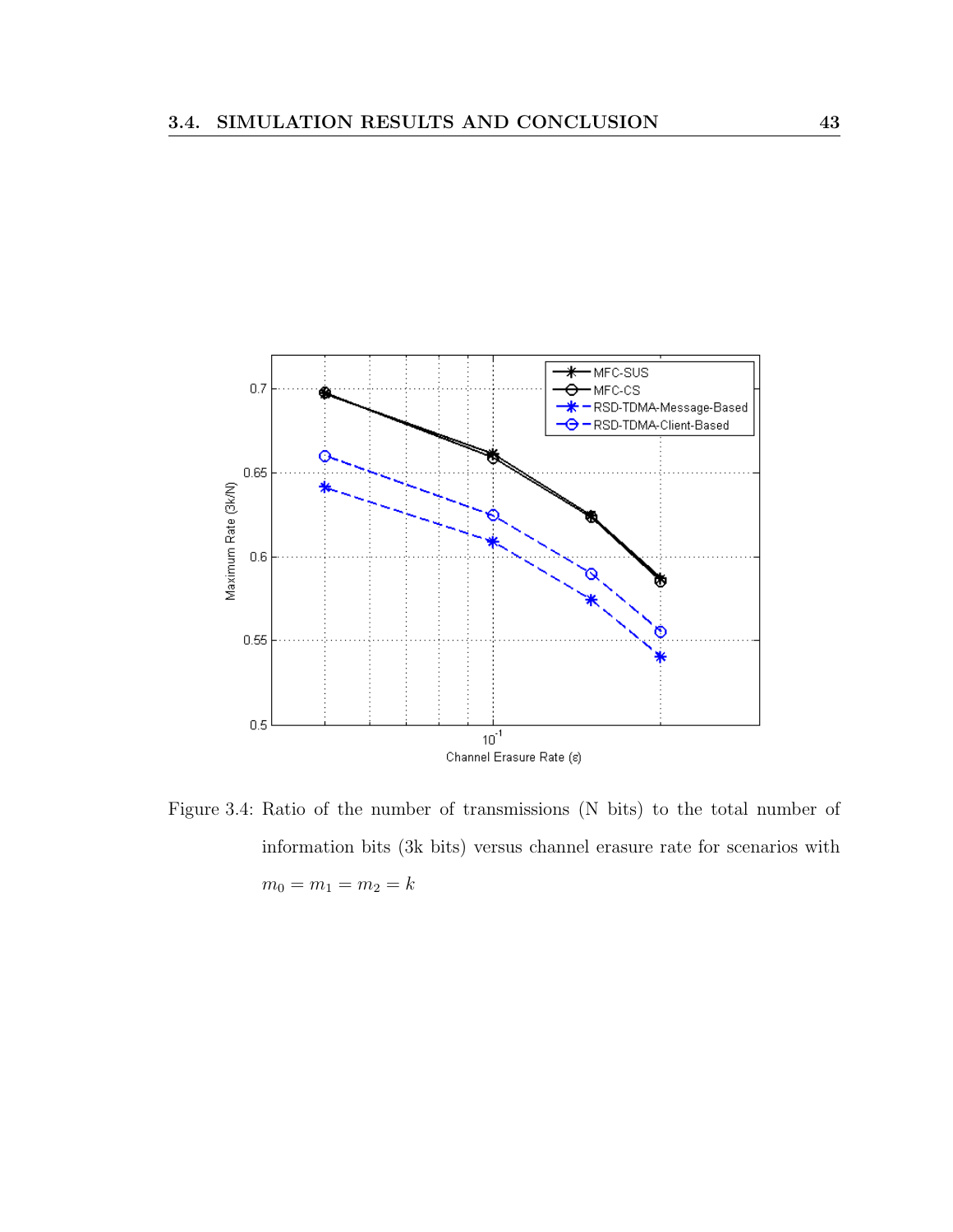

Figure 3.5: Bit rate versus overhead percentage when  $m_0 = m_1 = m_2 = 150$  bits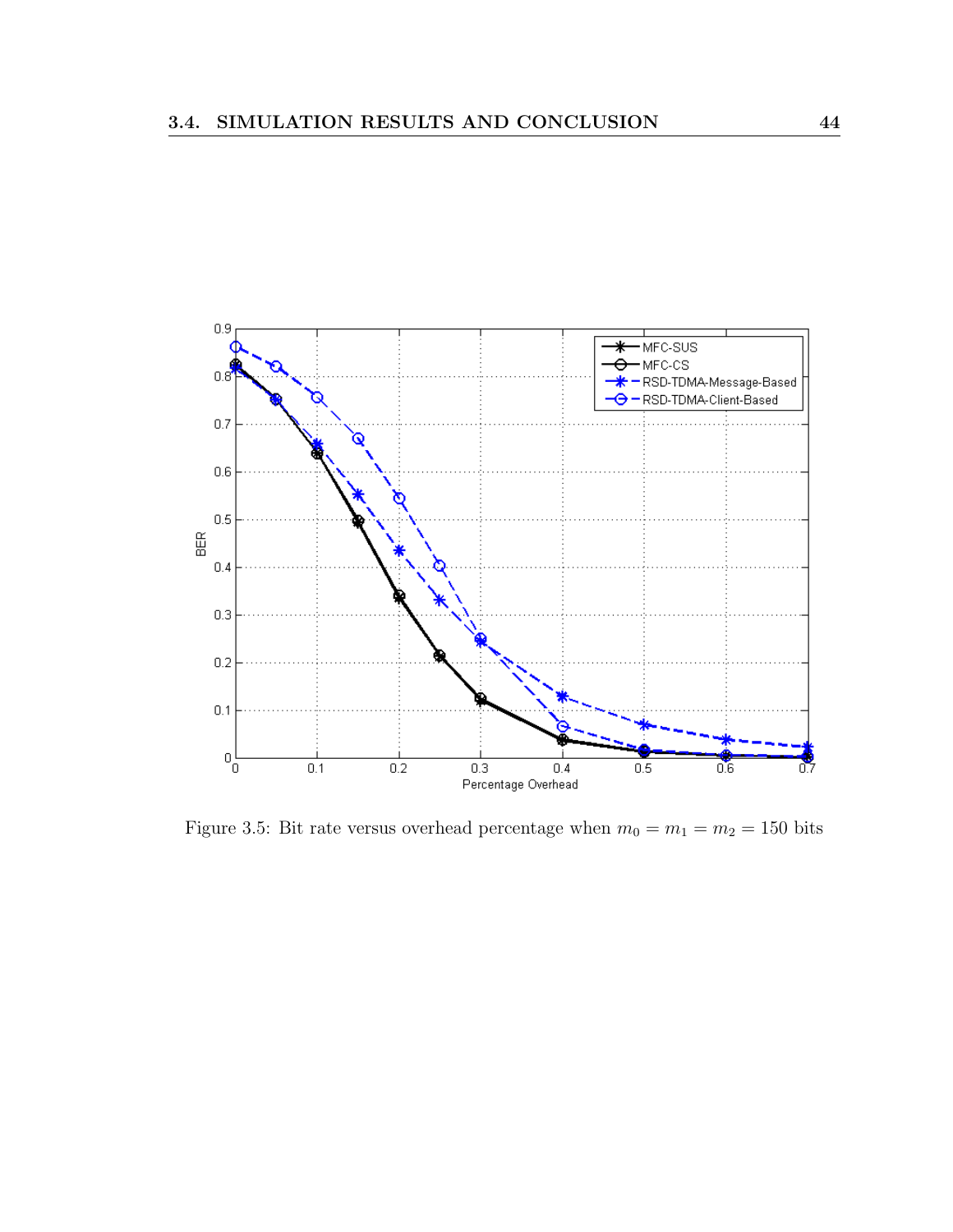

Figure 3.6: Success rate versus overhead percentage when  $m_0 = m_1 = m_2 = 150$  bits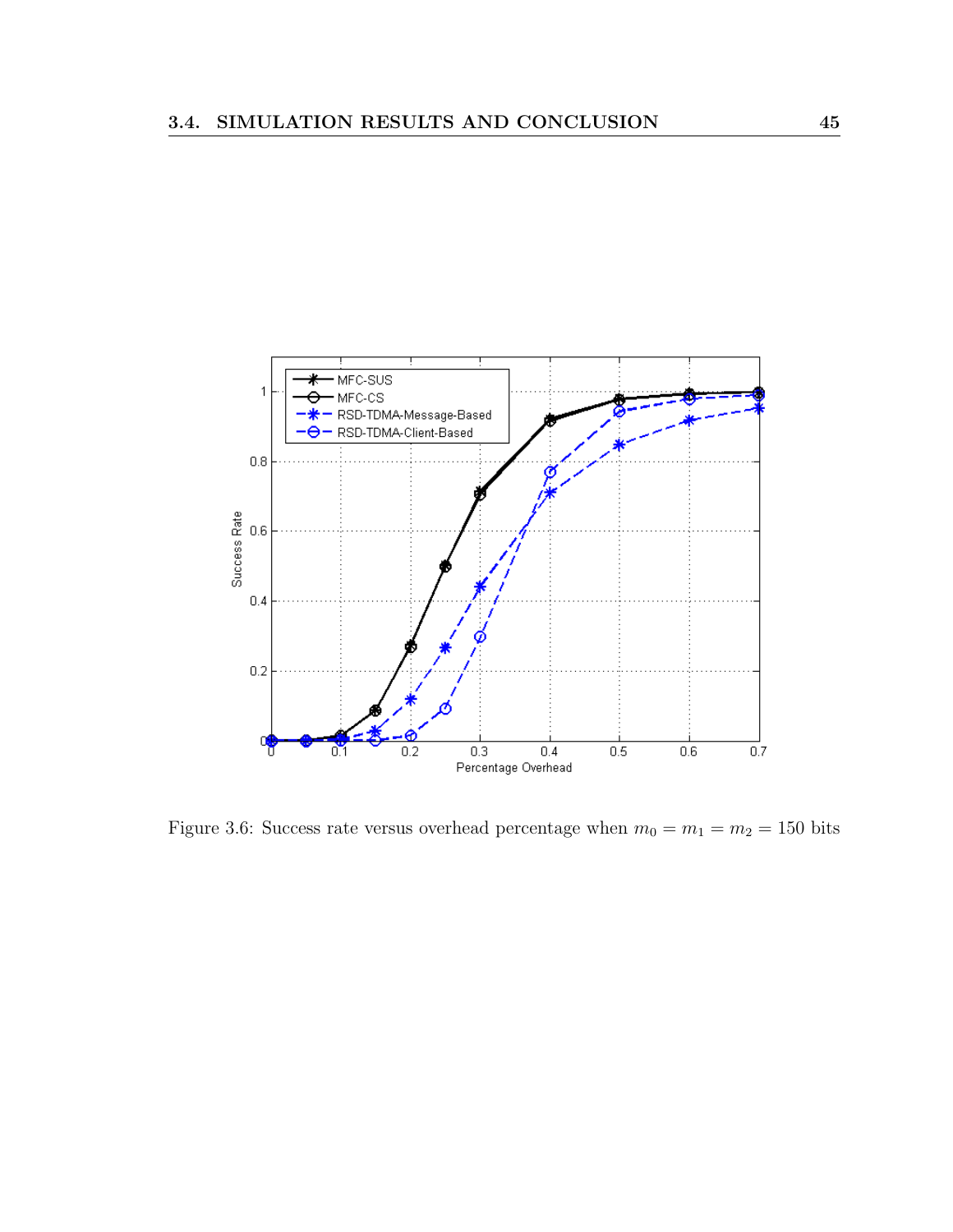

Figure 3.7: Ratio of the number of transmissions (N bits) to the total number of information bits (4k bits) versus message length for scenarios with  $2m_0 =$  $2m_1 = m_2 = 2k$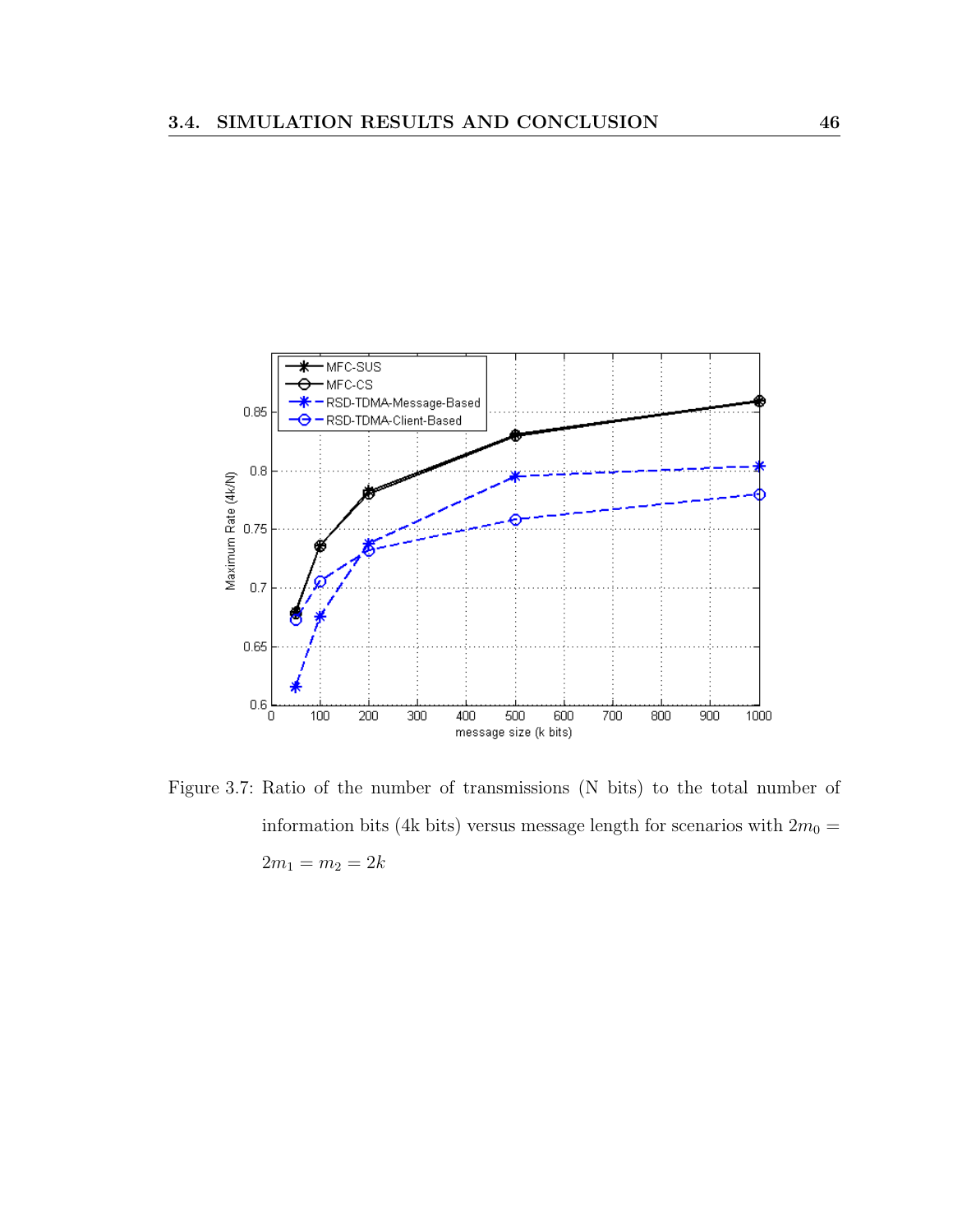

Figure 3.8: Ratio of the number of transmissions (N bits) to total number of information bits (6k bits) versus message length for scenarios that  $6m_0=3m_1=\,$  $2m_2 = 6k$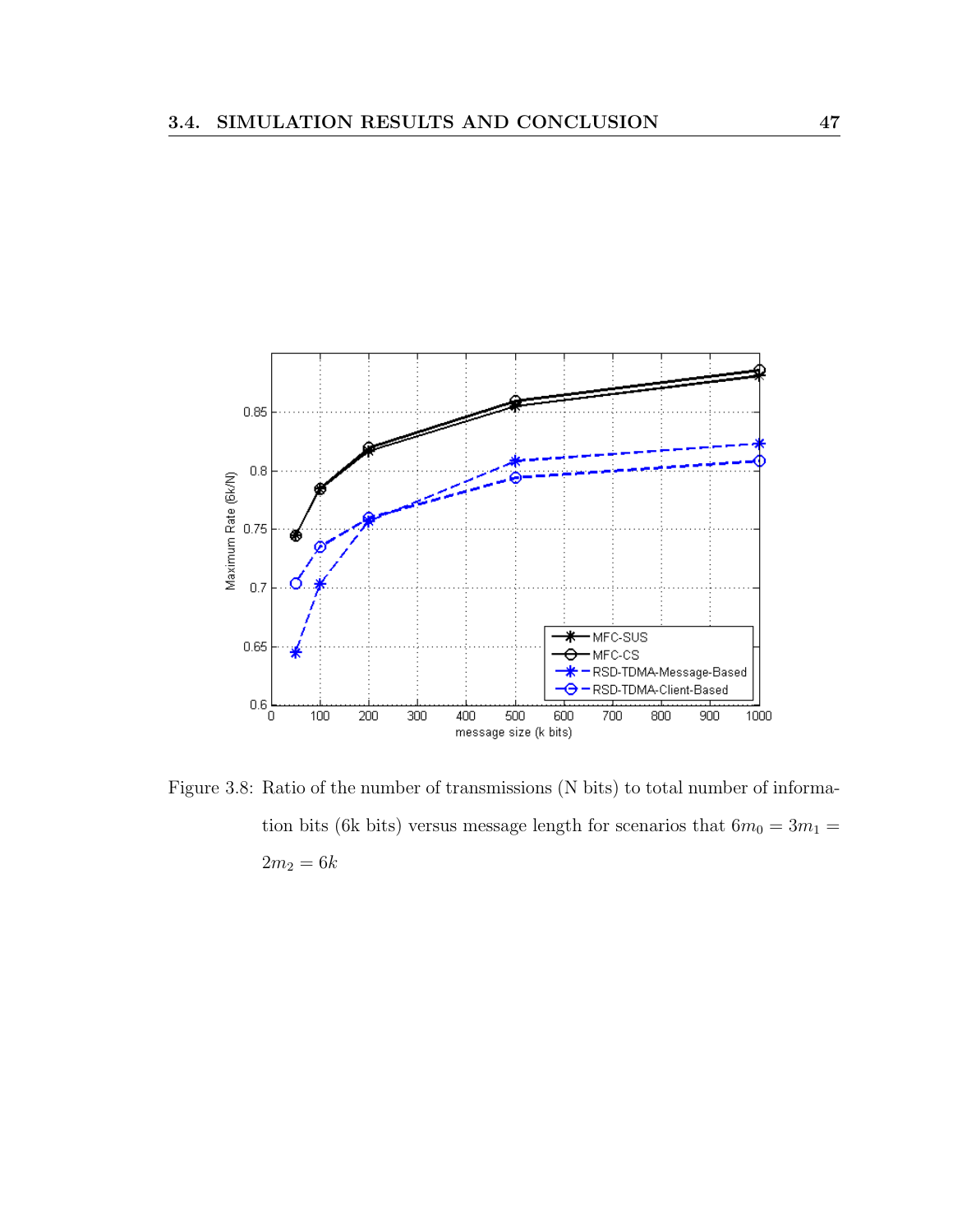## Chapter 4

## Summary and Conclusions

#### 4.1 Summary

Fountain codes have shown to be promising approach in erasure channels due to their outstanding features. The system models used to describe this kind of codes is a broadcast setting with single-source multiple-terminals with the same demands. Fountain codes asymptotically offer capacity-achieving universal solutions for such models that along with being compatible with low encoder/decoder, they are one of the most powerful erasure codes in coding theory. However, fountain codes are not structured for more general cases of broadcasting in addition to not showing good performance in finite range message sizes.

In this thesis, we investigated the performance of fountain codes for practical use and in a more generalized setting. We consider single source multiple-destinations systems in which each destination requests an arbitrary set of demands from the server. Our proposed fountain-coding-based transmission protocol decreases the number of transmissions from the server to the clients. The protocol introduced in this thesis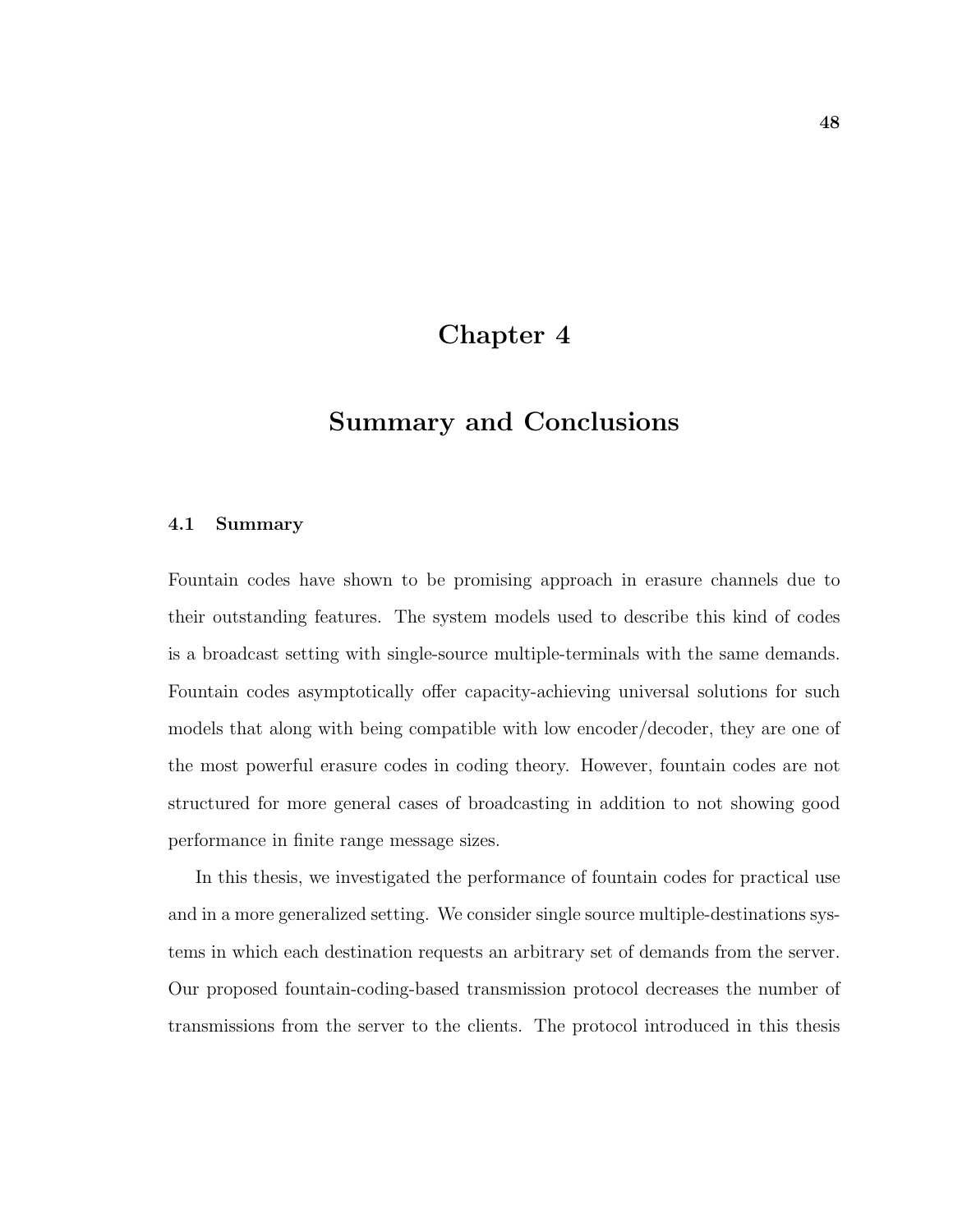improves the number of transmissions by a new sampling scheme that works properly for a given degree distribution. For any distribution, we have found the exact probabilities of mixing the different messages. These probabilities are functions of the message size, number of requests for each message, and of course the degree distribution. The interesting point in this procedure is that some degrees of freedom for sampling is still left. In this thesis we introduce two different approaches: MFC-SUS and MFC-CS. Both of these sampling approaches can merged by any desired degree distribution, so there is no obligation on the choice of degree distribution

In chapter 3, we take Robust-Soliton as the given degree distribution and apply it to our sampling protocol. Then, we compare our results to other coding approaches for this problem through Monte-Carlo simulations. Both approaches introduced in this thesis beat the available schemes.

#### 4.2 Future Directions

Although the results presented in this thesis have demonstrated the better performance of the MFC approach, it is not proved to be the optimal scheme, so there is room to go further and develop the optimized answer for the system.

In addition to investigating the optimal solution, there are numerous directions to expand this work, a list of which is provided below.

• The problem considered in this thesis is a stepping stone for a much bigger and sophisticated systems with multiple sources with higher number of receivers. Expanding this work for more generalized structures and ultimately for a random network structures is very valuable in terms of covering more practical applications.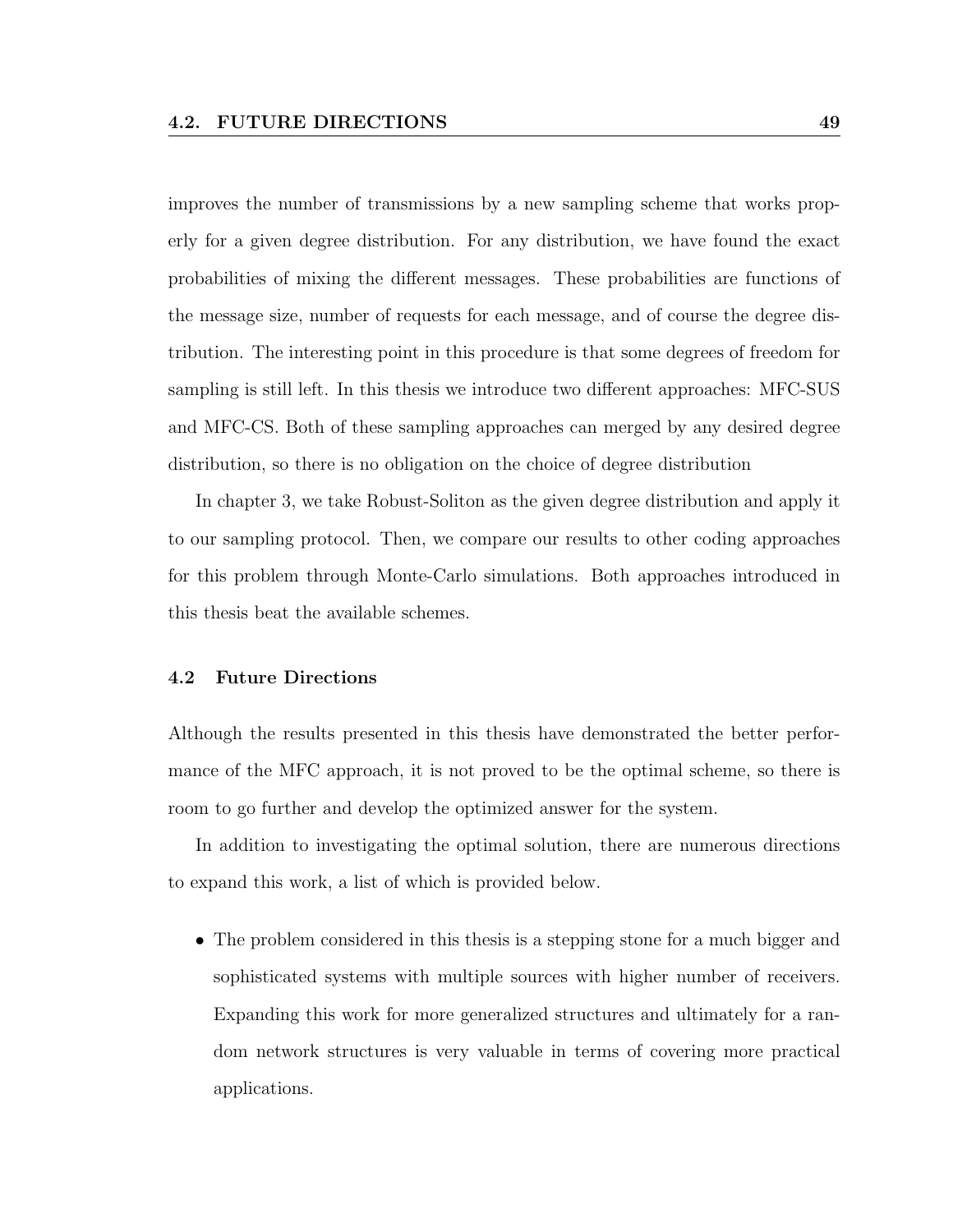- It is also informative to use different channels models like noisy or fading channels to investigate the performance [24][25][26].
- In the considered system model, it is assumed that there is no intermediate feedback from the receivers to inform the server about their current status. However, we can consider a system in which terminals send different ACKs to the server after recovering each individual messages. In the systems with multiple feedback, the probabilities values should get updated after each time the status of the system changes [27].
- As described in Chapter 3, there are different sampling patterns that can be applied to MFC approach. We have chosen two specific approaches in this thesis, semi-uniform and central sampling. Although there is a huge difference between these two methods, the performances of both are close to each other. This phenomenon opens up a discussion to study whether there is a prominent justification behind that or not.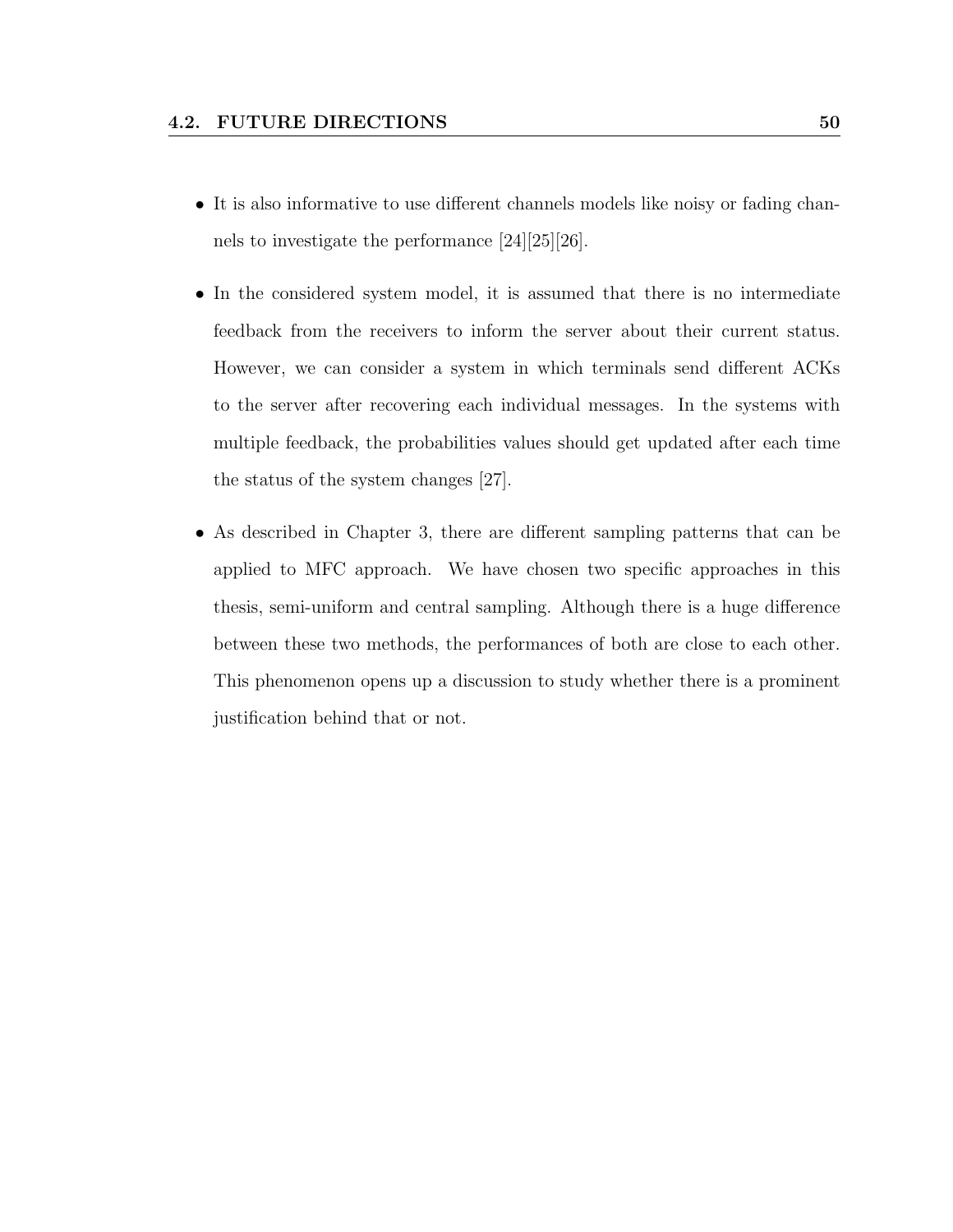## Bibliography

- [1] S. Puducheri, J. Kliewer, and T. E. Fuja, "The design and performance of distributed LT codes," IEEE Transactions on Information Theory, vol. 53, no. 10, pp. 3740–3754, Oct. 2007.
- [2] P. Elias, "Coding for two noisy channels," in Proc. 3rd London Symp. Information Theory, London, U.K., 1956, pp. 61–76.
- [3] T. M. Cover and J. A. Thomas, Elements of Information Theory. John Wiley & Sons, Inc., 1991, ch. 7, p. 188.
- [4] M. Luby, "LT codes," in Proc. 43rd Annual IEEE Symposium on Foundations of Computer Science, Vancouver, BC, Canada, Nov. 2002, pp. 271–280.
- [5] H. Weatherspoon and J. D. Kubiatowicz, "Erasure coding vs. replication: a quantitiative comparison," in Proc. 1st International Workshop on Peer-to-Peer Systems (IPTPS), Cambridge, MA, USA, Mar. 2002, pp. 328–338.
- [6] G. S. I. S. Reed, "Polynomial codes over certain finite fields," J. Soc. Indust. Appl. Math, vol. 8, pp. 300–304, 1960.
- [7] M. Mitzenmacher, "Digital fountains: A survey and look forward." in Information Theory Workshop, San Antonio, TX, USA, Oct. 2004, pp.  $271 - 276$ .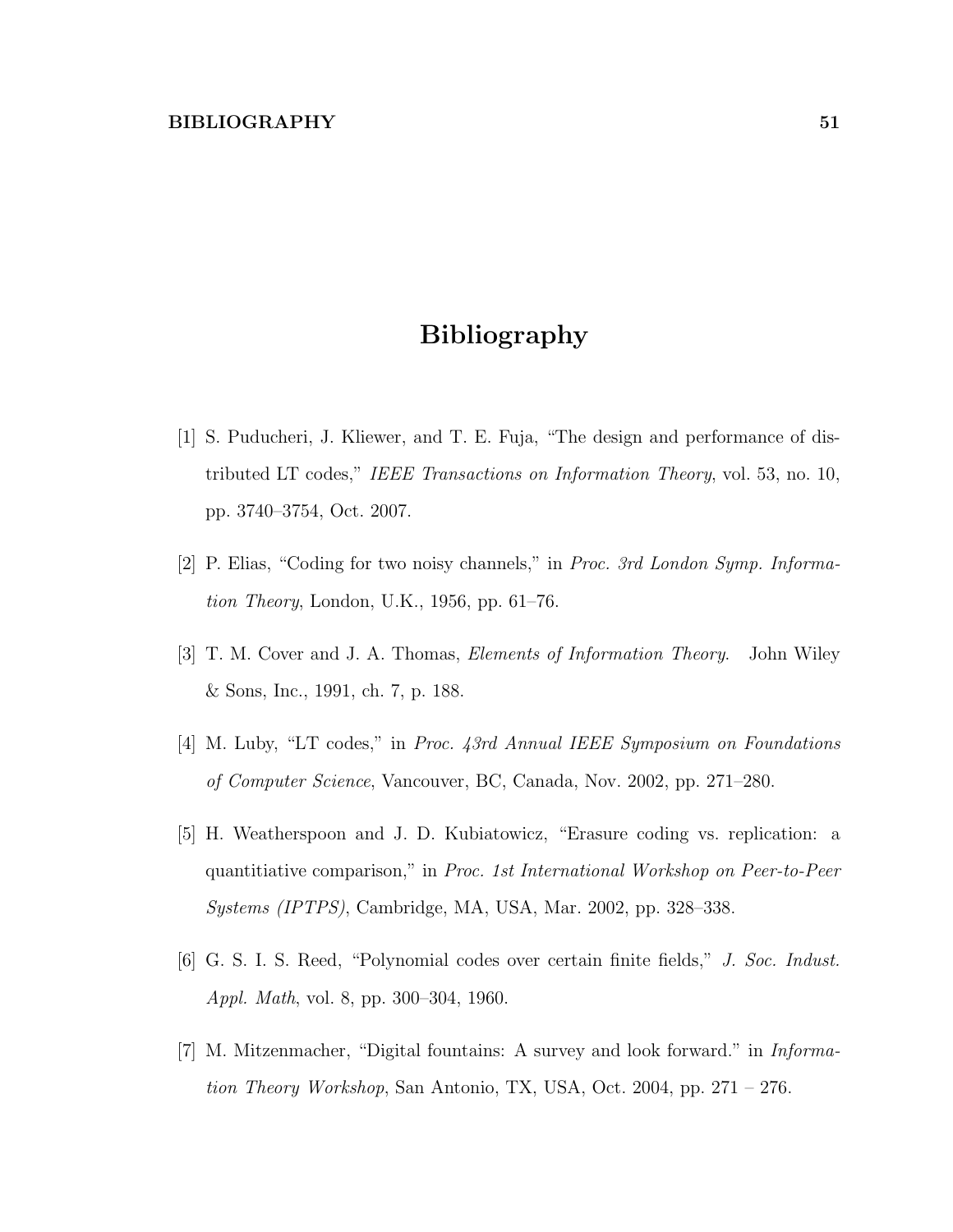- [8] A. Shokrollahi, "Raptor codes," IEEE Transactions on Information Theory, vol. 52, no. 6, pp. 2551–2567, Jun. 2006.
- [9] A. Liau, S. Yousefi, and I.-M. Kim, "Binary soliton-like rateless coding for the y-network," IEEE Transactions on Communications, vol. 59, no. 12, pp. 3217– 3222, Dec. 2011.
- [10] A. Liau, I.-M. Kim, and S. Yousefi, "Improved low-complexity soliton-like network coding for a resource-limited relay," IEEE Transactions on Communications, vol. 61, no. 8, pp. 3327–3335, Aug. 2013.
- [11] B. Karaoglu and W. Heinzelman, "Multicasting vs. broadcasting: What are the trade-offs?" in IEEE Global Telecommunications Conference (GLOBECOM), London, U.K., Dec. 2010, pp. 1–5.
- [12] L. K. Law, S. V. Krishnamurthy, and M. Faloutsos, "Understanding and exploiting the trade-offs between broadcasting and multicasting in mobile ad hoc networks," IEEE Transactions on Mobile Computing, vol. 6, no. 3, pp. 264–279, 2007.
- [13] I. F. Akyildiz, S. Weilian, Y. Sankarasubramaniam, , and E. Cayirci, "A survey on sensor networks," Communications Magazine, IEEE, vol. 40, no. 8, pp. 102– 114, Aug. 2002.
- [14] A. E. Gamal, "Capacity of the product and sum of two unmatched broadcast channels," Problem of Information Transmission (English Translation of Problemi Peredachi Informatsii), vol. 16, no. 1, pp. 3–23, Jan.-Mar. 1980.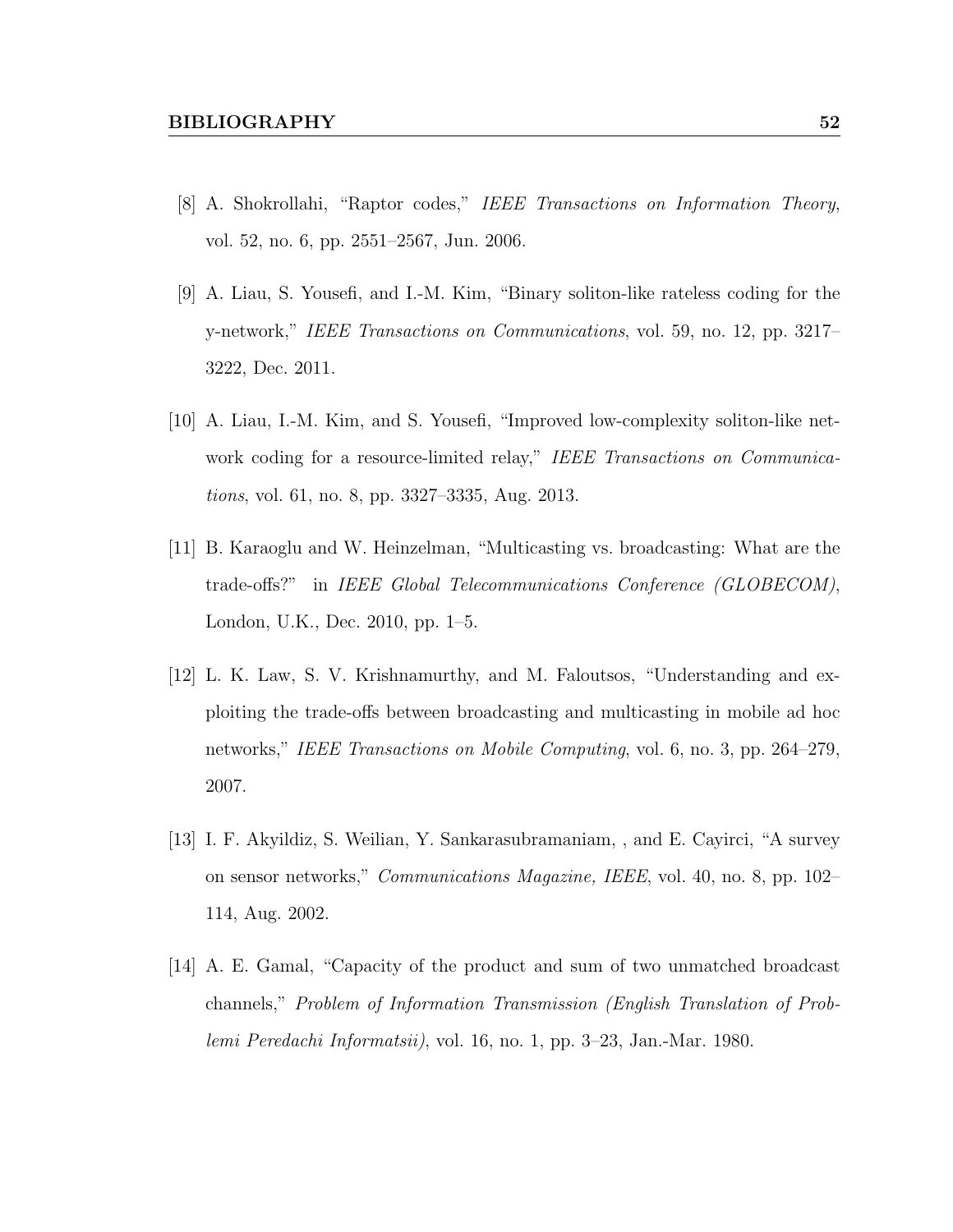- [15] K. Marton, "A coding theorem for the discrete memoryless broadcast channel," IEEE Transactions on Information Theory, vol. 25, no. 3, pp. 306–311, May 1979.
- [16] T. M. Cover, "Comments on broadcast channels," IEEE Transactions on Information Theory, vol. 44, no. 6, pp. 2524–2530, Oct. 1998.
- [17] S. Shamai, I. E. Telatar, and S. Verdu, "Fountain capacity," IEEE Transactions on Information Theory, vol. 53, no. 11, pp. 4372–4376, Nov. 2007.
- [18] T. M. Cover, "Broadcast channels," IEEE Transactions on Information Theory, vol. 18, no. 1, pp. 2–14, Jan. 1972.
- [19] D. J. C. MacKay, "Fountain codes," IEE Proc. Communications, vol. 152, no. 6, pp. 1062–1068, Dec. 2005.
- [20] K. F. Hayajneh, S. Yousefi, and M. Valipour, "Left degree distribution shaping for LT codes over the binary erasure channel," in 27th Biennial Symposium on Communications (QBSC), Kingston, ON, Canada, June 2014, pp. 198–202.
- [21] S. S. Woo and M. K. Cheng, "Prioritized LT codes," in Proc. 42nd Annual Conference on Information Sciences and Systems (CISS), Princeton, NJ, Mar. 2008, pp. 568–573.
- [22] A. Albanese, J. Blomer, J. Edmonds, M. Luby, and M. Sudan, "Priority encoding transmission," IEEE Transactions on Information Theory, vol. 42, no. 6, pp. 1737–1744, Nov. 1996.